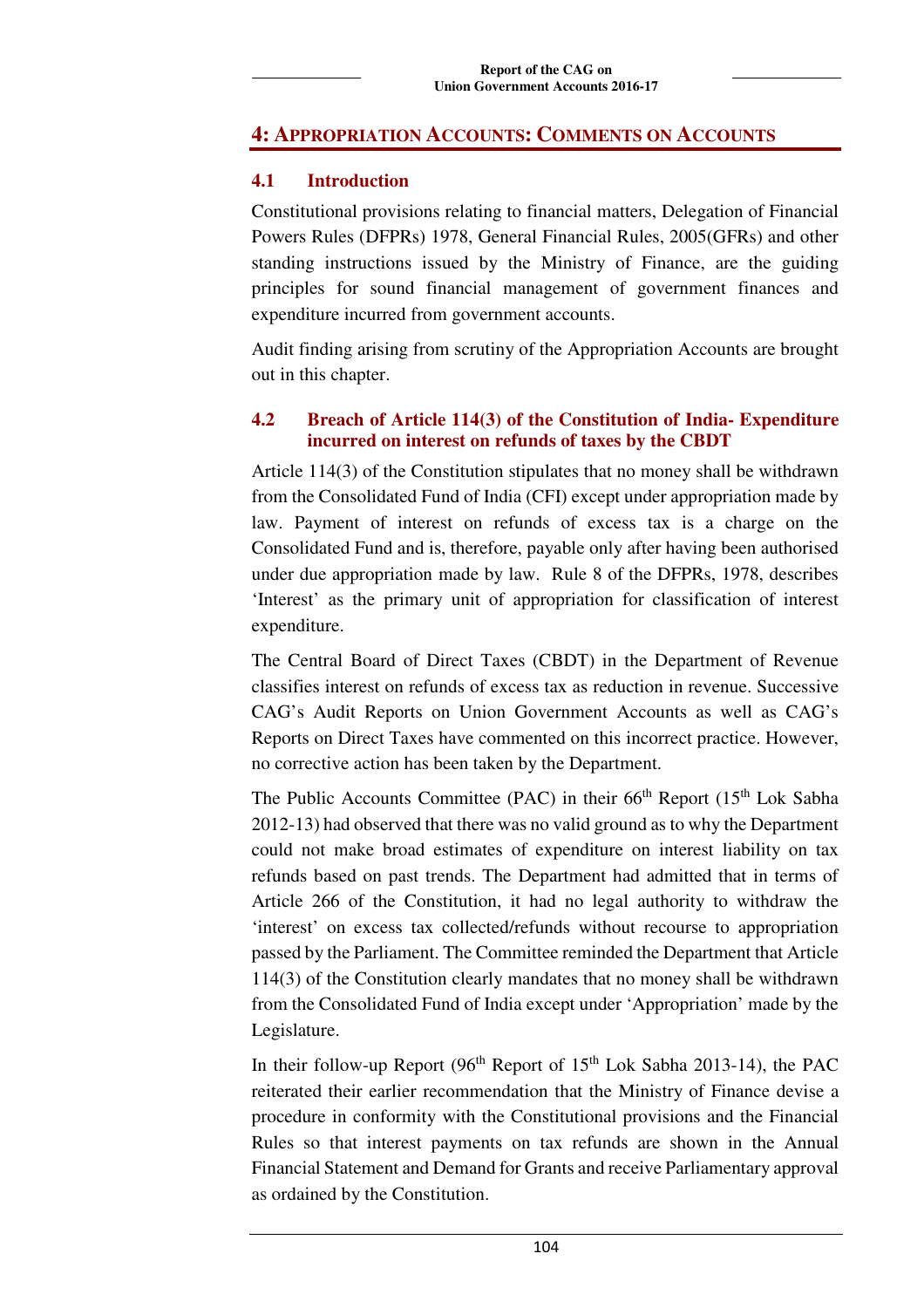As in the past, no budget provision for interest on refunds was made in the Budget Estimates for the financial year 2016-17 and expenditure on interest on refunds amounting to  $\bar{\tau}$  2,598 crore was incurred by the Department in contravention of provisions of the Constitution and in disregard of the recommendations of the PAC. Expenditure of  $\bar{\tau}$  58,537 crore on interest payments had been incurred over a period of last nine years without obtaining approval of the Parliament through necessary appropriation, as detailed in **Table 4.1** below.

|              | $( \bar{\mathbf{z}}$ in crore)            |
|--------------|-------------------------------------------|
| Year         | <b>Expenditure on interest on refunds</b> |
| 2008-09      | 5,778                                     |
| 2009-10      | 6,876                                     |
| 2010-11      | 10,499                                    |
| $2011 - 12$  | 6,486                                     |
| 2012-13      | 6,666                                     |
| $2013 - 14$  | 6,598                                     |
| 2014-15      | 5,332                                     |
| $2015 - 16$  | 7,704                                     |
| 2016-17      | 2,598                                     |
| <b>Total</b> | 58,537                                    |

**Table 4.1: Expenditure on interest on refunds of taxes** 

The Department stated (January 2017) that on the basis of opinion of the Attorney General holding the current practice of treating interest on refund as reduction of revenue and with the approval of the Ministry of Finance, recommendations of the PAC were not accepted.

Audit observed that the PAC had considered the opinion rendered by the Ld. Attorney General and of the Ministry of Law & Justice and Ministry of Finance and had reiterated in its  $96<sup>th</sup>$  Report (15<sup>th</sup> Lok Sabha) that "the Department of Revenue has no option but to seek ex ante or ex post facto Parliamentary approval for interest payments on tax refunds". The Government should devise an appropriate head of accounts for provisioning and reporting expenditure of interest on tax refund. PAC had observed that an opinion ultimately is an opinion and it is for the Committee to decide what the correct procedure is.

## **4.3 Failure to obtain legislative approval for augmenting provision**

## **4.3.1 Augmentation of provision to object head '31-Grants-in-aid-General'**

In accordance with instructions issued by the Ministry of Finance in May 2006 relating to financial limits to be observed in determining cases relating to New Service (NS)/New Instrument of Service (NIS), augmentation of provision by way of re-appropriation to the object head 'Grants-in-aid' to any body or authority from the Consolidated Fund of India in all cases can be made only with the prior approval of the Parliament.

Scrutiny of Appropriation Accounts along with Consolidated Abstract/*e-lekha* data revealed that expenditure aggregating  $\bar{\xi}$  7.37 crore was incurred during the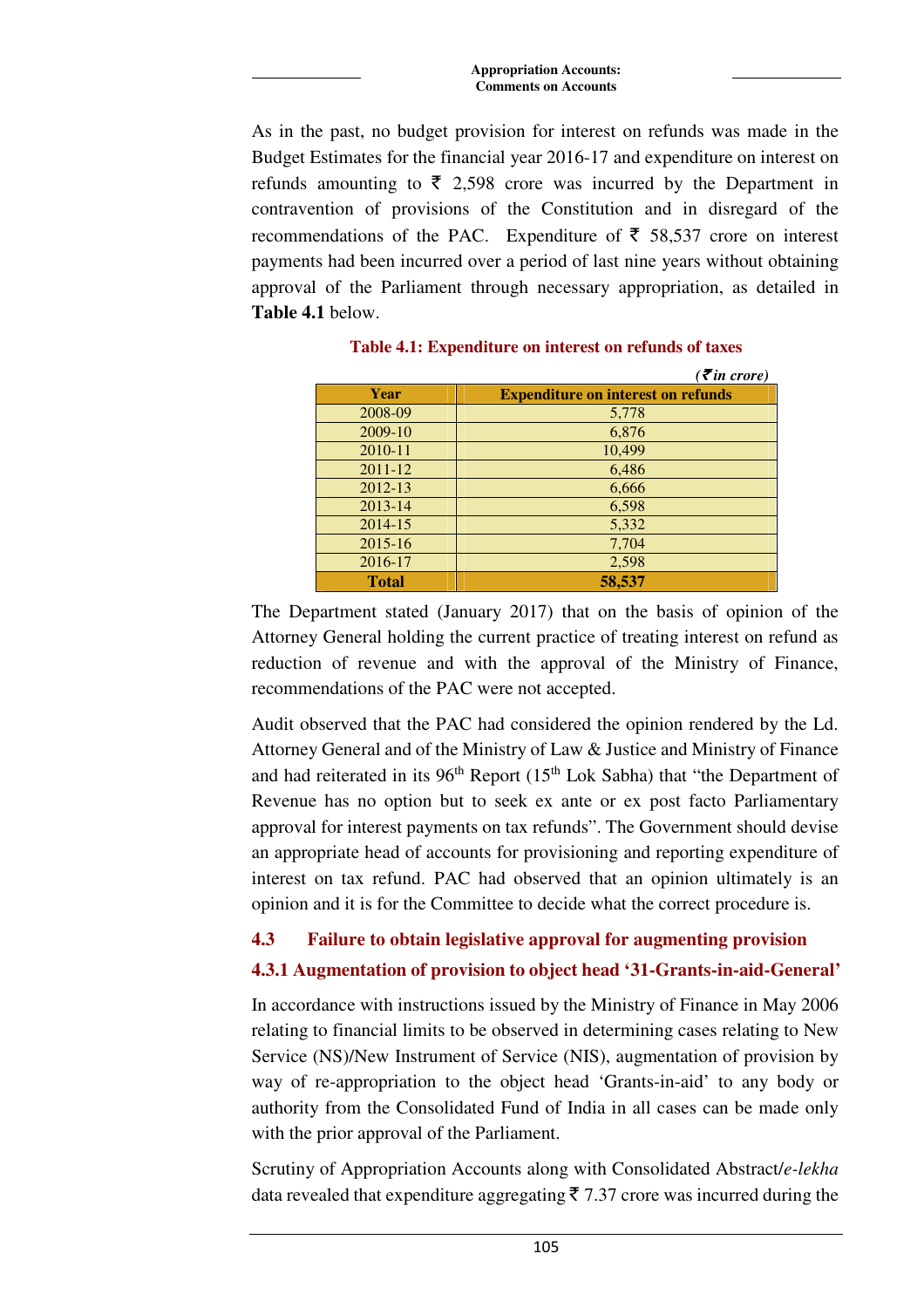financial year 2016-17 by augmenting of provision under object head '31- Grants-in-aid-General' to various bodies/authorities without obtaining prior approval of the Parliament thereby attracting the limitations of NS/NIS as detailed below.

**Sl. No. Head of Account BE\*** NE\* SA\* SA under **NE\* TA\* TE\* Excess over TA**  (` **in crore) Grant No. 16- Department of Consumer Affairs**  1. 2852.80.101.04.00.31 Setting up of Gold Hallmarking/ Assaying Centres in India  $0.90 \begin{array}{|c|c|c|c|c|c|} \hline 0.10 & 0.00 & 0.00 & 1.00 & 1.18 \hline \end{array}$  0.18 While accepting the audit observation, the Department stated (September 2017) that the overall expenditure in the grant was within the available provision. The observation had been noted for future and due care would be taken in future to avoid such excess of expenditure. **Grant No.20-Ministry of Defence (Misc)**  2. 3054.02.800.01.00.31 Bhutan Compensatory Allowances (BRO)  $7.00$  -  $7.00$   $7.03$  0.03  $3. \big| 3054.02.800.02.00.31$ Road Works (BRO)  $22.84$  -  $22.84$   $22.89$  0.05 The Ministry accepted and stated (October 2017) that the excess expenditure was less than five *per cent*. The reply is not tenable as any augmentation of provision to this object head requires prior approval of the Parliament. **Grant No. 28- Ministry of External Affairs**<br>4. 2061.00.800.11.02.31 0.05 4. 2061.00.800.11.02.31 Indian Society of International Law  $0.05 \begin{array}{|c|c|c|c|c|c|} \hline 0.00 & 0.00 & 0.00 & 0.05 & 0.07 & 0.02 \ \hline \end{array}$ The Ministry stated (August 2017) that the expenditure of  $\bar{\tau}$  1.83 lakh was incorrectly booked under the said head of accounts and the O/o CGA has been requested for rectification of misclassification through Journal Entry. **Grant No. 52 Department of Higher Education**<br>5. 2203.00.796.40.04.31 0.00 0.00 0.00 5. 2203.00.796.40.04.31 National Initiative for Technology Transfer (Tribal Sub plan Component)  $0.00 \begin{array}{|c|c|c|c|c|c|} \hline 0.00 & 0.00 & 0.00 & 0.06 \ \hline \end{array}$ The Department stated (August 2017) that after taking a token supplementary of this scheme, augmentation of the funds was made through re-appropriation. The reply is not acceptable as the token supplementary grant was obtained for the said scheme under the general component and not the Tribal Sub-Plan component. **Grant No.58- Ministry of Micro, Small and Medium Enterprises** 6. 2851.00.105.15.03.31 Development of Khadi, Village and Coir Industries 8.00 | 0.90 | 0.00 | 0.00 | 8.90 | 8.93 | 0.03 Reply was awaited (October 2017) **Grant No. 83- Department of Empowerment of Persons with Disabilities**  7. 2235.02.101.01.09.31 (Non-Plan) Expansion and Improvement of National Institutes for the Blind, Deaf, Mentally Retarted and the **Orthopaedically** Handicapped- Schemes for funding to National Institutes 4.35 | 0.00 | 1.67 | 0.00 | 6.02 | 6.19 | 0.17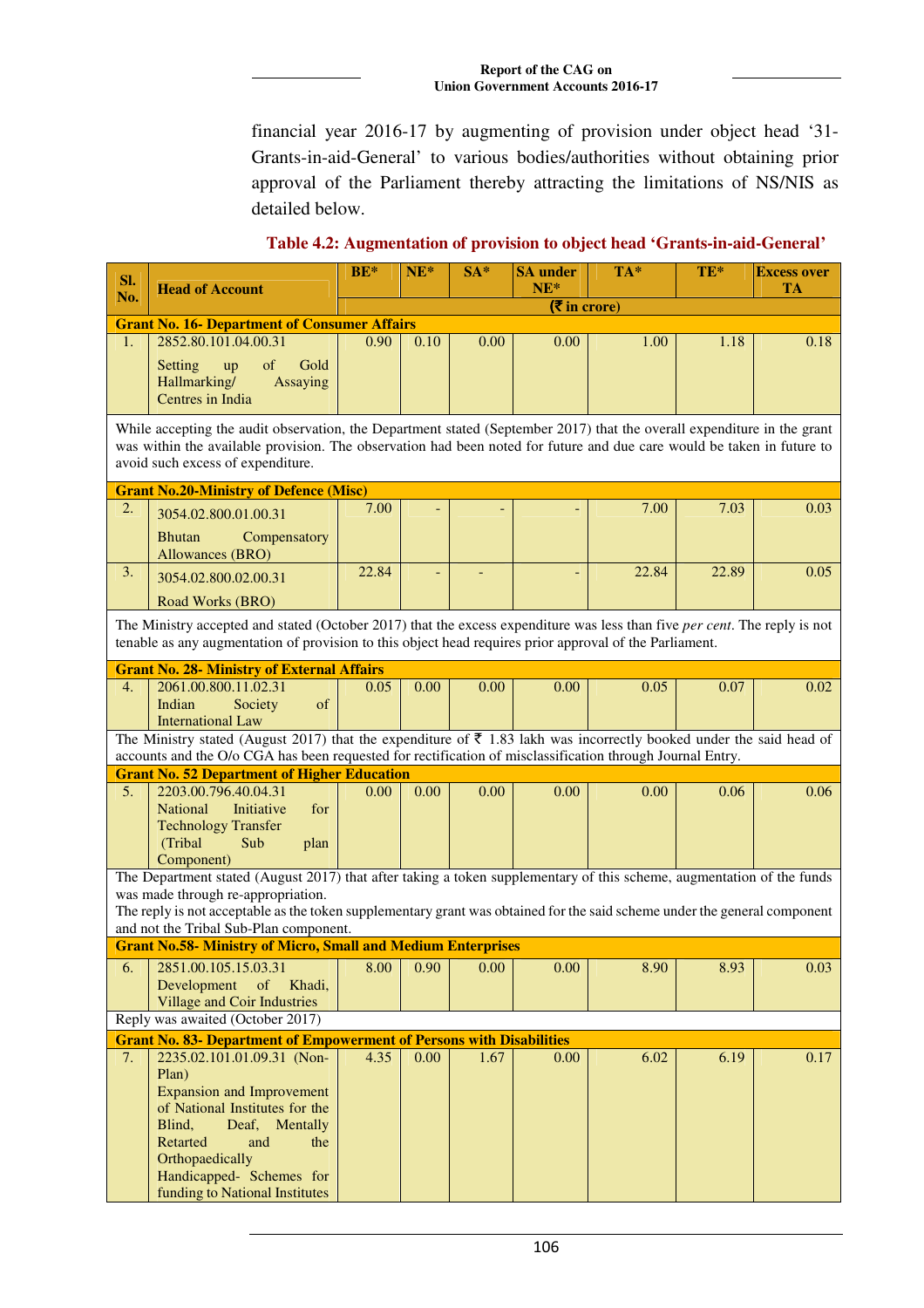| Sl. | <b>Head of Account</b>                                                                                                                                                                                                                                                                                                                                                                                                                                                                                                                                                                                                               | $BE*$ | $NE^*$ | $SA*$ | <b>SA</b> under<br>$NE^*$ | $TA*$ | $TE*$ | <b>Excess over</b><br><b>TA</b> |  |  |  |
|-----|--------------------------------------------------------------------------------------------------------------------------------------------------------------------------------------------------------------------------------------------------------------------------------------------------------------------------------------------------------------------------------------------------------------------------------------------------------------------------------------------------------------------------------------------------------------------------------------------------------------------------------------|-------|--------|-------|---------------------------|-------|-------|---------------------------------|--|--|--|
| No. |                                                                                                                                                                                                                                                                                                                                                                                                                                                                                                                                                                                                                                      |       |        |       | $(5 \infty)$              |       |       |                                 |  |  |  |
| 8.  | 2235.02.101.10.16.31 (Plan)<br>Other Schemes-Deendayal<br>Rehabilitation<br><b>Disabled</b><br>Scheme                                                                                                                                                                                                                                                                                                                                                                                                                                                                                                                                | 30.32 | 4.50   | 0.00  | 0.00                      | 34.82 | 34.91 | 0.09                            |  |  |  |
|     | Reply was awaited (October 2017)                                                                                                                                                                                                                                                                                                                                                                                                                                                                                                                                                                                                     |       |        |       |                           |       |       |                                 |  |  |  |
|     | <b>Grant No. 85- Ministry of Statistics and Programme Implementation</b>                                                                                                                                                                                                                                                                                                                                                                                                                                                                                                                                                             |       |        |       |                           |       |       |                                 |  |  |  |
| 9.  | 3454.02.204.19.05.31<br>Development<br>Capacity<br>(Capacity Development of<br>CSO<br>Institutional<br>and<br>Development & Capacity<br><b>Building</b> )-Support<br>for<br><b>Statistical Strengthening.</b>                                                                                                                                                                                                                                                                                                                                                                                                                        | 0.00  | 0.00   | 25.00 | 0.00                      | 25.00 | 31.74 | 6.74                            |  |  |  |
|     | The Ministry stated (August 2017) that the said head of account was augmented by obtaining a token supplementary of<br>₹ 1.00 lakh. Subsequently ₹ 25.00 crore was re-appropriated to '3454.02.204.19.05.31' for meeting initial requirements.<br>Further, ₹ 6.74 crore were also re-appropriated, as demanded by concerned Division, from Major head 2552 of same<br>scheme and from 'Economic Census' a sub scheme with the approval of the Competent Authority. Therefore, the total<br>amount available under the said head of accounts was $\bar{\tau}$ 31.74 crore. The Ministry reiterated the same reply in October<br>2017. |       |        |       |                           |       |       |                                 |  |  |  |

The reply is not acceptable as re-appropriation from non-functional Major Head 2552 to the functional head should be done for the same scheme. In this case, provision of  $\bar{\tau}$  5.00 crore under scheme 'Statistics-Capacity Development (Capacity Development of NSSO-Grants-in-aid to the states for carrying out Central NSS Sample work in North-Eastern Region) - Support for Statistical strengthening' was re-appropriated to a different scheme i.e. 'Capacity Development (Capacity Development of CSO and Institutional Development & Capacity Building) - Support for Statistical Strengthening.

**Total 7.37**  *\* BE= Budget Estimates, NE= Provision for development of North Eastern Region under MH 2552/4552/6552, SA= authorisation/approval of Parliament obtained through Supplementary Demand for grants, TA = Total authorisation, TE= Total expenditure (as per classified abstract/e-lekha data dump)* 

# **4.3.2 Augmentation of provision to object head '35-Grants for creation of Capital Assets'**

Ministry of Finance vide its OM dated 12 February 2010 introduced a new object head '35-Grants for creation of Capital Assets' with effect from the financial year 2009-10 with the objective of uniquely depicting the expenditure on grants for creation of capital assets at the level of primary unit of appropriation. The Ministry clarified vide its OM dated 21 May 2012 that augmentation of provision to object head through re-appropriation requires prior approval of Parliament through Supplementary Demands for Grants.

Scrutiny revealed that funds aggregating to  $\bar{\tau}$  6.01 crore were augmented in violation of the extant provision without prior approval of Parliament to the object head '35-Grants for creation of Capital Assets', attracting limitations of NS/NIS.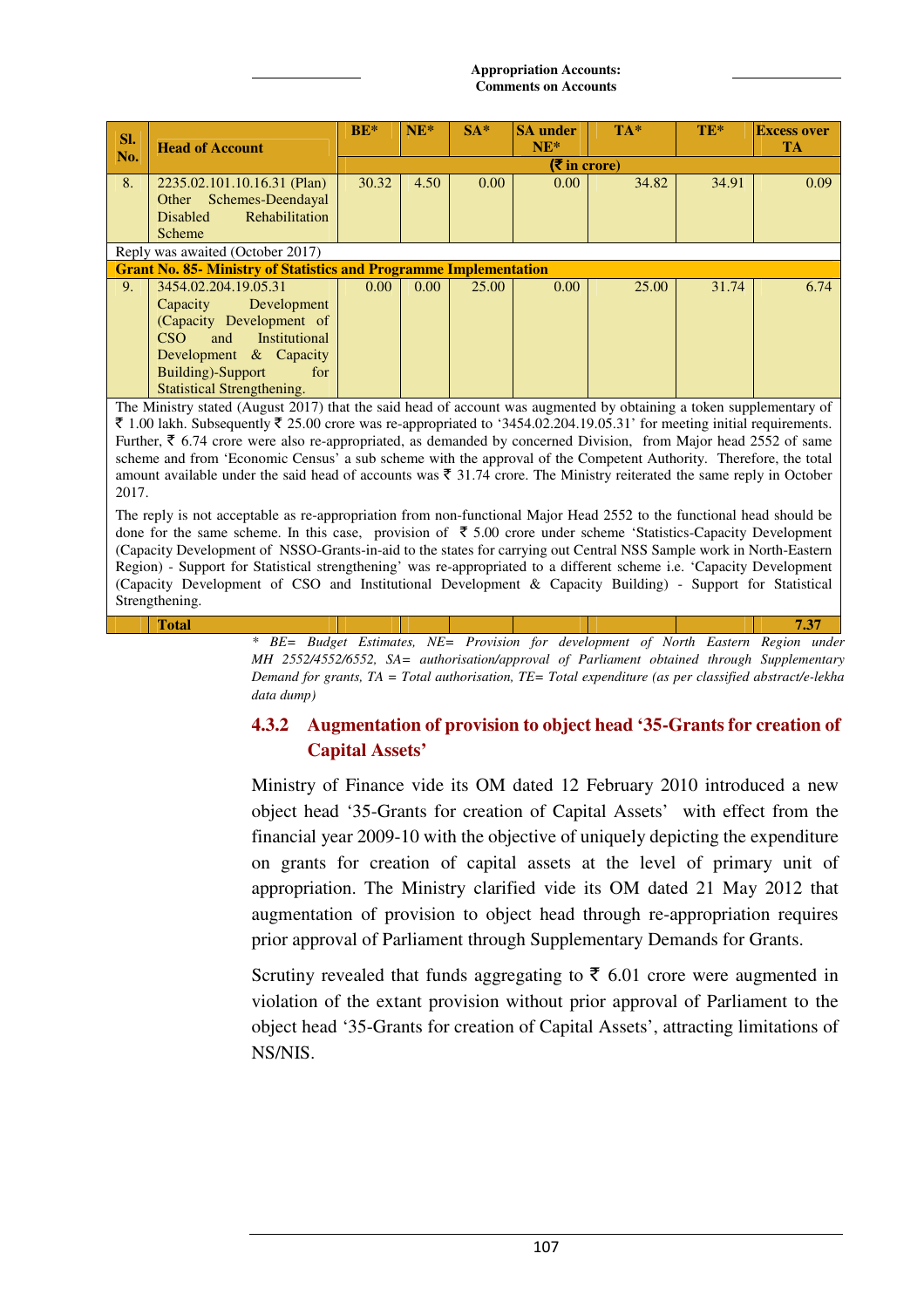### **Table 4.3: Augmentation of provision to object head 'Grants for creation of Capital Assets'**

| SI.              | <b>Head of Account</b>                                                                                                                                              | $BE*$                                                                                  | $NE^*$ | $SA*$ | <b>SA</b> under<br>$NE*$ | $TA^*$ | TE*    | <b>Excess</b><br>over TA |
|------------------|---------------------------------------------------------------------------------------------------------------------------------------------------------------------|----------------------------------------------------------------------------------------|--------|-------|--------------------------|--------|--------|--------------------------|
| No.              |                                                                                                                                                                     |                                                                                        |        |       | $(5 \infty)$             |        |        |                          |
|                  | <b>Grant No.12- Department of Industrial Policy and Promotion</b>                                                                                                   |                                                                                        |        |       |                          |        |        |                          |
| 1.               | 2852-80-800-26-00-35<br>Project based support to<br><b>Autonomous Institutions</b>                                                                                  | 38.07                                                                                  | 31.98  | 50.00 | 0.00                     | 120.05 | 120.07 | 0.02                     |
|                  | The Department stated (September 2017) that the provision for North East was $\bar{\xi}$ 32.00 crore and not $\bar{\xi}$ 31.98 crore. (Grant-                       |                                                                                        |        |       |                          |        |        |                          |
|                  | in-aid-General: ₹ 0.01 crore, Grants for creation of Capital Assets: ₹ 31.98 crore and Grants-in-aid-Salaries: ₹ 0.01 crore).<br>Therefore, there was no excess.    |                                                                                        |        |       |                          |        |        |                          |
|                  | The reply is not acceptable as the observation is regarding augmentation under the object head 35-Grants for creation of                                            |                                                                                        |        |       |                          |        |        |                          |
|                  | Capital Assets for which the budget provision under 2552.00.147 08.00.35 was $\bar{\tau}$ 31.98 crore.                                                              |                                                                                        |        |       |                          |        |        |                          |
|                  | <b>Grant No. 42- Department of Health and Family Welfare</b>                                                                                                        |                                                                                        |        |       |                          |        |        |                          |
| 2.               | 2211.00.800.20.00.35                                                                                                                                                | 0.00                                                                                   | 25.00  | 0.00  | 0.00                     | 25.00  | 27.54  | 2.54                     |
|                  | Forward<br>Linkages<br>to<br><b>NRHM</b>                                                                                                                            |                                                                                        |        |       |                          |        |        |                          |
|                  | The Department stated (October 2017) that amount of $\bar{\tau}$ 27.54 crore was re-appropriated from Major head-2552 to the                                        |                                                                                        |        |       |                          |        |        |                          |
|                  | functional head of accounts-2211.00.800.20.00.35. Excess of ₹ 2.54 crore was met by way of re-appropriation of savings                                              |                                                                                        |        |       |                          |        |        |                          |
|                  | from lump-sum provision as a whole under the Grant for the benefit of Scheme/Programme for NER, as per delegation of                                                |                                                                                        |        |       |                          |        |        |                          |
|                  | power in terms of Department of Expenditure's order dated 12 June 2001.                                                                                             |                                                                                        |        |       |                          |        |        |                          |
|                  | The reply is not acceptable as augmentation of provision to 'object head-35' attracts limitation of NS/NIS and hence prior                                          |                                                                                        |        |       |                          |        |        |                          |
|                  | approval of the Parliament should have been obtained in terms of Ministry of Finance's O.M issued in May 2006.                                                      |                                                                                        |        |       |                          |        |        |                          |
|                  | <b>Grant No. 52-Department of Higher Education</b>                                                                                                                  |                                                                                        |        |       |                          |        |        |                          |
| 3.               | 2203.00.796.08.03.35<br>Indian<br>Institute<br>of                                                                                                                   | 0.75                                                                                   | 0.00   | 0.00  | 0.00                     | 0.75   | 1.50   | 0.75                     |
|                  | Hyderabad<br>Technology                                                                                                                                             |                                                                                        |        |       |                          |        |        |                          |
|                  | (EAP) (Tribal Sub plan                                                                                                                                              |                                                                                        |        |       |                          |        |        |                          |
|                  | Component)                                                                                                                                                          |                                                                                        |        |       |                          |        |        |                          |
|                  | The Department stated (August 2017) that after taking a token supplementary of this scheme, augmentation of the funds was                                           |                                                                                        |        |       |                          |        |        |                          |
|                  | made through re-appropriation.                                                                                                                                      |                                                                                        |        |       |                          |        |        |                          |
|                  | The reply is not acceptable as the token supplementary grant was obtained for the said scheme under the general component<br>and not the Tribal Sup Plan component. |                                                                                        |        |       |                          |        |        |                          |
|                  | <b>Grant No. 83- Department of Empowerment of Persons with Disabilities</b>                                                                                         |                                                                                        |        |       |                          |        |        |                          |
| $\overline{4}$ . | 2235.02.101.01.09.35                                                                                                                                                | 11.00                                                                                  | 0.00   | 0.00  |                          | 11.00  | 12.62  | 1.62                     |
|                  | (Plan)                                                                                                                                                              |                                                                                        |        |       |                          |        |        |                          |
|                  | Expansion<br>and                                                                                                                                                    |                                                                                        |        |       |                          |        |        |                          |
|                  | Improvement of National<br>Institutes for the Blind,                                                                                                                |                                                                                        |        |       |                          |        |        |                          |
|                  | Deaf, Mentally Retarded                                                                                                                                             |                                                                                        |        |       |                          |        |        |                          |
|                  | and the Orthopaedically                                                                                                                                             |                                                                                        |        |       |                          |        |        |                          |
|                  | Handicapped-Schemes for                                                                                                                                             |                                                                                        |        |       |                          |        |        |                          |
|                  | funding<br>to<br><b>National</b>                                                                                                                                    |                                                                                        |        |       |                          |        |        |                          |
| 5.               | Institutes<br>2235.02.796.03.04.35                                                                                                                                  | 4.52                                                                                   | 0.00   | 0.00  |                          | 4.52   | 5.60   | 1.08                     |
|                  | (Plan)                                                                                                                                                              |                                                                                        |        |       |                          |        |        |                          |
|                  | Social Welfare-Welfare of                                                                                                                                           |                                                                                        |        |       |                          |        |        |                          |
|                  | Handicapped-National                                                                                                                                                |                                                                                        |        |       |                          |        |        |                          |
|                  | <b>Institute for Disabled</b>                                                                                                                                       |                                                                                        |        |       |                          |        |        |                          |
|                  | Reply was awaited (October 2017)<br><b>Total</b>                                                                                                                    |                                                                                        |        |       |                          |        |        | 6.01                     |
|                  |                                                                                                                                                                     | * BE= Budget Estimates, NE= Provision for development of North Eastern Region under MH |        |       |                          |        |        |                          |

*\* BE= Budget Estimates, NE= Provision for development of North Eastern Region under MH 2552/4552/6552, SA= authorisation/approval of Parliament obtained through Supplementary Demand for grants, TA = Total authorisation, TE= Total expenditure (as per Classified abstract/e-lekha data dump)*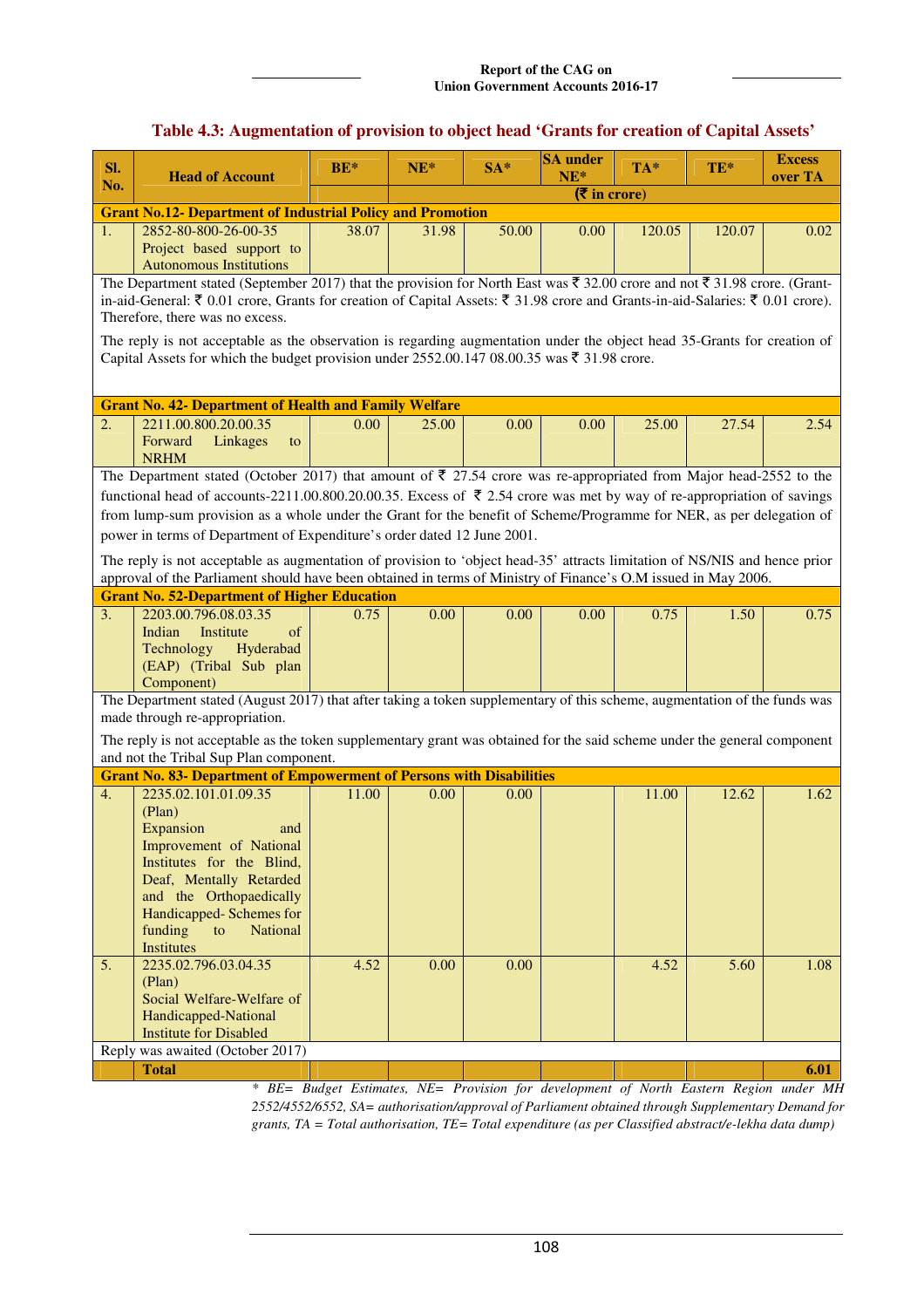# **4.3.3 Augmentation of provision to object head '36-Grants-in-aid-Salaries'**

Ministry of Finance vide its OM dated 7 June 2011 introduced a new object head '36- Grants-in-aid-Salaries' with effect from 01 April 2011 with the objective of uniquely depicting the expenditure on grants-in-aid for payment of salaries. The Ministry clarified vide its OM dated 21 May 2012 that augmentation of provision under the object head through re-appropriation requires prior approval of the Parliament through Supplementary Demands for Grants.

Scrutiny of Appropriation Accounts along with Statement of Grant Transaction/*e-lekha* data for the year 2016-17 revealed that in Grant No.83 pertaining to the Department of Empowerment of Persons with Disabilities, excess expenditure aggregating to  $\bar{\xi}$  2.48 crore was incurred during the financial year 2016-17 by augmenting the provision under the object head '36-Grantsin-aid- salaries' without the approval of the Parliament in violation of the extant order.

| SI. | <b>Head of Account</b>                                                      | $BE*$ | $NE^*$                                        | $SA*$ | <b>SA</b> under<br>$NE^*$ | $TA^*$ | TE*   | <b>Excess</b><br>over TA |  |  |  |
|-----|-----------------------------------------------------------------------------|-------|-----------------------------------------------|-------|---------------------------|--------|-------|--------------------------|--|--|--|
| No. |                                                                             |       | $(\bar{\bar{\mathbf{\mathsf{z}}}})$ in crore) |       |                           |        |       |                          |  |  |  |
|     | <b>Grant No. 83- Department of Empowerment of Persons with Disabilities</b> |       |                                               |       |                           |        |       |                          |  |  |  |
| 1.  | 2235.02.101.01.09.36                                                        | 29.92 | 0.00                                          | 0.00  | 0.00                      | 29.92  | 32.40 | 2.48                     |  |  |  |
|     | (Plan)                                                                      |       |                                               |       |                           |        |       |                          |  |  |  |
|     | Expansion<br>and                                                            |       |                                               |       |                           |        |       |                          |  |  |  |
|     | Improvement<br>of                                                           |       |                                               |       |                           |        |       |                          |  |  |  |
|     | National Institutes for                                                     |       |                                               |       |                           |        |       |                          |  |  |  |
|     | the Blind,<br>Deaf,                                                         |       |                                               |       |                           |        |       |                          |  |  |  |
|     | <b>Mentally Retarded and</b>                                                |       |                                               |       |                           |        |       |                          |  |  |  |
|     | Orthopedically<br>the                                                       |       |                                               |       |                           |        |       |                          |  |  |  |
|     | Handicapped-                                                                |       |                                               |       |                           |        |       |                          |  |  |  |
|     | Schemes for funding to                                                      |       |                                               |       |                           |        |       |                          |  |  |  |
|     | <b>National Institutes</b>                                                  |       |                                               |       |                           |        |       |                          |  |  |  |
|     | Reply was awaited (October 2017)                                            |       |                                               |       |                           |        |       |                          |  |  |  |
|     | <b>Total</b>                                                                |       |                                               |       |                           |        |       | 2.48                     |  |  |  |

**Table 4.4 : Augmentation of provision to object head 'Grants-in-aid Salaries'** 

*\* BE= Budget Estimates, NE= Provision for development of North Eastern Region under MH 2552/4552/6552, SA= authorisation/approval of Parliament obtained through Supplementary Demand for grants, TA = Total authorisation, TE= Total expenditure* 

# **4.3.4 Augmentation of provision to object head '33-Subsidies'**

In accordance with instructions issued by the Ministry of Finance in May 2006 for augmentation of provision in the existing appropriation under the object head 'subsidies' through re-appropriation, prior approval of the Parliament is required if the additionality is more than 10 *per cent* of the existing appropriation already voted by the Parliament or  $\bar{\tau}$  10 crore whichever is less. The Ministry had clarified on 21 May 2012 that all cases for augmentation of funds (either through re-appropriation of funds or additionality) under the object head 'Subsidies' require prior approval of the Parliament through the supplementary demands for grants, without any exemption.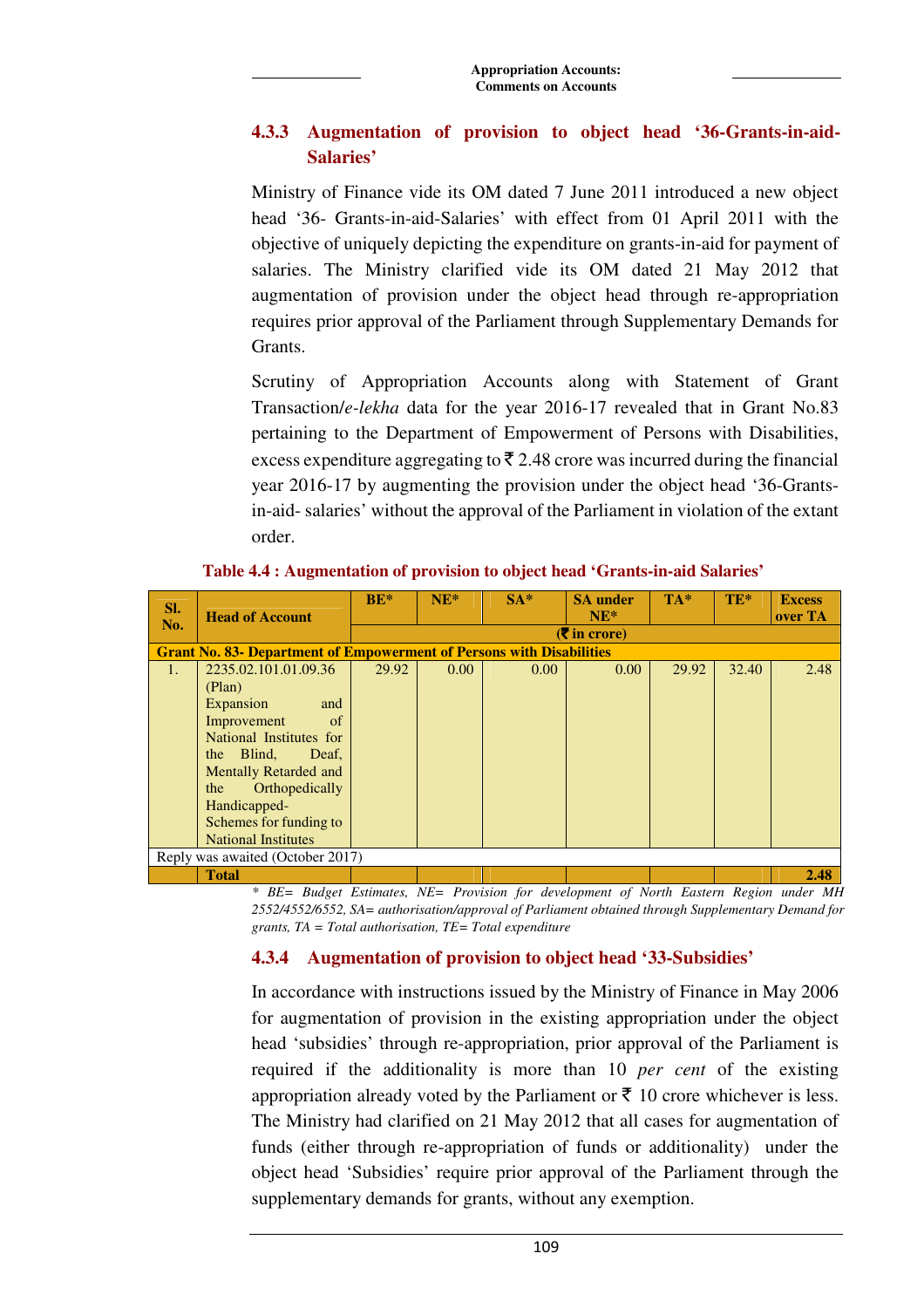Scrutiny of Appropriation Accounts along with *e-lekha* data revealed that funds aggregating to  $\bar{\tau}$  3,230.60 crore across four grants were incurred during the financial year 2016-17 by augmenting the provision under the object head '33- Subsidies' without obtaining prior approval of the Parliament as depicted in **Table 4.5** below.

Table 4.5 : Augmentation of provision to object head 'Subsidies'

| SI.<br>$\blacksquare$ No. | <b>Head of Account</b>                        | $BE*$                  | $NE*$ | $SA*$ | <b>SA</b> under<br>$NE^*$ | $TA*$    | $TE*$    | <b>Excess</b><br>over TA |  |  |
|---------------------------|-----------------------------------------------|------------------------|-------|-------|---------------------------|----------|----------|--------------------------|--|--|
|                           |                                               | $(5 \infty)$ in crore) |       |       |                           |          |          |                          |  |  |
|                           | <b>Grant No. 7- Department of Fertilizers</b> |                        |       |       |                           |          |          |                          |  |  |
| $\blacksquare$            | 2852.03.101.06.03.33                          | 1000.00                | 0.00  | 0.00  | 0.00                      | 11000.00 | 11256.59 | 256.59                   |  |  |
|                           | Payment of Imported Urea                      |                        |       |       |                           |          |          |                          |  |  |
|                           | <b>Subsidies</b>                              |                        |       |       |                           |          |          |                          |  |  |

The Ministry stated (August 2017) that the reason for excess was unexpected receipt of proposals and huge carryover liability. Ministry added (September 2017) that recovery of  $\bar{\tau}$  4,100.00 crore on account of sale of imported Urea had been added under Major Head-2401 erroneously. The budgetary allocation in DDG 2016-17 in respect of imported urea subsidy was  $\overline{515,100.00}$ crore including recovery of  $\bar{\tau}$  4,100.00 crore. However, in order to match the figures of DDG with DG, allocation in respect of imported urea subsidy was changed from  $\bar{\tau}$  15,100.00 crore to  $\bar{\tau}$  11,000.00 crore.

The reply is not acceptable as the figure of original budget provision as per DDG was  $\bar{\tau}$  15,100.00 crore for which a corrigendum dated 31 March 2017 was issued by the Ministry stating Budget provision as  $\bar{\tau}$  11,000.00 crore and any augmentation of provision under the object head 'Subsidies' requires prior approval of the Parliament.

|    | <b>Grant No. 12-Department of Industrial Policy and Promotion (DIPP)</b> |      |                   |      |            |      |        |        |  |  |  |
|----|--------------------------------------------------------------------------|------|-------------------|------|------------|------|--------|--------|--|--|--|
| 2. | 2885.02.101.15.03.33                                                     | 0.01 | 0.00 <sub>1</sub> | 0.00 | $0.00^{#}$ | 0.01 | 41.05  | 41.04  |  |  |  |
|    | Interest<br>Subsidy<br>Central                                           |      |                   |      |            |      |        |        |  |  |  |
|    | Scheme                                                                   |      |                   |      |            |      |        |        |  |  |  |
| 3. | 2885.02.101.15.04.33                                                     | 0.01 | 0.00              | 0.00 | 0.00       | 0.01 | 6.55   | 6.54   |  |  |  |
|    | 'Comprehensive<br>Insurance                                              |      |                   |      |            |      |        |        |  |  |  |
|    | Scheme'                                                                  |      |                   |      |            |      |        |        |  |  |  |
| 4. | 2885.02.101.15.08.33                                                     | 0.01 | 0.00              | 0.00 | 0.00       | 0.01 | 122.41 | 122.40 |  |  |  |
|    | 'Capital Investment Subsidy'                                             |      |                   |      |            |      |        |        |  |  |  |
| 5. | 2885.02.101.15.02.33                                                     | 0.01 | 0.00              | 0.00 | 0.00       | 0.01 | 18.84  | 18.83  |  |  |  |
|    | <b>Freight Subsidy</b>                                                   |      |                   |      |            |      |        |        |  |  |  |

*# A provision of* ` *234.97 crore was made under 2552.00.238.09-IndustrialDevelopment of backward and remote Area. However, scheme wise break up under non-functional head corresponding to functional head had not been provided as required in terms of Budget Division OM No. F.2 (66)-B(CDN)/2001 dated 14 September 2005.* 

Department stated (September 2017) that the DDG 2016-17 clearly showed that there were four token provisions of  $\bar{\tau}$  1 lakh each for four components of the subsidies and a lumpsum provision of  $\bar{\tau}$  188.81crore which was intended to be split among four components of NEIPP subsidies.

The original DDG did not show the break-up of the NEIPP subsidy provision but that is the essence of the budgetary scheme of lumpsum provision for the benefit of NE region. If the Departments know beforehand all the details at the Budget stage, there would be no need to have lumpsum provisions. It is a beneficial budgetary practice to provide flexibility to the department to disburse different types of subsidies to industrial units depending upon claims lodged, verified and found eligible under the scheme.

The reply is not tenable as it does not conform to the budget circular 2016-17. Para 3.2.3 of the budget circular 2016-17 issued by the Ministry of Finance stipulates that budget provisions towards projects/scheme for development of North Eastern Region and Sikkim have, hitherto, been provided as 'lump sum' under the Major Head '2552-North Eastern Region' for eventual reappropriation to appropriate functional heads of expenditure. However, such lump sum provision should be disintegrated upto object head level, corresponding to different functional major/sub-major/minor heads, indicating the details, in the Detailed Demands for Grants and provided for under the Major Head '2552-North Eastern Region' for eventual re-appropriation.

However, in the instant case the lump sum provisions have not been disintegrated upto object head level, corresponding to different functional major/sub-major/minor heads, indicating the details, in the Detailed Demands for Grants for eventual reappropriation. It was observed in Audit that the above mechanism was adopted by the Ministry during 2010-11 and 2011-12. **Grant No.14-Department of Telecommunications** 

|    | <u>siain symmetriällen on kuvunnan automan </u> |      |                |         |      |         |         |         |  |  |  |  |
|----|-------------------------------------------------|------|----------------|---------|------|---------|---------|---------|--|--|--|--|
| v. | 3275.00.103.01.01.33                            | 0.00 | $0.00^{\circ}$ | 2830.06 | 0.00 | 2830.06 | 5600.00 | 2769.94 |  |  |  |  |
|    | Service<br>Compensation<br>to                   |      |                |         |      |         |         |         |  |  |  |  |
|    | <b>Provider-Bharat Net</b>                      |      |                |         |      |         |         |         |  |  |  |  |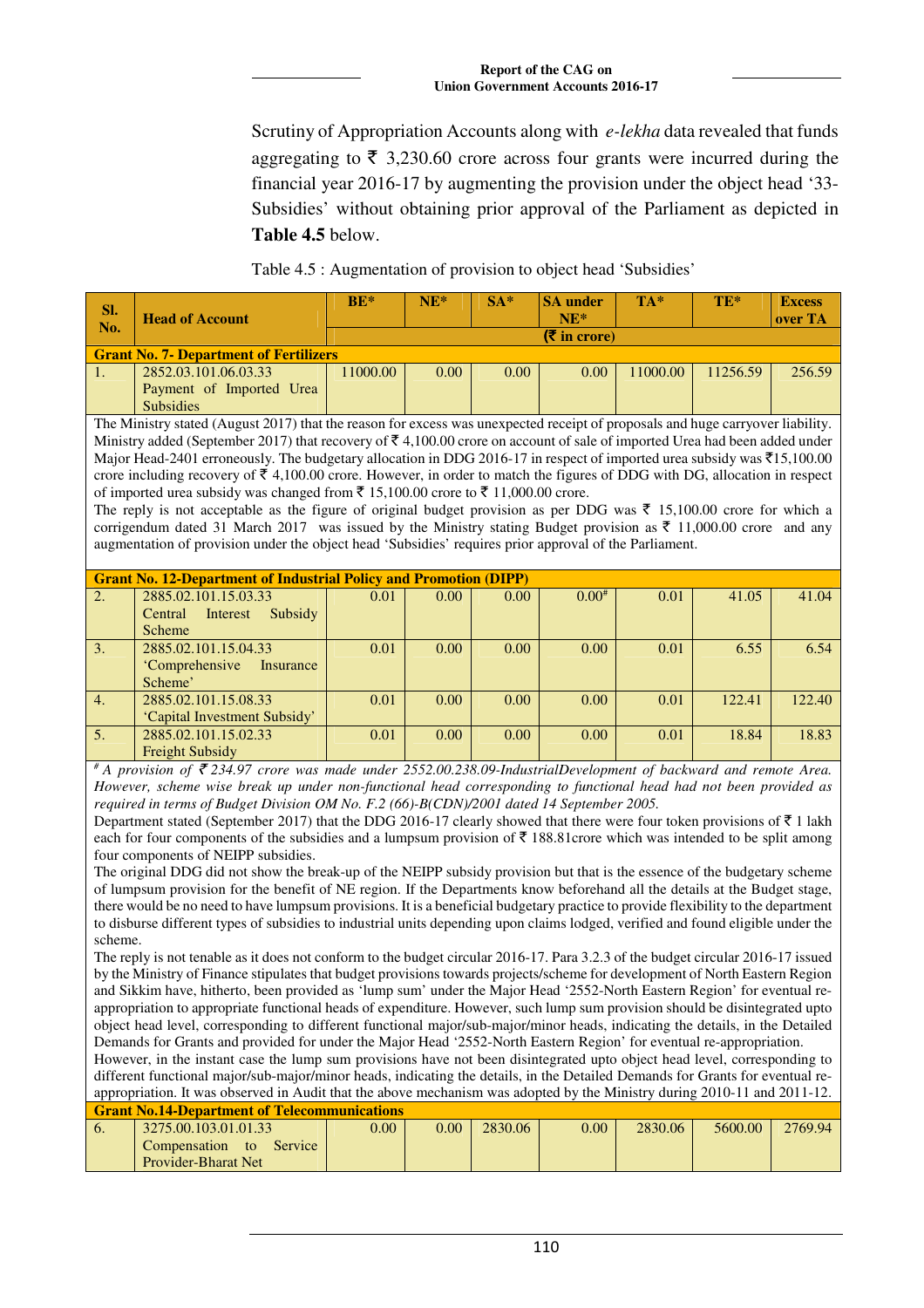| SI.            | <b>Head of Account</b>                                                                                                                                                                                                                                                                                                                                                                                                                                                                                                                                                                                                                                                                                                                                                                | $BE*$   | $NE^*$ | $SA*$   | <b>SA</b> under<br>$NE*$ | $TA*$   | TE*     | <b>Excess</b><br>over TA |  |  |
|----------------|---------------------------------------------------------------------------------------------------------------------------------------------------------------------------------------------------------------------------------------------------------------------------------------------------------------------------------------------------------------------------------------------------------------------------------------------------------------------------------------------------------------------------------------------------------------------------------------------------------------------------------------------------------------------------------------------------------------------------------------------------------------------------------------|---------|--------|---------|--------------------------|---------|---------|--------------------------|--|--|
| No.            |                                                                                                                                                                                                                                                                                                                                                                                                                                                                                                                                                                                                                                                                                                                                                                                       |         |        |         | $(5$ in crore)           |         |         |                          |  |  |
| 7 <sub>1</sub> | 3275.00.103.01.02.33<br>Compensation to<br>Service<br>Provider-Universal<br>Service<br><b>Obligation Fund</b>                                                                                                                                                                                                                                                                                                                                                                                                                                                                                                                                                                                                                                                                         | 0.00    | 0.00   | 1620.68 | 0.00                     | 1620.68 | 1625.94 | 5.26                     |  |  |
|                | The Department stated (August 2017) that amount of $\bar{\tau}$ 1,000 croe, $\bar{\tau}$ 1,000 crore and $\bar{\tau}$ 552.14 crore was sanctioned by the<br>Parliament in the first, second and third batch of Supplementary Demands for Grants respectively. Further, $\bar{\tau}$ 2,460.86 crore<br>was re-appropriated to 3275.00.103.01.01.33-Bharat. As supplementary grant was passed by the Parliament there does not<br>seems to be any need to take token supplementary grant for new detailed head 3275.00.103.01.01-Bharat-Net.<br>The reply is not tenable as any augmentation of provision under the object Head 'Subsidies' requires prior approval of the<br>Parliament before any re-appropriation from savings in terms of Ministry of Finance OM dated 21 May 2012. |         |        |         |                          |         |         |                          |  |  |
|                | <b>Grant No. 66- Ministry of Petroleum &amp; Natural Gas</b>                                                                                                                                                                                                                                                                                                                                                                                                                                                                                                                                                                                                                                                                                                                          |         |        |         |                          |         |         |                          |  |  |
| 8.             | 2802.80.102.12.00.33<br>Other<br>Subsidy<br>payable<br>including NE Region                                                                                                                                                                                                                                                                                                                                                                                                                                                                                                                                                                                                                                                                                                            | 7094.21 | 0.00   | 1676.49 | 0.00                     | 8770.70 | 8780.70 | 10.00                    |  |  |
|                | The Ministry stated (August 2017) that amount of $\bar{\tau}$ 10.00 crore was provided by way of re-appropriation order as there was<br>utilisable savings in another head. Ministry added (October 2017) that this provision for seeking prior approval of the<br>Parliament has been noted for compliance in future.                                                                                                                                                                                                                                                                                                                                                                                                                                                                |         |        |         |                          |         |         |                          |  |  |
|                | <b>Total</b>                                                                                                                                                                                                                                                                                                                                                                                                                                                                                                                                                                                                                                                                                                                                                                          |         |        |         |                          |         |         | 3230.60                  |  |  |

*\* BE= Budget Estimates, NE= Provision for development of North Eastern Region under MH 2552/4552/6552, SA= authorisation/approval of Parliament obtained through Supplementary Demand for grants, TA = Total authorisation, TE= Total expenditure* 

# **4.3.5 Augmentation of provision to object heads '53-Major Works'**

The Ministry of Finance with reference to OM dated 25 May 2006 regarding 'Guidelines on financial limits relating to New Service/New Instrument of Service (NS/NIS)' clarified (21 May 2012) that in regard to the cases of NS/NIS on augmentation under the object head '53-Major Works' all cases relating to augmentation of funds above  $\bar{\tau}$  2.50 crore or above 10 *per cent* of the appropriation already voted, would require prior approval of the Parliament, irrespective of the fact that the augmentation is for new works or for the existing works.

Scrutiny of Appropriation Accounts of Grant No. 48 pertaining to the Police revealed that funds aggregating to  $\bar{\tau}$  9.31 crore were augmented during the financial year 2016-17 without obtaining prior approval of Parliament, thereby attracting the limitations of New Service/New Instrument Service as detailed in **Table 4.6** below.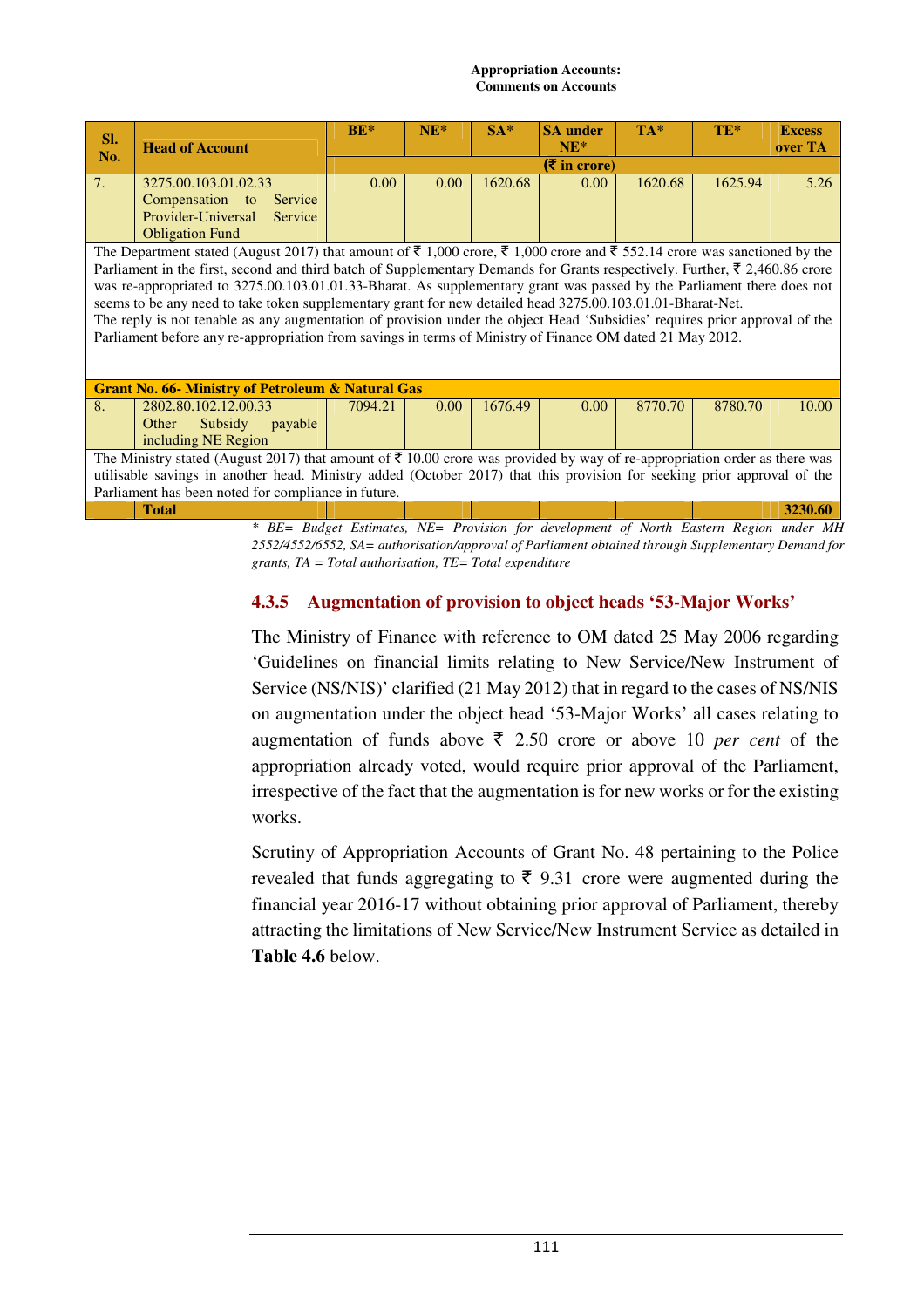| SI.<br>No.                                                                                                      | <b>Head of Account</b>                                                                                            | $BE*$        | $NE*$ | $SA*$ | <b>SA</b> under<br>$NE*$ | TA*   | TE*   | <b>Excess</b><br>over TA |  |  |
|-----------------------------------------------------------------------------------------------------------------|-------------------------------------------------------------------------------------------------------------------|--------------|-------|-------|--------------------------|-------|-------|--------------------------|--|--|
|                                                                                                                 |                                                                                                                   | $(5 \infty)$ |       |       |                          |       |       |                          |  |  |
|                                                                                                                 | <b>Grant No. 48- Police</b>                                                                                       |              |       |       |                          |       |       |                          |  |  |
| $\mathbf{1}$ .                                                                                                  | 4055.00.216.01.02.53                                                                                              | 59.00        | 0.00  | 0.00  | 0.00                     | 59.00 | 68.31 | 9.31                     |  |  |
|                                                                                                                 | National Intelligence Grid-                                                                                       |              |       |       |                          |       |       |                          |  |  |
|                                                                                                                 | <b>Office Building</b>                                                                                            |              |       |       |                          |       |       |                          |  |  |
| The Ministry stated (August 2017) that prior approval of the Parliament for additional expenditure under object |                                                                                                                   |              |       |       |                          |       |       |                          |  |  |
|                                                                                                                 | head 'Office Building' of $\bar{\tau}$ 224.87 crore was obtained in the Second Batch of Supplementary Demands for |              |       |       |                          |       |       |                          |  |  |
|                                                                                                                 | Grants, which also included the additional requirement of (National Intelligence Grid) NATGRID. The re-           |              |       |       |                          |       |       |                          |  |  |
|                                                                                                                 | appropriation orders were, then, issued with the approval of the Secretary (Expenditure). However, when the       |              |       |       |                          |       |       |                          |  |  |
|                                                                                                                 | supplementary was distributed among the various heads of account, the entry for NATGRID was inadvertently         |              |       |       |                          |       |       |                          |  |  |
|                                                                                                                 | left out.                                                                                                         |              |       |       |                          |       |       |                          |  |  |
| The reply is not acceptable as the object head 'Major Work' attracted limitations of NS/NIS and each item of    |                                                                                                                   |              |       |       |                          |       |       |                          |  |  |
|                                                                                                                 |                                                                                                                   |              |       |       |                          |       |       |                          |  |  |
|                                                                                                                 | expenditure has a separate budget line. Hence, specific approval should have been obtained from the Parliament    |              |       |       |                          |       |       |                          |  |  |

### **Table 4.6: Augmentation of provision to object head 'Major Works'**

for each item of expenditure. **Total 9.31**  *\* BE= Budget Estimates, NE= Provision for development of North Eastern Region under MH 2552/4552/6552, SA= authorisation/approval of Parliament obtained through Supplementary Demand for grants, TA = Total authorisation, TE= Total expenditure (as per Classified abstract/e-lekha data* 

*dump)* 

 $\overline{a}$ 

# **4.4 Incorrect classification of expenditure under Revenue account instead of Capital account and vice-versa**

Article 112(2) of the Constitution stipulates that the Annual Financial Statement shall distinguish expenditure on revenue account from other expenditure. The principles for classifying the expenditure on Revenue account and Capital account should accordingly be adhered to.

## **4.4.1 Misclassification of capital expenditure as revenue expenditure**

Rule 8 of the Delegation of Financial Powers Rules, 1978, categorizes the object class six for acquisition of Capital Assets and other Capital Expenditure, wherein the object heads *viz*. 51 to 56 and 60 are grouped. These object heads<sup>1</sup> pertain to booking of expenditure of capital nature and therefore should correspond with capital major heads only.

Audit scrutiny of Head-wise Appropriation Accounts along with *e-lekha* data for the year 2016-17 revealed cases where these object heads were used with revenue major heads as shown in **Table 4.7** below, resulting in overstatement of revenue expenditure by  $\bar{\tau}$  27.87 crore and understatement of capital expenditure to that extent.

<sup>1</sup> Refer to **Annexure 4.1** for details and description of object heads.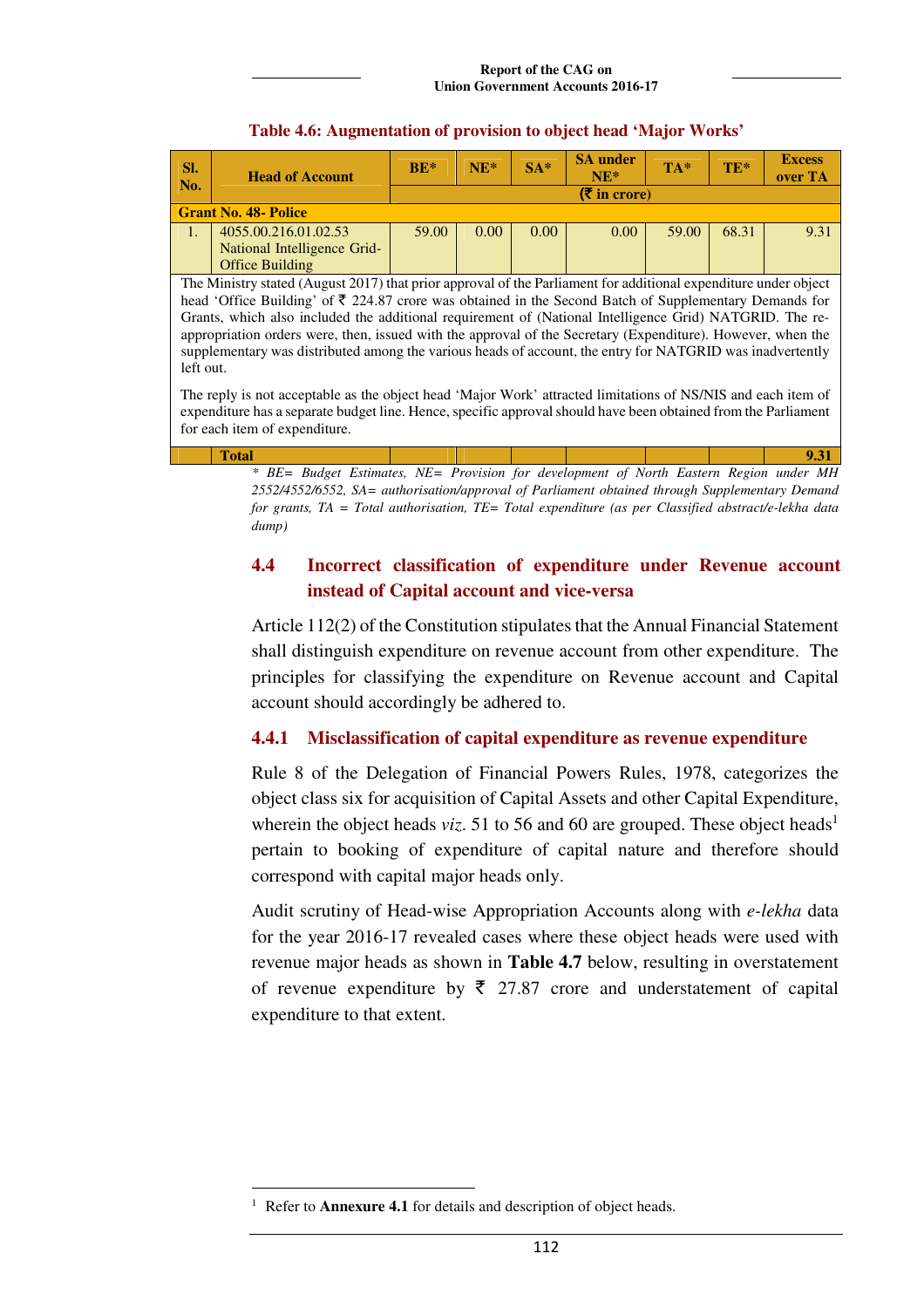| <b>Sl. No.</b> | <b>Description of Grant</b>                                                         | <b>Major</b><br><b>Head</b><br>(Revenue) | <b>Object</b><br><b>Head</b><br>(Capital) | <b>Expenditure</b><br>$(\overline{\mathbf{\overline{z}}}$ in crore) | <b>Reply of the</b><br><b>Department/Ministry</b>                                                                                                                                                                                                                                                                                                                                                                   |
|----------------|-------------------------------------------------------------------------------------|------------------------------------------|-------------------------------------------|---------------------------------------------------------------------|---------------------------------------------------------------------------------------------------------------------------------------------------------------------------------------------------------------------------------------------------------------------------------------------------------------------------------------------------------------------------------------------------------------------|
| 1.             | 4-Department<br>of<br><b>Atomic Energy</b>                                          | 2852                                     | 51/52/60                                  | 14.04                                                               | Reply<br>was<br>awaited<br>(October 2017)                                                                                                                                                                                                                                                                                                                                                                           |
| 2.             |                                                                                     | 3401                                     | 51/52                                     | 11.94                                                               | Reply<br>awaited<br>was<br>(October 2017)                                                                                                                                                                                                                                                                                                                                                                           |
| 3.             | of<br>14-Department<br>Telecommunications                                           | 3275                                     | 51                                        | 0.08                                                                | The Department accepted<br>stated<br>(September<br>and<br>2017) that all the heads<br>required to be shifted from<br>capital to revenue and<br>vice-versa are available in<br>the DDG-2017-18 except<br>on object head-'51-Motor<br>Vehicle' in Capital section<br>for which matter was<br>being taken<br>with<br>$\mathbf{u}$<br><b>Budget Division, Ministry</b><br>of Finance for opening of<br>new object head. |
| 4.             | 58-Ministry of Micro,<br>Medium<br><b>Small</b><br>and<br><b>Enterprises</b>        | 2851                                     | 51/52                                     | 1.75                                                                | The<br>Ministry<br>stated<br>(August 2017) that the<br>administrative<br>division<br>had been asked to submit a<br>proposal for opening of<br>corresponding heads<br>to<br>enable<br>booking<br>of<br>expenditure<br>under<br>the<br>Capital Section instead of<br>Revenue section from the<br>financial year 2017-18.                                                                                              |
| 5.             | $85 -$<br>of<br>Ministry<br><b>Statistics</b><br>and<br>Programme<br>Implementation | 3454                                     | 52                                        | 0.06                                                                | While<br>accepting<br>the<br>observation, the Ministry<br>stated (August 2017) that<br>necessary instructions had<br>already been issued to<br>concerned divisions and<br>action would be taken to<br>obtain<br>budget<br>correct<br>provision in DDG 2017-18<br>through<br>Supplementary<br>demand<br>and<br>re-<br>appropriation.                                                                                 |
|                |                                                                                     |                                          | <b>Total</b>                              | 27.87                                                               |                                                                                                                                                                                                                                                                                                                                                                                                                     |

### **Table 4.7: Misclassification of expenditure of capital nature as revenue expenditure**

*Expenditure figures source: Consolidated abstracts.* 

## **4.4.2 Misclassification of revenue expenditure as capital expenditure**

Rule 8 of the Delegation of Financial Powers Rules, 1978 (DFPRs), categorizes the object heads falling in other than object class six as revenue in nature. Accordingly, these object heads should ordinarily not correspond with the capital major heads.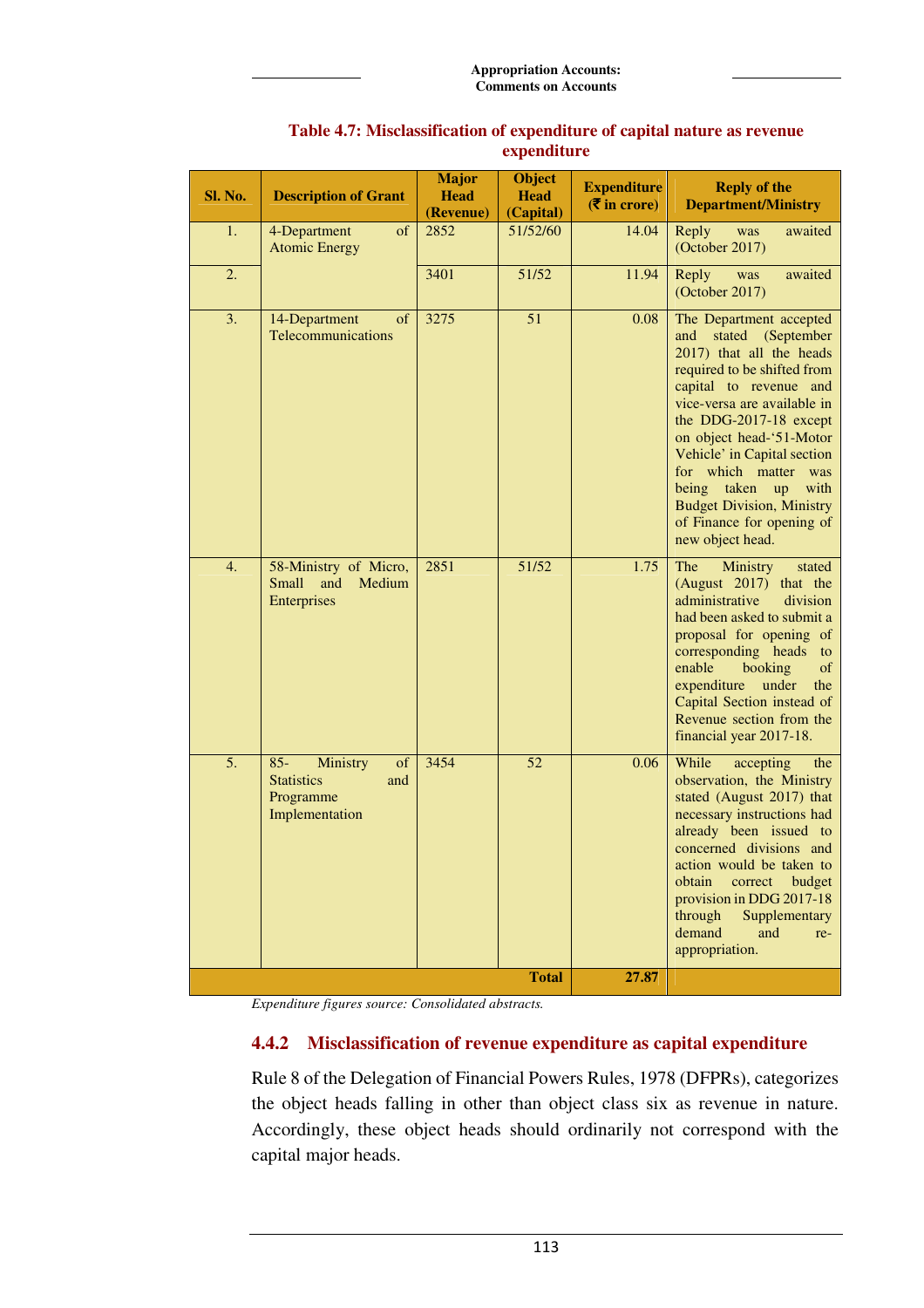Audit scrutiny of Head-wise Appropriation Accounts along with Consolidated Abstract/*e-lekha* data for the year 2016-17 revealed that object heads of revenue nature were incorrectly operated with capital major heads in some cases. These misclassifications resulted in understatement of revenue expenditure by  $\bar{\tau}$  152.54 crore and overstatement of capital expenditure to that extent as depicted in **Table 4.8** below.

| SI. |     | <b>Description of</b>                      | <b>Major</b> | <b>Object</b> | <b>Expendit</b>             |                                                                                                                                                                                                                                                                                                                                                                                                                                                                                                                                                                                                                                                                      |
|-----|-----|--------------------------------------------|--------------|---------------|-----------------------------|----------------------------------------------------------------------------------------------------------------------------------------------------------------------------------------------------------------------------------------------------------------------------------------------------------------------------------------------------------------------------------------------------------------------------------------------------------------------------------------------------------------------------------------------------------------------------------------------------------------------------------------------------------------------|
|     | No. | <b>Grant</b>                               | <b>Head</b>  | <b>Head</b>   | ure                         | <b>Reply of the Department/Ministry</b>                                                                                                                                                                                                                                                                                                                                                                                                                                                                                                                                                                                                                              |
|     |     |                                            | (Capital)    | (Revenue)     | $(3\overline{5})$ in crore) |                                                                                                                                                                                                                                                                                                                                                                                                                                                                                                                                                                                                                                                                      |
|     | 1.  | of<br>4-Department                         | 4861         | 27            | 51.18                       | Reply was awaited (October 2017).                                                                                                                                                                                                                                                                                                                                                                                                                                                                                                                                                                                                                                    |
|     | 2.  | <b>Atomic Energy</b>                       | 5401         | 27            | 1.79                        |                                                                                                                                                                                                                                                                                                                                                                                                                                                                                                                                                                                                                                                                      |
|     | 3.  | 14-Department<br>of<br>Telecommunications  | 5275         | 11/13/28      | 2.43                        | The Department accepted and stated<br>(September 2017) that necessary<br>provisions was being made in the<br>remaining head to the extent funds are<br>available and for other heads technical<br>supplementary would be obtained in<br>second batch of Supplementary Grant<br>2017-18. Further, instructions have<br>been issued to the concerned units not<br>to incur any further expenditure under<br>objected<br>heads.<br>the<br>Necessary<br>corrections would be carried out in the<br>DDG-2018-19.                                                                                                                                                          |
|     | 4.  | 20-Ministry<br>$\sigma$ f<br>Defence(Misc) | 4076         | 50/43         | 20.98                       | Office of CGDA replied (August<br>2017) that before rationalization,<br>expenditure was booked under Capital<br>Section<br>and<br>consequent<br>upon<br>rationalization,<br>same was<br>being<br>booked under object head '50-Other<br>Charges' and '43-Suspense' in the<br>Capital section.<br>The Ministry also accepted the<br>irregularities which were due to<br>rationalization of grant. It also<br>contended that creation of 15 digit<br>code on account of merger had the<br>approval of O/o DGA (DS).<br>The reply is not tenable as the budget<br>provision was required to be obtained<br>in the revenue section after the<br>rationalization of grant. |

### **Table 4.8: Misclassification of revenue expenditure as capital expenditure**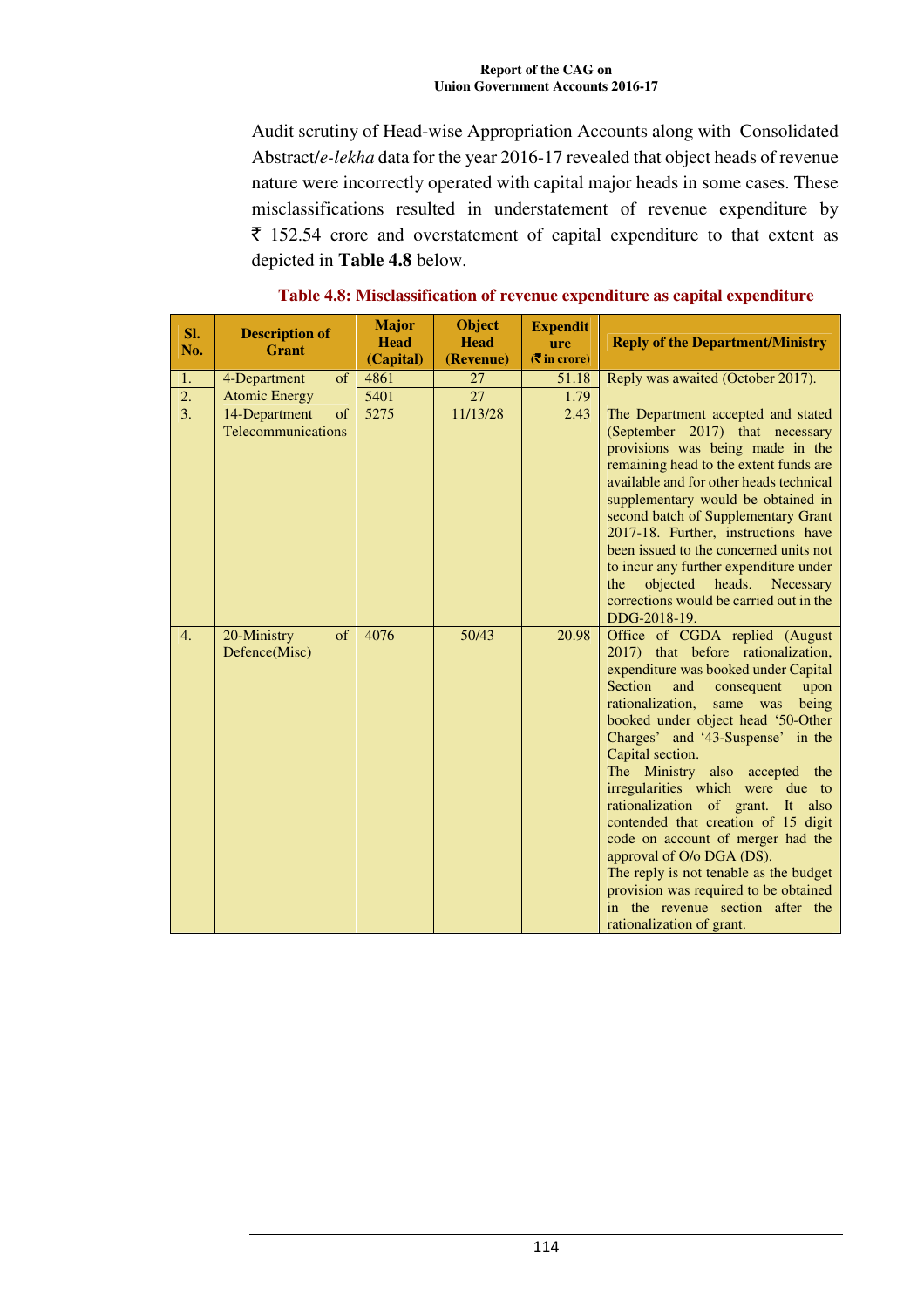| SI.<br>No. | <b>Description of</b><br><b>Grant</b>                      | <b>Major</b><br><b>Head</b><br>(Capital) | <b>Object</b><br><b>Head</b><br>(Revenue) | <b>Expendit</b><br>ure<br>$($ ₹ in crore) | <b>Reply of the Department/Ministry</b>                                                                                                                                                                                                                                                                                                                                                                                                                                                                                                                                                                                                                                                                                                                                                                                                                                                                                                                                                                                                                                                                                                                                                                                                                                                                                                                                                                                                                                      |
|------------|------------------------------------------------------------|------------------------------------------|-------------------------------------------|-------------------------------------------|------------------------------------------------------------------------------------------------------------------------------------------------------------------------------------------------------------------------------------------------------------------------------------------------------------------------------------------------------------------------------------------------------------------------------------------------------------------------------------------------------------------------------------------------------------------------------------------------------------------------------------------------------------------------------------------------------------------------------------------------------------------------------------------------------------------------------------------------------------------------------------------------------------------------------------------------------------------------------------------------------------------------------------------------------------------------------------------------------------------------------------------------------------------------------------------------------------------------------------------------------------------------------------------------------------------------------------------------------------------------------------------------------------------------------------------------------------------------------|
| 5.         | 74-Ministry of Road<br><b>Transport</b><br>and<br>Highways | 5054                                     | 11/13/20                                  | 10.01                                     | Ministry stated (September 2017) that<br>(i) to implement this scheme a number<br>of project implementation units<br>have been opened in NER by the<br>Ministry.<br>For this purpose,<br>additional staff, accommodation,<br>furniture,<br>office<br>other<br>office<br>equipment were required and it was<br>not possible to accommodate the<br>corresponding expenditure with the<br>funds<br>available<br>under<br>the<br>Secretariat head of the Ministry.<br>(ii) To facilitate inspection by the<br>officers of the Ministry so as to<br>ensure quality of implementation a<br>portion of the 3 per cent of the<br>contingencies i.e. 0.2 per cent was<br>retained for this purpose<br>(iii)Office<br>expenses<br>5054.01.337.04.99.13-sub-head<br>01.99.50-Information Technology<br>under major head 5054 was opened<br>making<br>expenditure<br>for<br>on<br>procurement of IT related hardware<br>software<br>and<br>for<br><b>National</b><br>Highways office/division/RO<br>The reply of the Ministry is not<br>acceptable as Rule 8 of the Delegation<br>of Financial Powers stipulate that<br>object heads falling under class 6 shall<br>be for acquisition of capital assets and<br>other capital expenditure whereas the<br>object heads 11-DTA, 13-OE and 20-<br>Other Administrative Expenses falls<br>under the<br>object class<br>$\overline{2}$<br>i.e.<br>Administrative<br>Expenses,<br>hence<br>should have been used under revenue<br>major heads. |
| 6.         | $80-$<br>Ministry<br>of                                    | 5051                                     | 50                                        | 0.75                                      | The Ministry stated (September 2017)                                                                                                                                                                                                                                                                                                                                                                                                                                                                                                                                                                                                                                                                                                                                                                                                                                                                                                                                                                                                                                                                                                                                                                                                                                                                                                                                                                                                                                         |
|            | Shipping                                                   | 5052                                     | 13                                        | 5.40                                      | that action had been initiated to rectify<br>misclassification<br>of<br>revenue<br>expenditure and to open a new budget<br>head.                                                                                                                                                                                                                                                                                                                                                                                                                                                                                                                                                                                                                                                                                                                                                                                                                                                                                                                                                                                                                                                                                                                                                                                                                                                                                                                                             |
| 7.         | 89-Ministry of Tribal<br><b>Affairs</b>                    | 4225                                     | 35                                        | 60.00                                     | While accepting the observation, the<br>Ministry stated (August 2017) that<br>during the current financial year 2017-<br>18, necessary rectification had been<br>made and the capital grant of $\overline{\xi}60.00$<br>crore had been provisioned under<br>object head '54- Investment'.                                                                                                                                                                                                                                                                                                                                                                                                                                                                                                                                                                                                                                                                                                                                                                                                                                                                                                                                                                                                                                                                                                                                                                                    |
|            |                                                            | <b>Total</b>                             |                                           | 152.54                                    |                                                                                                                                                                                                                                                                                                                                                                                                                                                                                                                                                                                                                                                                                                                                                                                                                                                                                                                                                                                                                                                                                                                                                                                                                                                                                                                                                                                                                                                                              |

# **4.4.3 Other cases of Misclassification**

Rule 79 of General Financial Rules, 2005 stipulates that charges on maintenance, repair, upkeep and working expenses, which are required to maintain the assets in a running order, as also all other expenses incurred for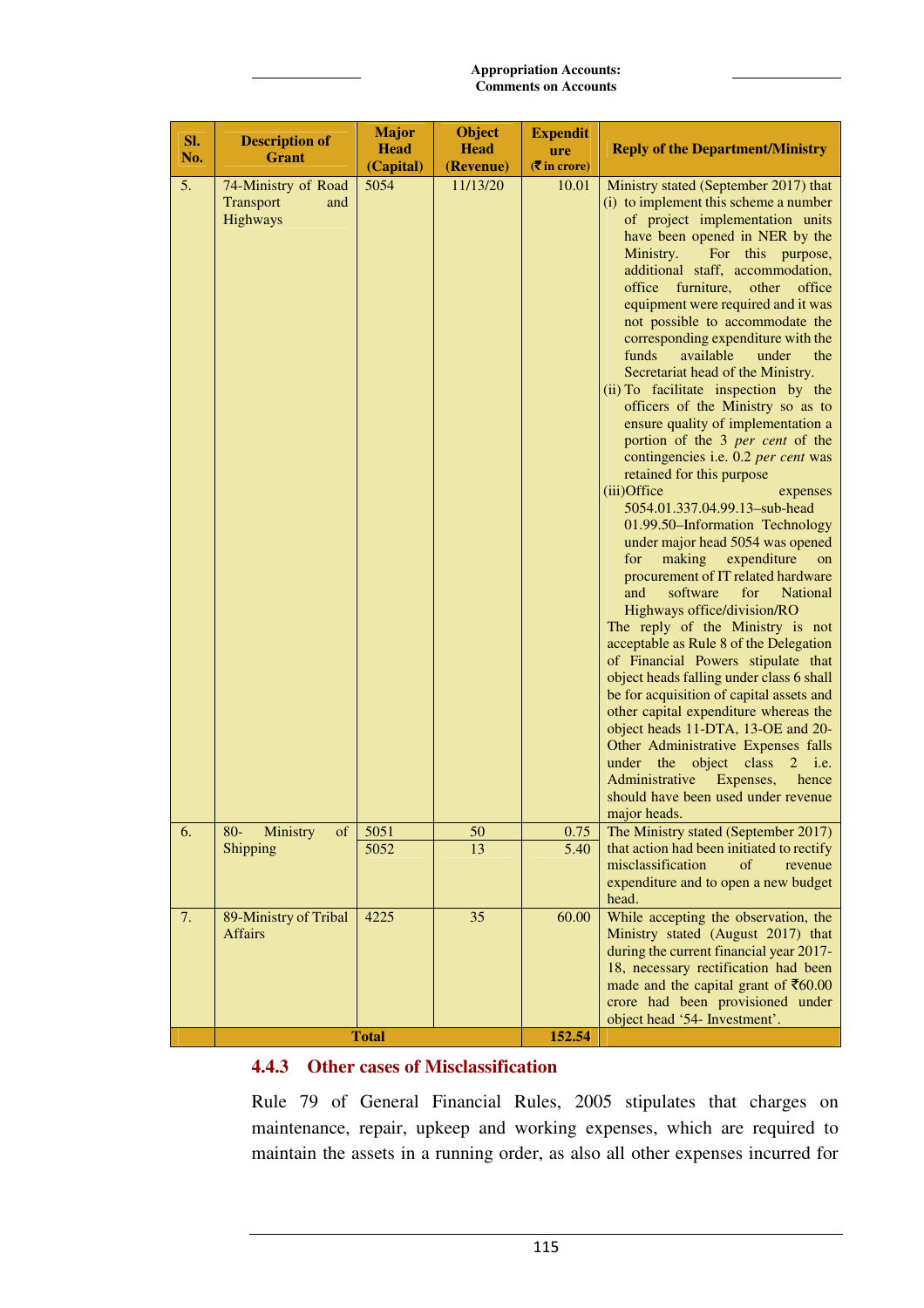the day to day running of the organisation, including establishment and administrative expenses shall be classified as revenue expenditure.

Audit scrutiny of Head-wise Appropriation Accounts along with *e-lekha* data for the year 2016-17 revealed a number of cases, where expenditure of revenue nature was classified as capital expenditure or vice-versa, resulting in overstatement/understatement of revenue expenditure as depicted in **Table 4.9** below.

| Sl.<br>No. | <b>Grant</b>                                  | <b>Amount</b><br>$(5$ in crore) | <b>Audit Observation</b>                                                                                                                                                                                                                                                                                                                                                                                                                                                                                               | <b>Reply of the</b><br><b>Department/Ministry</b>                                                                                                                                                                                                                                                                                                                                                                                                             |
|------------|-----------------------------------------------|---------------------------------|------------------------------------------------------------------------------------------------------------------------------------------------------------------------------------------------------------------------------------------------------------------------------------------------------------------------------------------------------------------------------------------------------------------------------------------------------------------------------------------------------------------------|---------------------------------------------------------------------------------------------------------------------------------------------------------------------------------------------------------------------------------------------------------------------------------------------------------------------------------------------------------------------------------------------------------------------------------------------------------------|
|            |                                               |                                 | Misclassification of revenue expenditure as capital expenditure                                                                                                                                                                                                                                                                                                                                                                                                                                                        |                                                                                                                                                                                                                                                                                                                                                                                                                                                               |
| 1.         | 11- Department<br>of Commerce                 | 38.77                           | Grants-in-aid<br>of ₹38.77<br>crore<br>various<br>Board,<br>released<br>to<br><b>Authorities</b><br>and<br><b>Autonomous</b><br><b>Bodies</b><br>under<br>the<br>scheme<br>'Assistance<br><b>States</b><br>for<br>to<br>Developing Export Infrastructure<br>and Allied Activities' (ASIDE)<br>was booked in Capital head of<br>5453.80.800.12.01.53-<br>account<br>'Major works'.<br>The correct object head should<br>have been '35-Grants for creation<br>of capital assets' in the Revenue<br>section of the grant. | The department stated (August,<br>2017) that ASIDE Scheme had<br>been discontinued w.e.f 01 April<br>2017. The erstwhile ASIDE<br>scheme was being implemented<br>from 2002-03 to 2016-17, the<br>funds for ASIDE were allocated<br>under Capital Major Head 5453<br>and utilized accordingly.<br>The reply of the Department<br>needs to be seen in the context<br>that the observation is on yearly<br>appropriation accounts and not<br>on scheme as such. |
| 2.         | 18-Ministry of<br>Corporate<br><b>Affairs</b> | 3.74                            | An expenditure of $\overline{\xi}$ 3.74 crore<br>towards renovation of the hired<br>space was booked under the head<br>of<br>account<br>'5475.00.800.09.00.53'<br>(Major<br>works) in the capital section of the<br>grant. As the items of works<br>carried out had not resulted in<br>creation of assets of permanent<br>nature, the booking should have<br>been done under object head '27-<br>Minor Works' in the revenue<br>section of the grant.                                                                  | The Ministry stated (September<br>2017) that the audit observation<br>had been noted and necessary<br>action had been initiated.                                                                                                                                                                                                                                                                                                                              |
| 3.         | 20-Ministry of<br>Defence (Misc)              | 2031.71                         | An expenditure of ₹ 2031.71 crore<br>incurred<br>by<br><b>Border</b><br>Road<br>Organisation (BRO) on account of<br>road maintenance other than<br>National Highways, security cover<br>and air-lift charges was incorrectly<br>booked under object head '53-<br>Major Works' in the capital section<br>(5054.02.337.03.00.53). The items<br>of expenditure being of revenue<br>nature should have been booked<br>under appropriate object head(s) in<br>the revenue section of the grant.                             | The reply was awaited (October<br>2017).                                                                                                                                                                                                                                                                                                                                                                                                                      |

**Table 4.9: Misclassification between different sections of the grant**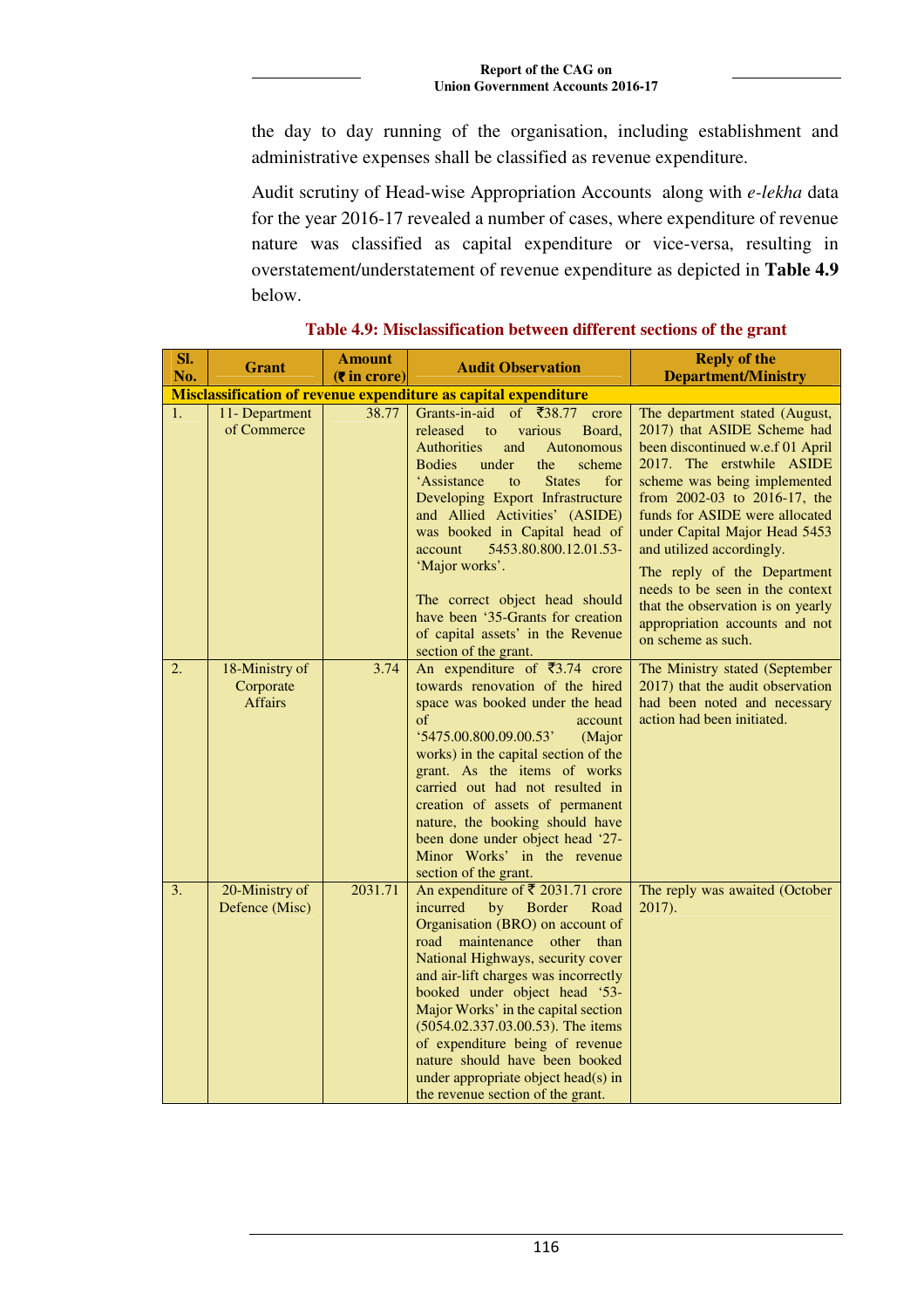| SI.<br>No. | <b>Grant</b>              | <b>Amount</b><br>$(5$ in crore) | <b>Audit Observation</b>                                                                                                                                                                                                                                                                                                                                              | <b>Reply of the</b><br><b>Department/Ministry</b> |
|------------|---------------------------|---------------------------------|-----------------------------------------------------------------------------------------------------------------------------------------------------------------------------------------------------------------------------------------------------------------------------------------------------------------------------------------------------------------------|---------------------------------------------------|
| 4.         | 84-Department<br>of Space | 0.19                            | An expenditure of $\bar{\tau}$ 19.42 lakh<br>towards procurement of back chair,<br>table, sofa, computer table was<br>incorrectly booked by PAO,<br>ISTRAC under the object head                                                                                                                                                                                      | The reply was awaited (October<br>2017).          |
|            |                           |                                 | '52-Machinery<br>$&$ Equipment'<br>instead of object head '13-Office<br>Expenses'.                                                                                                                                                                                                                                                                                    |                                                   |
| 5.         |                           | 0.11                            | An expenditure of $\overline{\xi}$ 11.26 lakh<br>towards spectrum charges for S-<br>Band Doppler Weather Radar<br>(DWR) was incorrectly booked by<br>PAO ISTRAC under the object<br>head '52-Machinery & Equipment'<br>under capital section instead of<br>object head '30-Other Contractual<br>Services' in the Revenue Section.                                     |                                                   |
| 6.         |                           | 0.28                            | An expenditure of $\overline{\xi}$ 28.47<br>lakh<br>towards<br>communication<br>link<br>charges was incorrectly booked by<br>PAO ISTRAC under the object<br>$52 -$<br>head<br>Machinery<br>and<br>Equipment' in the capital section<br>instead of booking it under object<br>'30–Other<br>Contractual<br>head<br>Services' in the Revenue Section.                    |                                                   |
| 7.         |                           | 0.78                            | An expenditure of ₹78.22 lakh<br>towards<br>the<br>procurement<br>of<br>projector<br>and<br>screen<br>was<br>incorrectly booked<br>PAO<br>by<br>ISTRAC under the object head<br>'52 – Machinery and Equipment' in<br>the capital section instead of<br>booking it under object head '13-<br>Office Expenses' in the Revenue<br>Section.                               |                                                   |
| 8.         | 84-Department<br>of Space | 0.35                            | An expenditure of ₹35.33 lakh<br>towards warranty extension for<br>Electronics of Cesium<br><b>Beam</b><br><b>Standards</b><br>Frequency<br>was<br>incorrectly<br>booked by<br>PAO<br>ISTRAC under the object head '52<br>- Machinery and Equipment' in the<br>Capital section instead of booking<br>it under object head '27-Minor<br>Works' in the Revenue Section. |                                                   |
| 9.         |                           | 0.11                            | An expenditure of ₹10.88 lakh<br>towards procurement of desktop<br>computers was incorrectly booked<br>by PAO ISTRAC under the object<br>$52 -$<br>Machinery<br>head<br>and<br>Equipment' in the Capital section<br>instead of booking it under object<br>head '13- Office Expenses' in the<br>Revenue Section.                                                       |                                                   |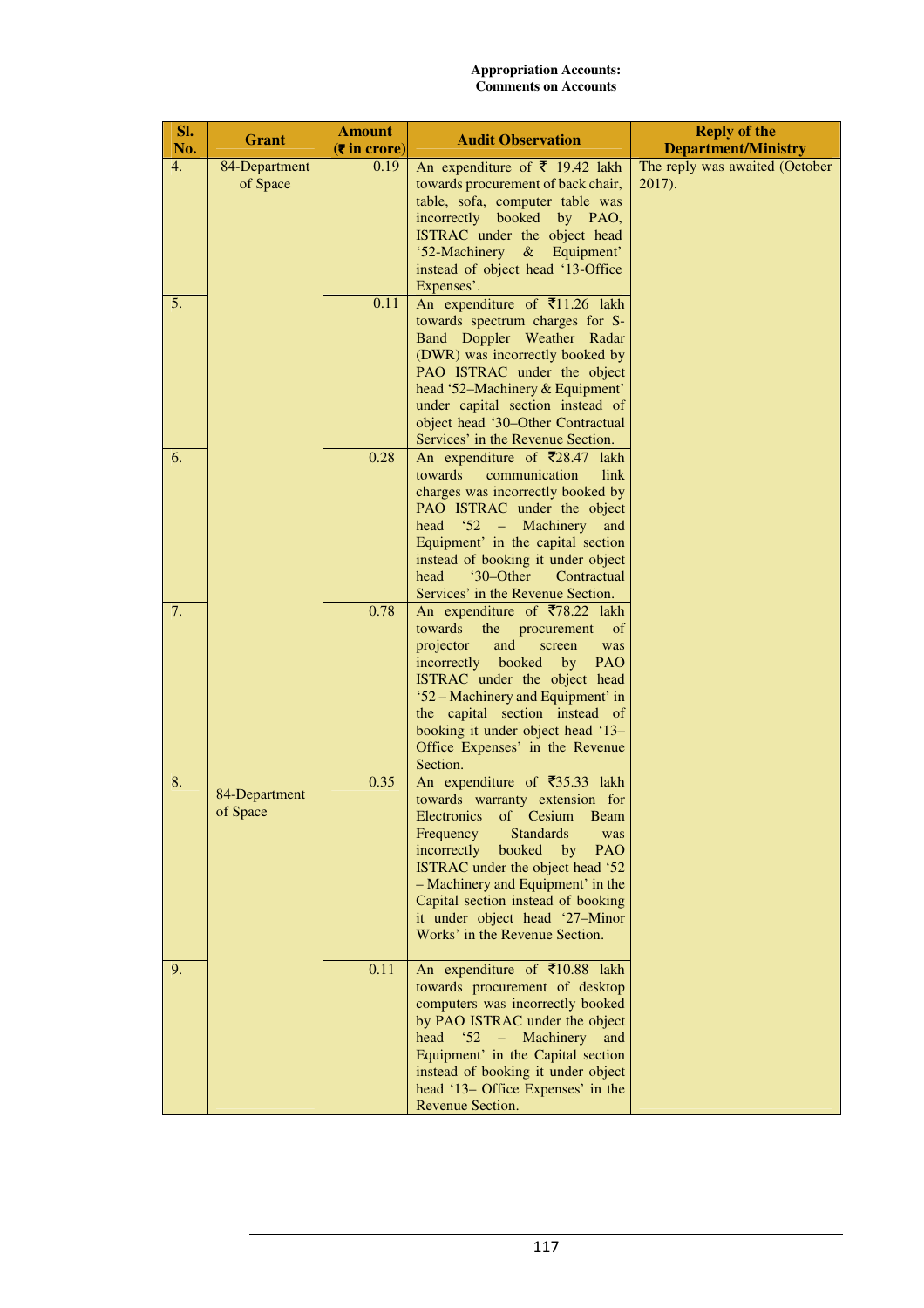**Report of the CAG on Union Government Accounts 2016-17**

| SI.<br>No.        | <b>Grant</b>                                         | <b>Amount</b><br>$(5 \infty)$ | <b>Audit Observation</b>                                                                                                                                                                                                                                                                                                                                                   | <b>Reply of the</b><br><b>Department/Ministry</b> |
|-------------------|------------------------------------------------------|-------------------------------|----------------------------------------------------------------------------------------------------------------------------------------------------------------------------------------------------------------------------------------------------------------------------------------------------------------------------------------------------------------------------|---------------------------------------------------|
| 10.               |                                                      | 0.32                          | An expenditure of $\overline{\xi}32.04$ lakh<br>towards, supply, installation and<br>commissioning of CCTV storage<br>was incorrectly booked by PAO<br>ISTRAC under the object head '52<br>- Machinery and Equipment' in the<br>Capital section instead of booking<br>it under object head '13- Office<br>Expenses' in the revenue section.                                | The reply was awaited (October<br>2017)           |
| 11.               | 84-Department<br>of Space                            | 0.22                          | An expenditure of ₹21.60 lakh<br>of Annual<br>towards payment<br><b>Charges</b><br>Maintenance<br>of<br>NX/Ideas/TC/View/Solid<br>Edge<br>Software was incorrectly booked<br>by PAO ISAC (Centre) under the<br>object head '52 - Machinery and<br>Equipment' in the Capital section<br>which should have been booked<br>under '27- Minor Works' in the<br>revenue section. |                                                   |
| $\overline{12}$ . |                                                      | 0.13                          | An expenditure of ₹13.23 lakh<br>Annual<br>Maintenance<br>towards<br>Charges of Electronic Design<br>Automation Tools was incorrectly<br>booked by PAO ISAC (Project)<br>under the object head '52 -<br>Machinery and Equipment' in the<br>Capital section' which should have<br>been booked under '27- Minor<br>Works' in the revenue section.                            |                                                   |
| 13                | Revenue expenditure understated by ₹ 2,076.86 crore. | 0.15                          | An expenditure of ₹14.58 lakh<br>towards Warranty payment of<br>Cortex-CRT-XL Equipment for the<br>period of six months<br>was<br>incorrectly booked by PAO ISAC<br>(Project) under the object head '60<br>- Other Capital Expenditure' in the<br>capital section instead of booking<br>it under object head '27- Minor<br>Works' in the revenue section.                  |                                                   |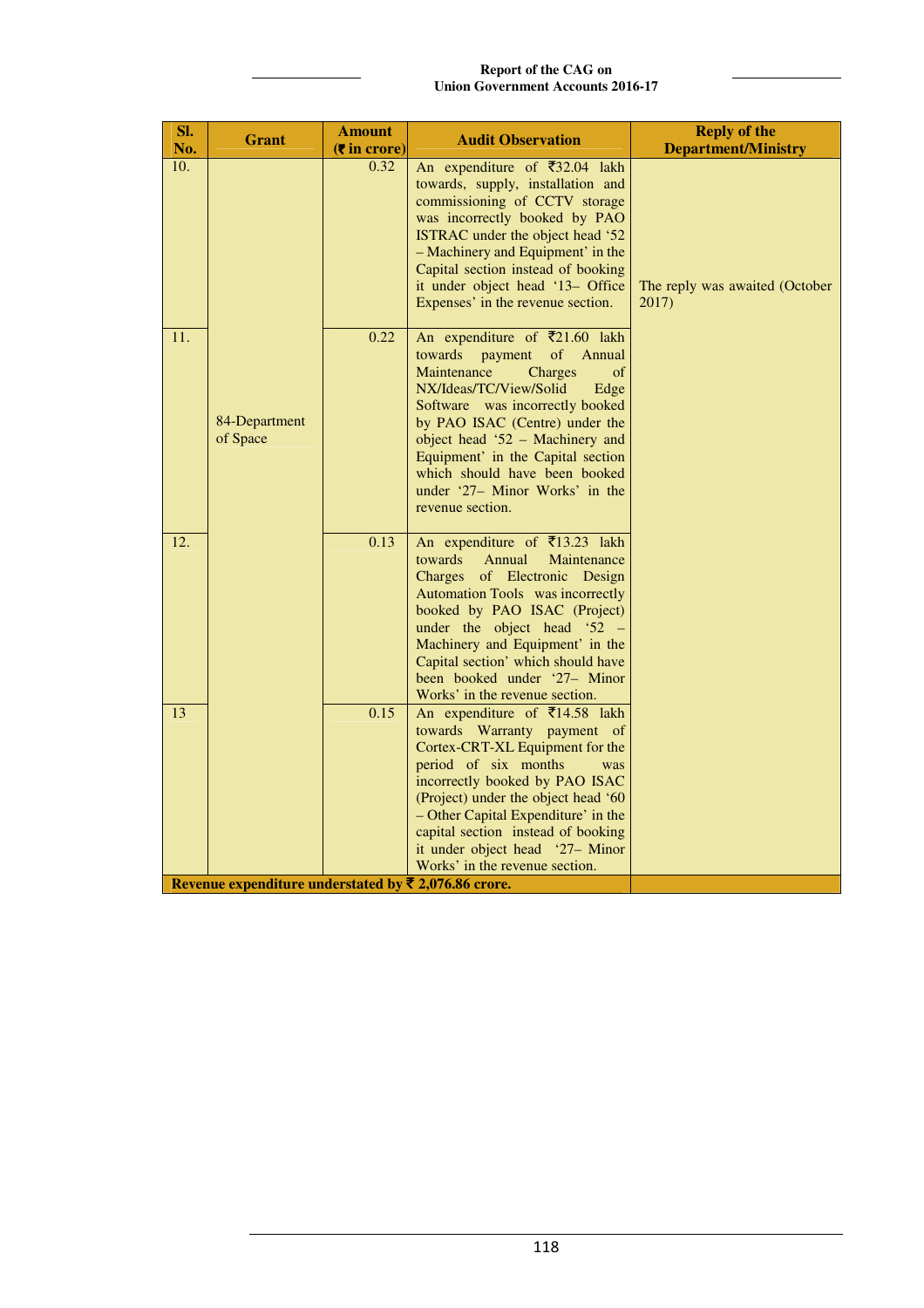| Sl.<br>No. | <b>Grant</b>                                     | <b>Amount</b><br>$(5 \text{ in } \text{core})$ | <b>Audit Observation</b>                                                                                                                                                                                                                                                                                                                                                                                                                                                                                                                                                                                                                                                        | <b>Reply of the</b><br><b>Department/Ministry</b>                                                                                                                                                                                                                                                                             |
|------------|--------------------------------------------------|------------------------------------------------|---------------------------------------------------------------------------------------------------------------------------------------------------------------------------------------------------------------------------------------------------------------------------------------------------------------------------------------------------------------------------------------------------------------------------------------------------------------------------------------------------------------------------------------------------------------------------------------------------------------------------------------------------------------------------------|-------------------------------------------------------------------------------------------------------------------------------------------------------------------------------------------------------------------------------------------------------------------------------------------------------------------------------|
|            |                                                  |                                                | <b>Misclassification of Capital expenditure as Revenue expenditure</b>                                                                                                                                                                                                                                                                                                                                                                                                                                                                                                                                                                                                          |                                                                                                                                                                                                                                                                                                                               |
| 1.         | 20-Ministry<br>of<br>Defence (Misc)              | 17.71                                          | An expenditure of $\overline{\xi}$ 17.71 crore<br>pertaining to Centrally Adjusted<br>APS items was incorrectly booked<br>by BRO under object head '01-<br>Salaries' in the revenue section<br>instead of booking the same under<br>appropriate object in the capital<br>section of the grant.                                                                                                                                                                                                                                                                                                                                                                                  | O/o CGDA stated (August 2017)<br>that proper classification would<br>be done from FY 2017-18.                                                                                                                                                                                                                                 |
| 2.         | 56- Ministry of<br>Law and Justice               | 425.35                                         | An amount of $\overline{\xi}$ 425.35 crore<br>incurred on account of purchase of<br>EVMs was booked under object<br>head '28-Professional Service' in<br>the revenue section of the grant<br>instead of booking it under object<br>'52-Machinery<br>head<br>and<br>Equipment' in the capital section<br>of the grant.                                                                                                                                                                                                                                                                                                                                                           | While accepting the observation,<br>the Legislative Department,<br>Ministry of Law and Justice,<br>stated (September 2017) the<br>Ministry of Finance had taken a<br>decision to book the said amount<br>under capital section during the<br>pre-budget meeting, held on 20<br>October 2016, for the year<br>2017-18 onwards. |
| 3.         | 61-Ministry of<br>New and<br>Renewable<br>Energy | 0.68                                           | The Ministry had authorized an<br>amount of ₹67.87 lakh to CPWD,<br>M/o Urban Development for<br>activities related to construction of<br>'Atal Akshay Urja Bhawan' and<br>booked the same under object head<br>'13-Office Expenses' in the<br>revenue section instead of booking<br>it under object head '53-Major<br>Works' in the capital section of the<br>grant.                                                                                                                                                                                                                                                                                                           | The Ministry stated (August<br>2017) that the amount of ₹67.87<br>lakh could not be adjusted/<br>booked to the capital head due to<br>technical issues in PFMS.<br>The reply is not tenable as the<br>Ministry did not propose any<br>Journal/ Transfer Entry for<br>rectification of error in the<br>accounts.               |
| 4.<br>5.   | 84-Department of<br>Space                        | 272.10<br>5.00                                 | An expenditure of $\bar{\tau}$ 272.10 crore<br>on account of mission consumables<br>was incorrectly booked under the<br>object head '21-Supplies and<br>Materials'(Major Head-3402) in<br>the revenue section instead of<br>object head '60-Other Capital<br>Expenditure' in the capital section Reply was awaited (October<br>as per the extant orders.<br>An expenditure of $\bar{\xi}$ 5.00 crore on<br>account of mission consumables<br>was incorrectly booked under the<br>object head '50-Other Charges'<br>(Major Head-3402) in the revenue<br>section instead of object head '60-<br>Other Capital Expenditure' in the<br>capital section as per the extant<br>orders. | $2017$ ).                                                                                                                                                                                                                                                                                                                     |
| 6.         |                                                  | 0.47                                           | An expenditure of $\overline{\xi}$ 47.15 lakh<br>towards<br>Air<br>procurement<br>of<br>Boosting System was incorrectly<br>booked by PAO ISAC (Centre)<br>under the object head $21 -$<br>Supplies and Materials' in the<br>revenue section instead of object<br>head '52-Machinery & Equipment'<br>in the capital section.                                                                                                                                                                                                                                                                                                                                                     |                                                                                                                                                                                                                                                                                                                               |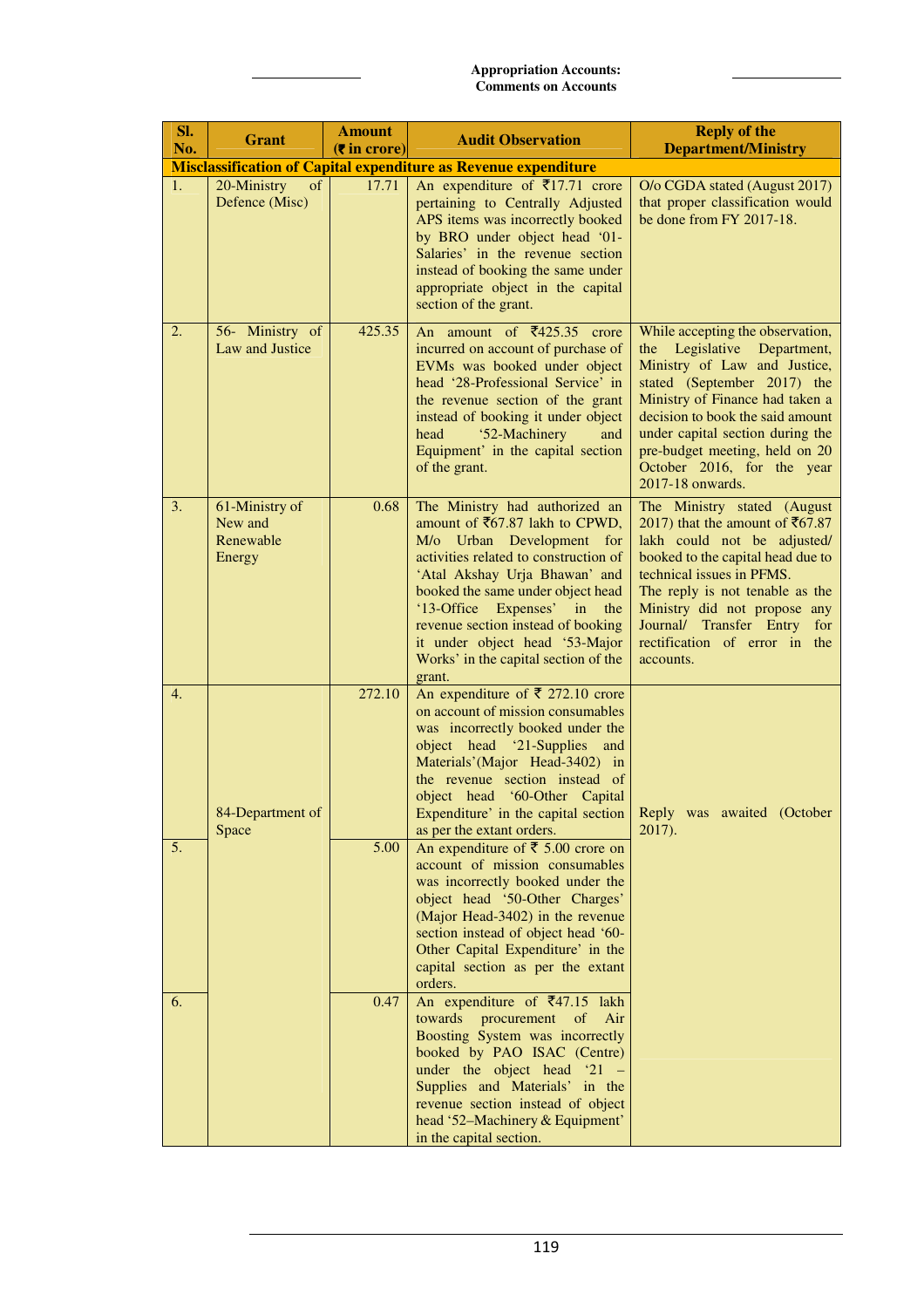**Report of the CAG on Union Government Accounts 2016-17**

| SI.<br>No. | Grant                                            | <b>Amount</b><br>$(5$ in crore) | <b>Audit Observation</b>                                                                                                                                                                                                                                                                                                                                                                                                                                                                                                      | <b>Reply of the</b><br><b>Department/Ministry</b> |
|------------|--------------------------------------------------|---------------------------------|-------------------------------------------------------------------------------------------------------------------------------------------------------------------------------------------------------------------------------------------------------------------------------------------------------------------------------------------------------------------------------------------------------------------------------------------------------------------------------------------------------------------------------|---------------------------------------------------|
| 7.         | 87-Ministry of<br><b>Textiles</b>                | 3.00                            | An expenditure of $\bar{\mathfrak{r}}3.00$ crore for<br>construction of office building for<br>Marketing and Service Extension<br>Centre and craft museum, Jaipur,<br>functioning under the office of the<br>Development<br>Commissioner<br>(Handicraft) which is an attached<br>office of the Ministry of Textiles,<br>was booked under the object head<br>'35-Grants for creation of Capital<br>Assets' in the revenue section<br>instead of booking it under object<br>head<br>'53-Major Works' in the capital<br>section. | Reply was awaited (October<br>$2017$ ).           |
|            | Revenue expenditure overstated by ₹724.31 crore. |                                 |                                                                                                                                                                                                                                                                                                                                                                                                                                                                                                                               |                                                   |

## **Impact of misclassification:**

The impact of incorrect classification of revenue expenditure as capital expenditure and vice- versa was understatement of revenue expenditure by  $\bar{\xi}$  2,229.40 crore and overstatement of revenue expenditure by  $\bar{\xi}$  752.18 crore. The overall impact on the government expenditure was understatement of revenue expenditure by  $\bar{\tau}$  1,477.22 crore. Correspondingly revenue deficit of the financial year 2016-17 was understated by an equivalent amount of  $\bar{z}$  1,477.22 crore.

# **4.5 Other cases of misclassification**

# **4.5.1 Non-operation of object head 'Grants-in-aid-Salaries'**

The Ministry of Finance vide its OM dated 7 June 2011 introduced a new object head '36- Grants-in-aid-Salaries' with effect from 01 April 2011 under object class-4 below Rule 8 of Delegation of Financial Powers Rules 1978.

Scrutiny of Appropriation Accounts of Grant No.96 pertaining to Ministry of Water Resources, River Development & Ganga Rejuvenation for the year 2016- 17 revealed that the object head '36-Grants-in-aid-Salaries' was not operated. The Ministry had released grants amounting to  $\bar{\mathfrak{g}}$  64.18 crore and  $\bar{\mathfrak{g}}$  31.56 crore to National Water Development Agency (NWDA) and National Institute of Hydrology (NIH) respectively under the object head '31-Grants-in-aid-General' during the year 2016-17. As amounts of  $\overline{5}$  54.51 crore and  $\overline{5}$  22.20 crore, had been utilized for the purpose of salaries by NWDA and NIH respectively, the Ministry should have segregated the grants under object head '31' and '36' as required under extant rules.

Ministry stated (July/August 2017) that the observation has been noted for future compliance.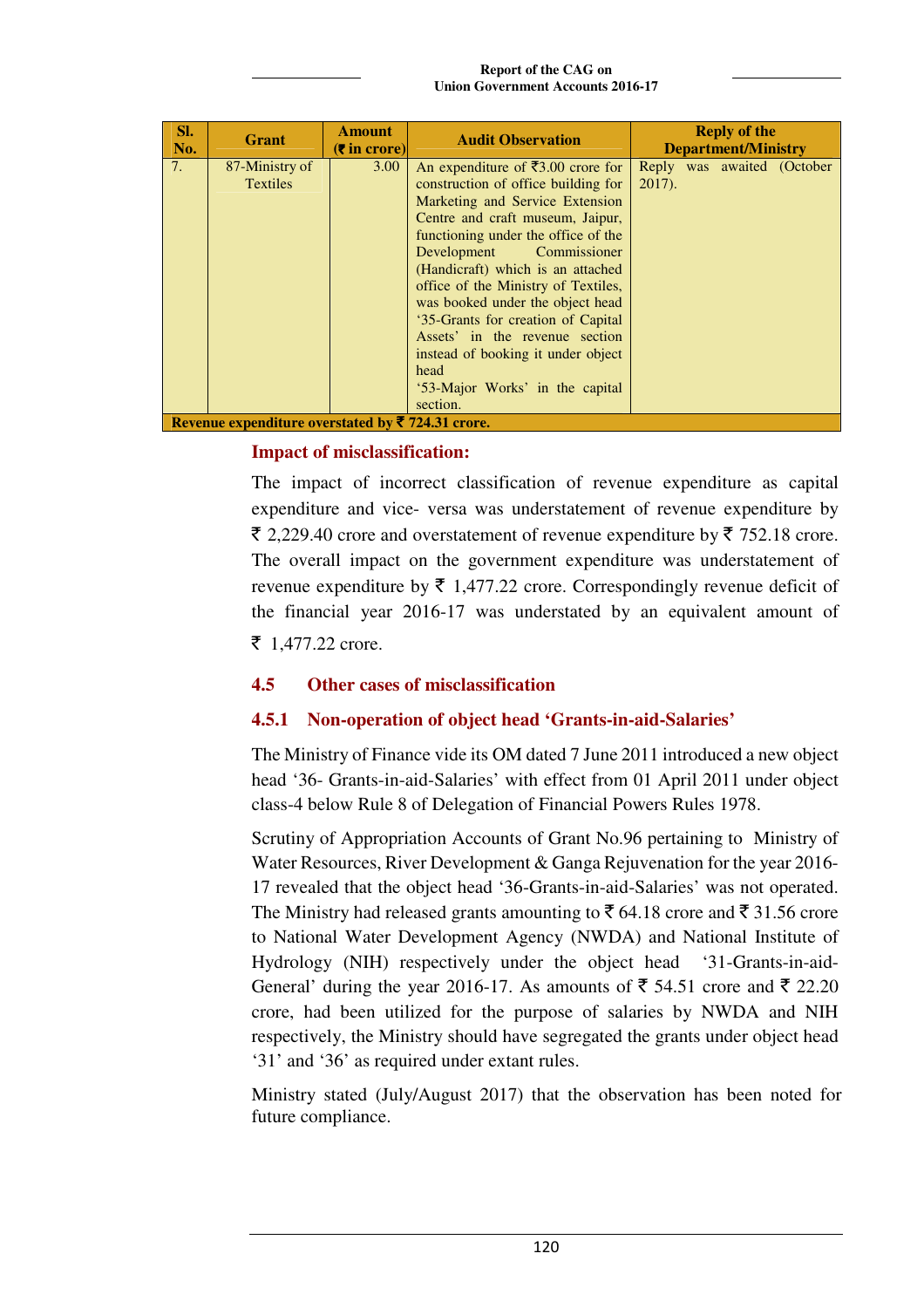# **4.5.2 Misclassification within Object heads under the same section of the grant**

Rule 8 of the Delegation of Financial Powers Rules, 1978 prescribes standard primary units of appropriation with the descriptions/definitions for the purpose of classification of expenditure. List of object heads and description of expenditure to be booked thereunder are given in **Annexure-4.1.** 

Scrutiny revealed that funds aggregating  $\bar{\tau}$  549.49 crore were misclassified between the primary units of appropriation i.e. object heads, as detailed in **Table 4.10** below.

| S.<br>No.        | Grant No. &<br><b>Name</b>                                    | <b>Amount</b><br>$(\overline{\mathbf{\overline{z}}}$ in crore) | <b>Major/Object</b><br>head<br>debited | <b>Audit Observation</b>                                                                                                                                                                                                                                                                                                                                                                                                                                                                                                                                       | <b>Reply/rebuttal</b>                                                                                                                                                                                                                                                                                                                                                                                                                                                                                                                                                                                                                                                       |
|------------------|---------------------------------------------------------------|----------------------------------------------------------------|----------------------------------------|----------------------------------------------------------------------------------------------------------------------------------------------------------------------------------------------------------------------------------------------------------------------------------------------------------------------------------------------------------------------------------------------------------------------------------------------------------------------------------------------------------------------------------------------------------------|-----------------------------------------------------------------------------------------------------------------------------------------------------------------------------------------------------------------------------------------------------------------------------------------------------------------------------------------------------------------------------------------------------------------------------------------------------------------------------------------------------------------------------------------------------------------------------------------------------------------------------------------------------------------------------|
| 1.               | 6-Department<br>of Chemicals<br>and<br>Petrochemicals         | 0.34                                                           | 2852/31                                | An expenditure amounting to<br>₹ 0.34 crore (₹0.22 crore + ₹0.12<br>crore) towards payment of fee to<br>M/s Grant Thornton India Pvt.<br>Limited – Programme Manager for<br>devising operational guidelines<br>for the Scheme for setting up of<br>Plastic Park, was booked under the<br>object head '31-Grants-in-aid-<br>General' instead of booking it<br>under<br>object<br>head<br>$^{\circ}28-$<br>Professional Services'.                                                                                                                               | The Ministry noted (August)<br>2017) the audit observation<br>for future compliance.                                                                                                                                                                                                                                                                                                                                                                                                                                                                                                                                                                                        |
| $\overline{2}$ . | 15- Ministry of<br>Electronics &<br>Information<br>Technology | 1.10                                                           | 2852/31                                | Out of the total budget allocation<br>$\bar{5}110.30$<br>$\sigma$<br>crore<br>under<br>2852.07.202.85.16.31-<br>(Digital<br>India<br>Programme-R&D<br>in<br>Information<br>Technology/<br>Electronics/ CCBT-Grants-in-aid-<br>General) released to IT Research<br>Academy (ITRA), an amount of<br>₹1.10 crore was used by ITRA for<br>payment of salaries to its<br>employees.<br>The grants utilized for the purpose<br>of payment of salaries should have<br>been correctly classified by the<br>Ministry under object head '36-<br>Grants-in-aid-Salaries'. | The Ministry stated that<br>'Grants-in-aid-Salaries'<br>are<br>earmarked for only those<br>organizations/<br>institutions<br>which receive<br>recurring<br>grants.<br>As far as non-recurring<br>grants is concerned, the<br>grants is released either as<br>Grants-in aid-General<br>or<br><b>Grants for creation of Capital</b><br>assets for implementation of<br>various projects.<br>The reply is not tenable as<br>object head '36 Grant-in-aid-<br>Salaries'<br>i <sub>S</sub><br>specifically<br>meant for classification of<br>grant in aid for payment of<br>salaries and any payment<br>towards salaries should have<br>been classified under object<br>head-36. |

**Table 4.10: Misclassification within object heads in the same section of grant**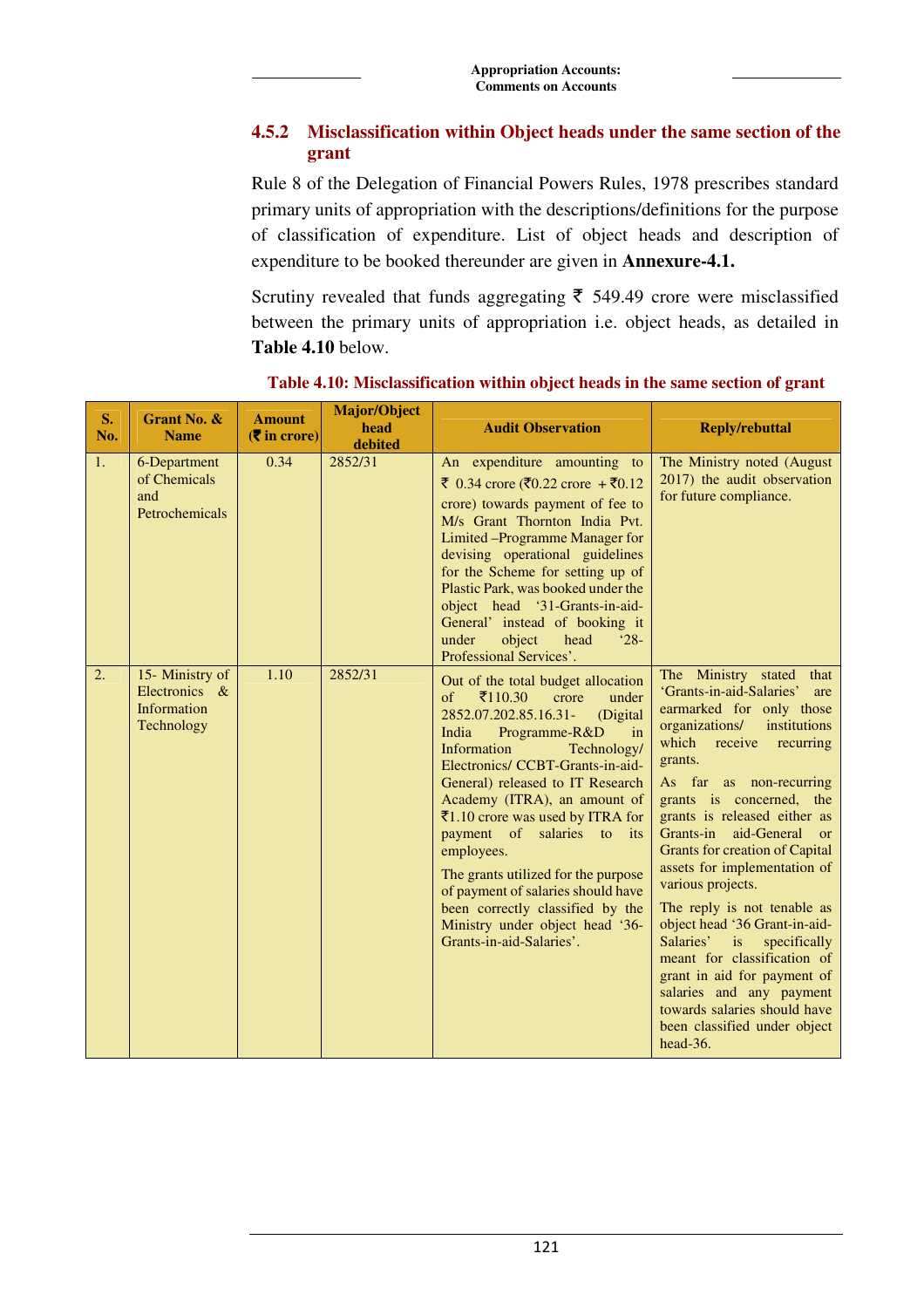| S.<br>No. | Grant No. &<br><b>Name</b>                                    | <b>Amount</b><br>$(5 \infty)$ in crore) | <b>Major/Object</b><br>head<br>debited | <b>Audit Observation</b>                                                                                                                                                                                                                                                                                                                                                                                                                                                                                                                                                                                                                                                                                                                                                                        | <b>Reply/rebuttal</b>                                                                                                                                                                                                                                                                                                                                                                                                                 |
|-----------|---------------------------------------------------------------|-----------------------------------------|----------------------------------------|-------------------------------------------------------------------------------------------------------------------------------------------------------------------------------------------------------------------------------------------------------------------------------------------------------------------------------------------------------------------------------------------------------------------------------------------------------------------------------------------------------------------------------------------------------------------------------------------------------------------------------------------------------------------------------------------------------------------------------------------------------------------------------------------------|---------------------------------------------------------------------------------------------------------------------------------------------------------------------------------------------------------------------------------------------------------------------------------------------------------------------------------------------------------------------------------------------------------------------------------------|
| 3.        | 15- Ministry of<br>Electronics &<br>Information<br>Technology | 0.53                                    | 3451/13                                | An amount of $\overline{\mathbf{5}}$ 53.05 lakh was<br>sanctioned<br>for<br>payment<br>of<br>electricity charges for National<br><b>Informatics</b><br>Centre<br>$(NIC)$ ,<br>Bangalore. This also included<br>electricity charges for the NIC,<br>Data Centre/National Knowledge<br>Network (NKN) and Network<br>Centre. The expenditure was<br>booked under object head '13-<br>Office<br>Expenses'<br>(3451.00.091.13.01.13).<br>NKN is a separate scheme of the<br>Ministry and is implemented by<br><b>National</b><br>Informatics<br>Centre<br><b>Services</b><br>Incorporation<br>(NICSI)/NIC through grants-in-<br>aid given by the Ministry. Thus,<br>the booking of expenditure for<br>electricity charges of NKN under<br>object head 13-Office expenses by<br>NIC was not in order. | Reply was awaited (October<br>2017).                                                                                                                                                                                                                                                                                                                                                                                                  |
| 4.        |                                                               | 0.42                                    | 2852/13,50<br>3451/50                  | The expenditure of $\bar{x}$ 0.42 crore<br>incurred on account of payment<br>for legal services availed by the<br>Ministry was incorrectly booked<br>under Object heads '13-Office<br>Expenses'<br>and<br>$50-$<br>Other<br>Charges' instead of object head<br>'28-Professional services'.                                                                                                                                                                                                                                                                                                                                                                                                                                                                                                      | The Ministry stated that the<br>audit comment has been<br>noted for future compliance.<br>However, it is noteworthy<br>that sometimes a few cases<br>crop in when it is neither<br>possible to open appropriate<br>heads<br>nor<br>delay<br>the<br>payment/release of fund.<br>Keeping in<br>view<br>the<br>exigencies,<br>funds<br>from<br>similar object heads<br><sub>or</sub><br>"Other<br>Charges"<br>are<br>exceptionally used. |
| 5.        |                                                               | 0.01                                    | 2852/50                                | An amount of $\bar{\tau}$ 1.15 lakh was<br>disbursed to a private company<br>and was incorrectly booked under<br>object head '50-Other Charges' in<br>the<br>revenue<br>section.<br>As the financial support given to<br>applicants was a reimbursement to<br>obtain international patent and<br>Patent is an intangible capital<br>asset. Hence, this expenditure<br>should have been correctly<br>classified under object head<br>'35-Grants for creation of Capital<br>Assets.'                                                                                                                                                                                                                                                                                                              | The Ministry stated that<br>payments made to the private<br>company were in lieu of<br>obtaining<br>international<br>patent. It is one type of fees<br>that has been reimbursed and<br>therefore, grants-in-aid may<br>not be released for this<br>purpose. The observations of<br>the<br>audit report<br>will,<br>however, be complied with<br>in future.                                                                            |

### **Report of the CAG on Union Government Accounts 2016-17**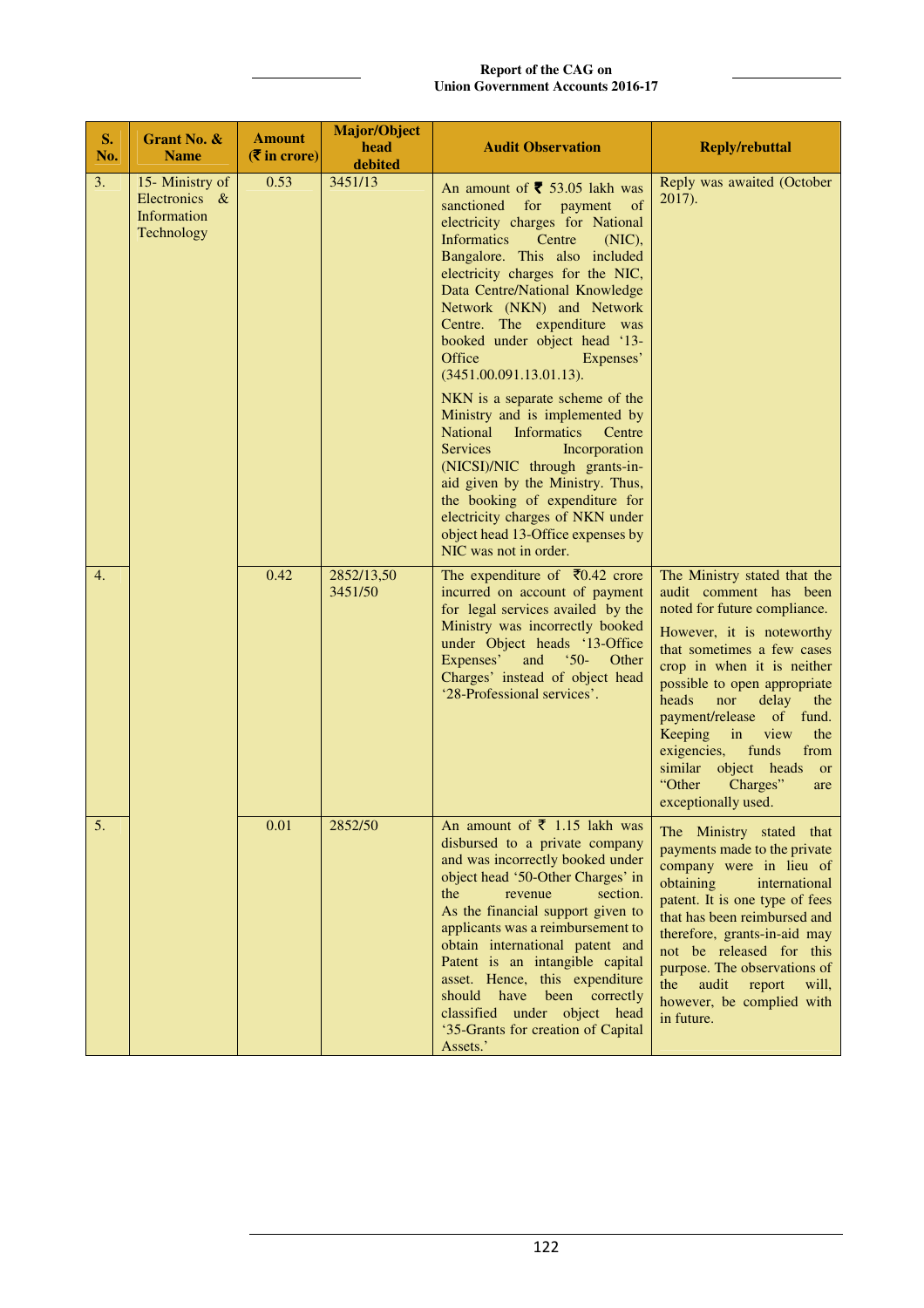| S.<br>No. | Grant No. &<br><b>Name</b>                     | <b>Amount</b><br>$(5 \infty)$ in crore) | <b>Major/Object</b><br>head<br>debited | <b>Audit Observation</b>                                                                                                                                                                                                                                                                                                                                                       | <b>Reply/rebuttal</b>                                                                                                                                                                                                                                                                                                                                                                                                                                                                                                                                                                                                                                                                                                                                                                                                                                                                                                                                                                                                                                                                                                               |
|-----------|------------------------------------------------|-----------------------------------------|----------------------------------------|--------------------------------------------------------------------------------------------------------------------------------------------------------------------------------------------------------------------------------------------------------------------------------------------------------------------------------------------------------------------------------|-------------------------------------------------------------------------------------------------------------------------------------------------------------------------------------------------------------------------------------------------------------------------------------------------------------------------------------------------------------------------------------------------------------------------------------------------------------------------------------------------------------------------------------------------------------------------------------------------------------------------------------------------------------------------------------------------------------------------------------------------------------------------------------------------------------------------------------------------------------------------------------------------------------------------------------------------------------------------------------------------------------------------------------------------------------------------------------------------------------------------------------|
| 6.        | 16-Department<br>of Consumer<br><b>Affairs</b> | 7.99                                    | 3475/52                                | The Department made centralized<br>purchases<br>of machinery $\&$<br>States/UTs and<br>to<br>equipment<br>booked<br>the<br>expenditure<br>amounting<br>to<br>₹ 7.99 crore incorrectly under the<br>object head '52-Machinery &<br>Equipment' in the revenue section<br>of the Grant instead of booking it<br>under object head '35 -Grants for<br>creation of Capital Assets'. | Department<br>The<br>stated<br>(September 2017) that prior<br>2007-08, funds for<br>to<br>strengthening of weight $\&$<br><b>Measures Infrastructure were</b><br>released by the Department<br>of State/UTs as Grants-in-aid<br>under the revenue Major<br>Heads- 2552 and 3602, so<br>that the State/UTs can<br>procure the Machinery $\&$<br>Equipment themselves. But<br>later Department decided to<br>centralize the scheme and<br>supply<br>machinery<br>$\alpha$<br>equipment<br>state/UTs<br>to<br>directly. Accordingly funds<br>were required to be provided<br>"Machinery<br>under<br>and<br>Equipment" in the Capital<br>side under the head- 4552<br>and 5475.<br>Machinery<br>procured<br>As<br>would be the property of the<br>states and UT Governments,<br>the expenditure will be<br>revenue expenditure in the<br>Centre's book and Capital<br>Expenditure in States/UTs<br>books.<br>Hence,<br>the<br>made<br>department<br>the<br>provision for Machinery &<br>Equipment under Revenue<br>head 3475 instead of capital<br>head.<br>However, steps are being<br>taken for appropriate<br>budgetary corrections. |
| 7.        | 20-Ministry of<br>Defence(Misc)                | 266.11                                  | 5054/53<br>(Code<br>Head-<br>069/04)   | An expenditure of ₹ 266.11 crore<br>incurred<br>on<br>Category<br>$'A'$ -<br>Stores/Equipment, which<br>was<br>required to be booked under object<br>'52- Machinery & Equipment',<br>was incorrectly booked by BRO<br>under object head '53-Major<br>Works' in the capital section of the<br>grant.                                                                            | O/o CGDA stated (August<br>2017) that object head '53-<br>Major Works' was opened<br>with the approval of O/o<br>DGA (DS).<br>The reply is not acceptable as<br>the approval for object head<br>'53-Major Works' had been<br>given with specific condition<br>that Category 'A'-Stores &<br>Equipment, should not be<br>classified under object head<br>$^{\prime}53'.$                                                                                                                                                                                                                                                                                                                                                                                                                                                                                                                                                                                                                                                                                                                                                             |
| 8.        |                                                | 9.33                                    | 2076/21<br>(Code<br>Head-<br>366/00    | An expenditure of $\bar{\xi}$ 9.33 crore<br>was incorrectly booked under<br>object head '21-Supplies and<br>Material' instead of object head<br>'13-Office Expenses'.                                                                                                                                                                                                          | While<br>accepting<br>the<br>observation,<br>O/o CGDA<br>stated (August 2017) that<br>discrepancies<br>would<br>be<br>rectified and object head '13-<br>Office Expenses' would be<br>used in DDG 2017-18.                                                                                                                                                                                                                                                                                                                                                                                                                                                                                                                                                                                                                                                                                                                                                                                                                                                                                                                           |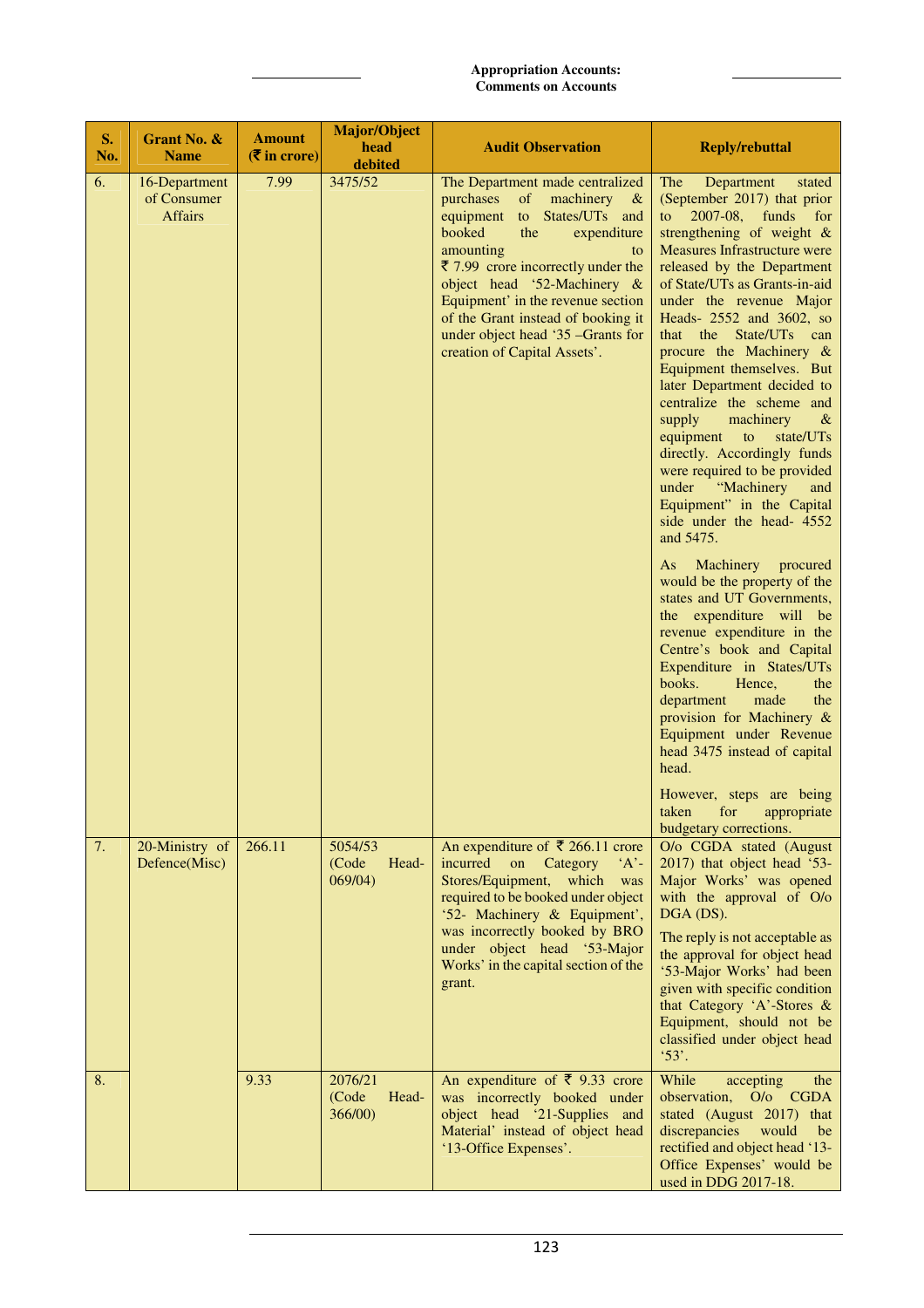**Report of the CAG on Union Government Accounts 2016-17**

| S.<br>No. | <b>Grant No. &amp;</b><br><b>Name</b>                  | <b>Amount</b><br>$(5 \infty)$ | <b>Major/Object</b><br>head<br>debited | <b>Audit Observation</b>                                                                                                                                                                                                                                                                                                                                                                                                                                                                                   | <b>Reply/rebuttal</b>                                                                                                                                                                                                                                                                                                                                                                                                                                                                                                                        |
|-----------|--------------------------------------------------------|-------------------------------|----------------------------------------|------------------------------------------------------------------------------------------------------------------------------------------------------------------------------------------------------------------------------------------------------------------------------------------------------------------------------------------------------------------------------------------------------------------------------------------------------------------------------------------------------------|----------------------------------------------------------------------------------------------------------------------------------------------------------------------------------------------------------------------------------------------------------------------------------------------------------------------------------------------------------------------------------------------------------------------------------------------------------------------------------------------------------------------------------------------|
| 9.        | 44<br>$\Box$<br>Department of<br><b>Heavy Industry</b> | 1.07                          | 2852/31                                | An expenditure of $\bar{\tau}$ 1.07 crore<br>released<br>Science<br>was<br>to<br>Engineering & Technological<br>Upliftment (SETU) Foundation<br>under the Scheme "Enhancement<br>of Competitiveness in the Indian<br>Capital Goods Sector" for setting<br>Common<br>Engineering<br>up<br>Facilities Centre. The expenditure<br>was booked in accounts under the<br>object head '31-Grants-in-aid-<br>General' instead of booking it<br>under the object head '35-Grant<br>for Creation of Capital Assets'. | The<br>Department<br>stated<br>(August 2017) that the fund<br>of ₹ 1.07 crore was released<br>to SETU Foundation as a<br>first installment of the total<br>project cost of ₹ 27.81 crore<br>and most of the expenditure<br>was of general kind/purpose.<br>It, further, stated that in the<br>financial year 2017-18, the<br>funds under the scheme have<br>been kept under the head<br>Grants-in-aid for creation of<br>capital assets.<br>However,<br>there<br>was<br>misclassification within the<br>object<br>head<br>during<br>2016-17. |
| 10.       | $44 -$<br>Department of<br><b>Heavy Industry</b>       | 7.18                          | 2852/31                                | Grant-in-aid<br>of $\bar{x}$ 7.18<br>crore<br>released to Non-ferrous Materials<br><b>Technology Development Centre</b><br>utilized<br>for<br>Capital<br>was<br>equipment and was booked in<br>accounts under the object head<br>'31-Grant-in-aid General' instead<br>of correctly classifying under<br>Object Head '35-Grants<br>for<br>creation of capital assets'.                                                                                                                                      | Department<br><b>The</b><br>stated<br>(August 2017) that the<br>observation had been noted<br>for future compliance.                                                                                                                                                                                                                                                                                                                                                                                                                         |
| 11.       |                                                        | 21.10                         | 2852/31                                | Grants-in-aid of $\bar{\tau}$ 21.10<br>crore<br>released<br>Himachal<br>Road<br>$\overline{\mathbf{t}}$<br>Transport<br>Corporation<br>for<br>purchase of 25 Electric Buses<br>under FAME India Scheme was<br>booked in accounts under the<br>object head '31-Grants-in-aid-<br>General' instead of correctly<br>classifying it under the object head<br>'35-Grant for Creation of Capital<br>Assets'.                                                                                                     | The<br>Department<br>stated<br>(August 2017) that<br>the<br>observation had been noted<br>for future compliance.                                                                                                                                                                                                                                                                                                                                                                                                                             |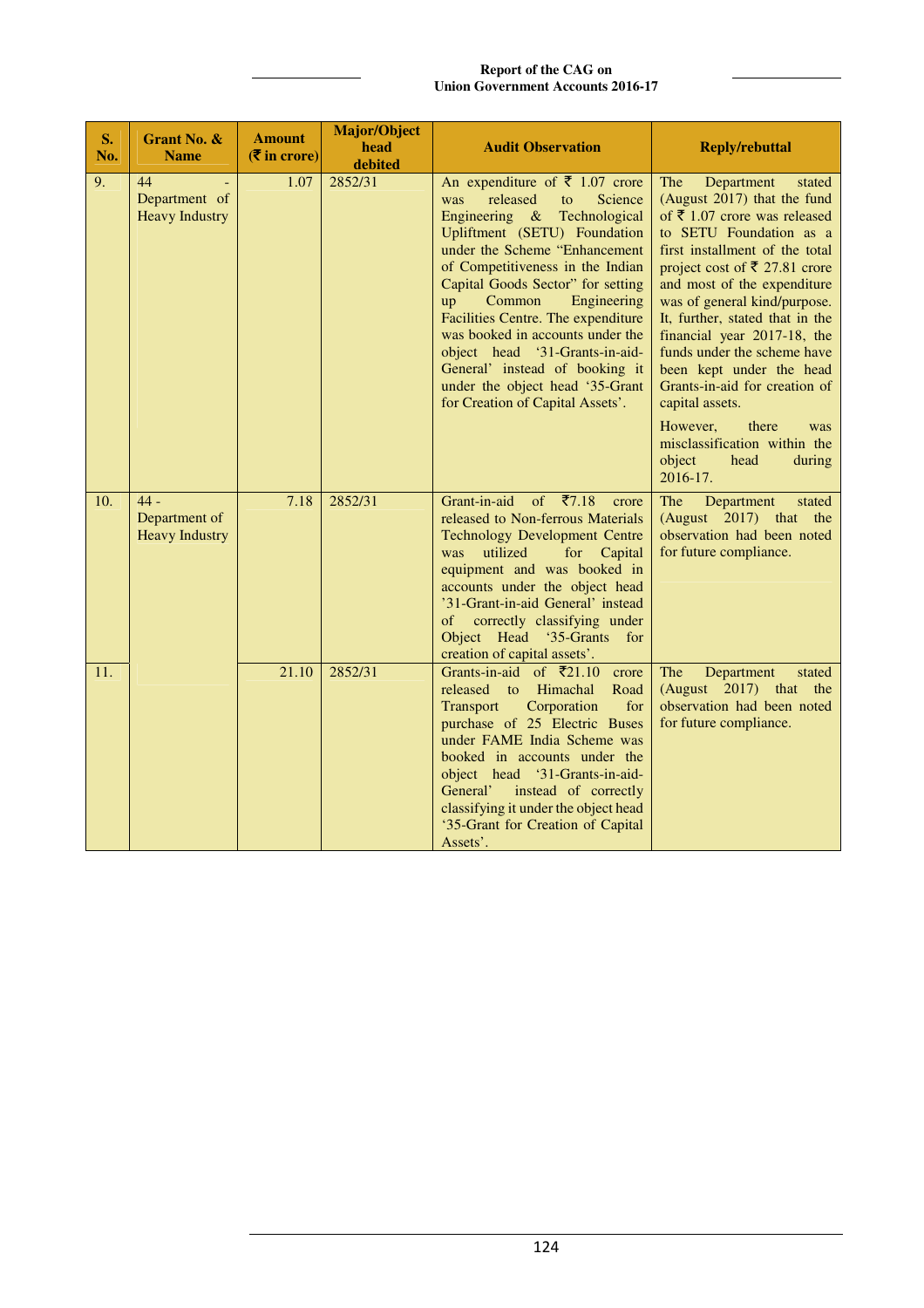| S.<br>No. | Grant No. &<br><b>Name</b>                                              | <b>Amount</b><br>$(5 \infty)$ in crore) | Major/Object<br>head<br>debited | <b>Audit Observation</b>                                                                                                                                                                                                                                                                                                                                                                                                                                                                        | <b>Reply/rebuttal</b>                                                                                                                                                                                                                                                                                                                                                                                                                                                                                                                                                                                                                                                                                                                                                                                                                                                                                                                                                                             |
|-----------|-------------------------------------------------------------------------|-----------------------------------------|---------------------------------|-------------------------------------------------------------------------------------------------------------------------------------------------------------------------------------------------------------------------------------------------------------------------------------------------------------------------------------------------------------------------------------------------------------------------------------------------------------------------------------------------|---------------------------------------------------------------------------------------------------------------------------------------------------------------------------------------------------------------------------------------------------------------------------------------------------------------------------------------------------------------------------------------------------------------------------------------------------------------------------------------------------------------------------------------------------------------------------------------------------------------------------------------------------------------------------------------------------------------------------------------------------------------------------------------------------------------------------------------------------------------------------------------------------------------------------------------------------------------------------------------------------|
| 12.       | 57-Supreme<br>Court of India                                            | 0.94                                    | 2014/33                         | An expenditure amounting to<br>$\overline{\xi}$ 94.41 lakh related to salary of<br>canteen staff was provisioned and<br>booked under object head-'33-<br>Subsidies' instead of booking it<br>under object head '01- Salaries.                                                                                                                                                                                                                                                                   | It was stated (September<br>2017) that the Budget of<br>Supreme Court Registry is<br>divided into two heads (1)<br><b>Salaries</b><br>(2)<br>Non-Salary.<br>Non-Salary is further divided<br>into eight sub-heads out of<br>"Supreme"<br>which<br>Court<br>Departmental Canteen" is<br>one of them. Till the year<br>2003-04, it was shown as<br>"subsidies" and from the<br>financial year 2004-05, the<br>expenditure, pertaining to<br>the employees<br>of<br>the<br>Departmental Canteen, was<br>booked<br>under<br>'Supreme<br><b>Court Departmental Canteen/</b><br>Departmental Canteen'. This<br>Registry has been getting the<br><b>Budget Grant for 'Supreme</b><br>Court<br>Departmental<br>Canteen' under the Non-<br>Salary Head<br>till<br>date.<br>Therefore, the amount had<br>been booked accordingly.<br>The reply is not acceptable as<br>the provisioning and booking<br>of the salary of canteen staff<br>should be done under object<br>head '01-Salaries' as per<br>DFPRs. |
| 13.       | 58 - Ministry<br>of Micro,<br>Small and<br>Medium<br><b>Enterprises</b> | 39.04                                   | 2851/31                         | Grants-in-aid of $\bar{\tau}$ 39.04 crore,<br>released to Khadi and village<br>Industries Commission (KVIC)<br>the<br>scheme<br>'Interest<br>under<br>Subsidy Eligibility Certificate'<br>(ISEC) for the purpose of meeting<br>any interest charged by banks over<br>the interest paid by the Khadi<br>institutions, was booked in<br>accounts under the object head<br>'31-Grants-in-aid-General'<br>instead of classifying the amount<br>correctly under the object head '33<br>- Subsidies'. | The Ministry stated (August<br>2017) that the proposal for<br>opening of separate budget<br>head under the object head<br>'33-Subsidies'<br>would be<br>submitted in the 2 <sup>nd</sup> batch of<br>Supplementary Demand for<br>Grants 2017-18 and after<br>approval from Ministry of<br>Finance, the funds released<br>under ISEC under the Object<br>Head<br>'31-Grants-in-aid-<br>General'<br>would<br>be<br>transferred to the<br>Object<br>Head '33-Subsidies'                                                                                                                                                                                                                                                                                                                                                                                                                                                                                                                              |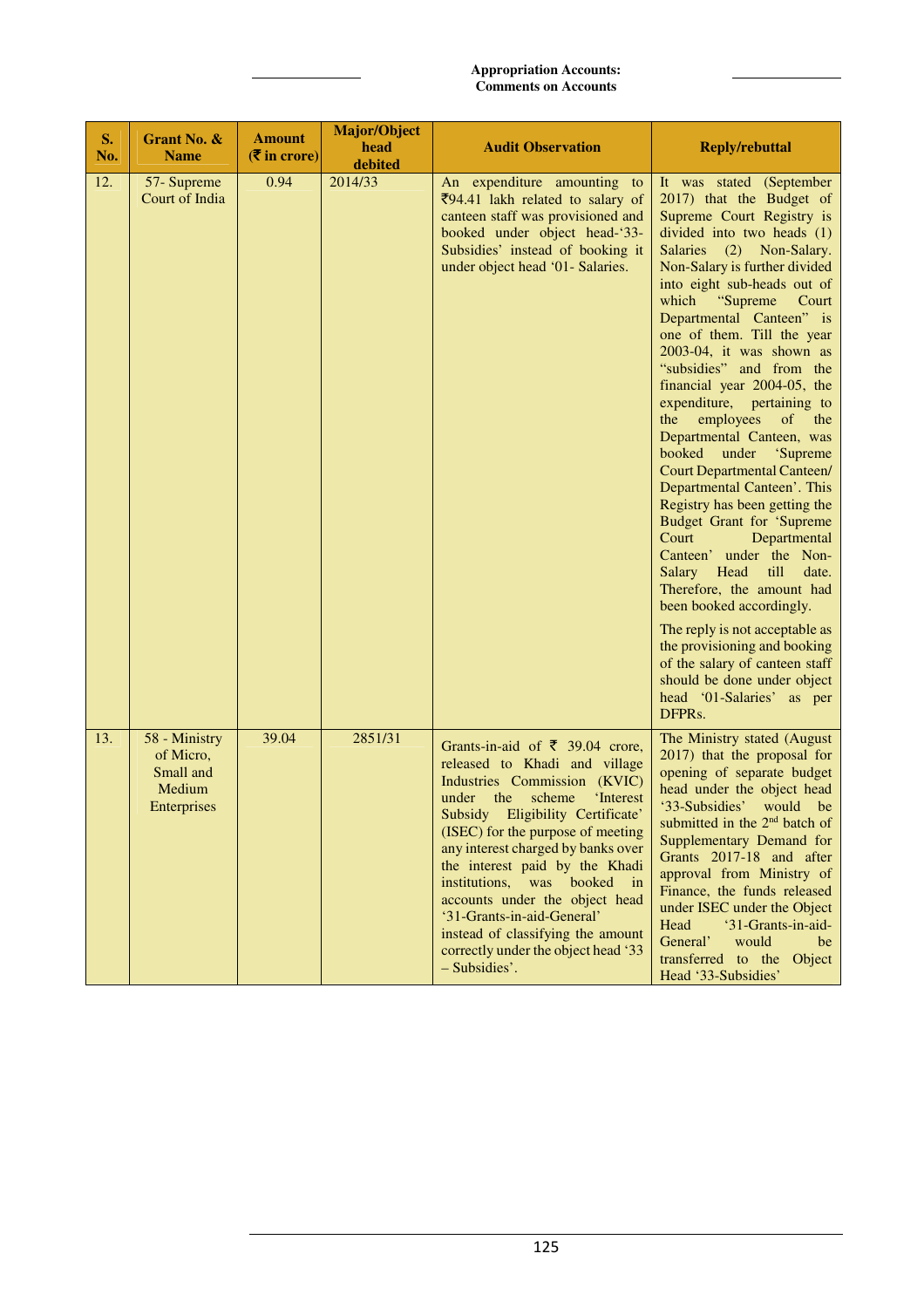| S.<br>No. | Grant No. &<br><b>Name</b>                                       | <b>Amount</b><br>$(\overline{\mathbf{\overline{z}}}$ in crore) | <b>Major/Object</b><br>head<br>debited | <b>Audit Observation</b>                                                                                                                                                                                                                                                                                                                                                                                                                     | <b>Reply/rebuttal</b>                                                                                                                                                                                                                                                                                                                                                                                                                                                                                                                                                                                                                                                                                                                                                                                            |
|-----------|------------------------------------------------------------------|----------------------------------------------------------------|----------------------------------------|----------------------------------------------------------------------------------------------------------------------------------------------------------------------------------------------------------------------------------------------------------------------------------------------------------------------------------------------------------------------------------------------------------------------------------------------|------------------------------------------------------------------------------------------------------------------------------------------------------------------------------------------------------------------------------------------------------------------------------------------------------------------------------------------------------------------------------------------------------------------------------------------------------------------------------------------------------------------------------------------------------------------------------------------------------------------------------------------------------------------------------------------------------------------------------------------------------------------------------------------------------------------|
| 14.       | 58 - Ministry<br>of Micro,<br>Small and<br>Medium<br>Enterprises | 3.00                                                           | 2851/31                                | Grants-in-aid of $\bar{\tau}$ 3.00 crore<br>released<br>National<br>Small<br>$\overline{\mathbf{t}}$<br>Industries Corporation Ltd. for<br>of<br>machines<br>procurement<br>equipment for modernization of<br>training facilities at its Training<br>Centers was booked under the<br>Object Head '31-Grants- in-aid-<br>General' instead of correctly<br>classifying under the Object Head<br>'35-Grants for creation of capital<br>assets'. | The Ministry stated (August<br>2017) that expenditure was<br>booked under Object Head<br>31-Grants in aid General in<br>view of the decision taken in<br>the meeting chaired<br>$_{\rm by}$<br>Secretary<br>according<br>to<br>which,<br>since<br>the<br>infrastructure<br>projects<br>including equipment for<br>training etc. aim at creating<br>facilities, which are utilised<br>by all the categories of<br>beneficiaries like General,<br>SC, ST and Others, the<br>requirement of funds could<br>be apportioned in the ratio of<br>budget allocation under the<br>above categories.<br>The reply is not acceptable.<br>As per sanction orders, the<br>expenditure is of capital<br>nature and therefore should<br>have been booked under the<br>Object Head '35-Grants for<br>creation of Capital Assets' |
| 15.       |                                                                  | 4.98                                                           | 2851/32                                | An expenditure of $\bar{z}$ 4.98 crore<br>incurred on International Co-<br>operation Scheme was booked in<br>accounts under the Object Head<br>'32-Contributions'.<br>As<br>the<br>expenditure was incurred in the<br>form of grants to organizations,<br>registered societies etc., for<br>general/specific purpose, it should<br>have been correctly classified<br>under the object head '31-Grants-<br>in-aid-General'.                   | The Ministry stated (August<br>2017) that the administrative<br>division has opened new<br>object head '31 Grants-in-<br>aid-General' for booking of<br>expenditure<br>from<br>the<br>financial year 2017-18.                                                                                                                                                                                                                                                                                                                                                                                                                                                                                                                                                                                                    |
| 16.       | 66-Petroleum<br>& Natural Gas                                    | 100.00                                                         | 2802/31                                | Grants-in-aid of ₹100.00 crore<br>released to Rajiv Gandhi Institute<br>of Petroleum Technology for<br>capital expenditure was booked<br>under the object head '31-Grants-<br>in-aid-<br>General'<br>instead<br>of<br>expenditure<br>classifying<br>the<br>correctly under the object head<br>'35-Grants for creation of Capital<br>Assets'.                                                                                                 | The<br>Ministry<br>stated<br>(September 2017) that there<br>was<br>deliberate<br>no<br>misclassification<br>within<br>object head and necessary<br>corrective action has been<br>duly undertaken.<br>Ministry added<br>(October<br>2017) that necessary action<br>has been initiated to define<br>the object head as 35- Grants<br>for creation of Capital<br>Assets.                                                                                                                                                                                                                                                                                                                                                                                                                                            |

### **Report of the CAG on Union Government Accounts 2016-17**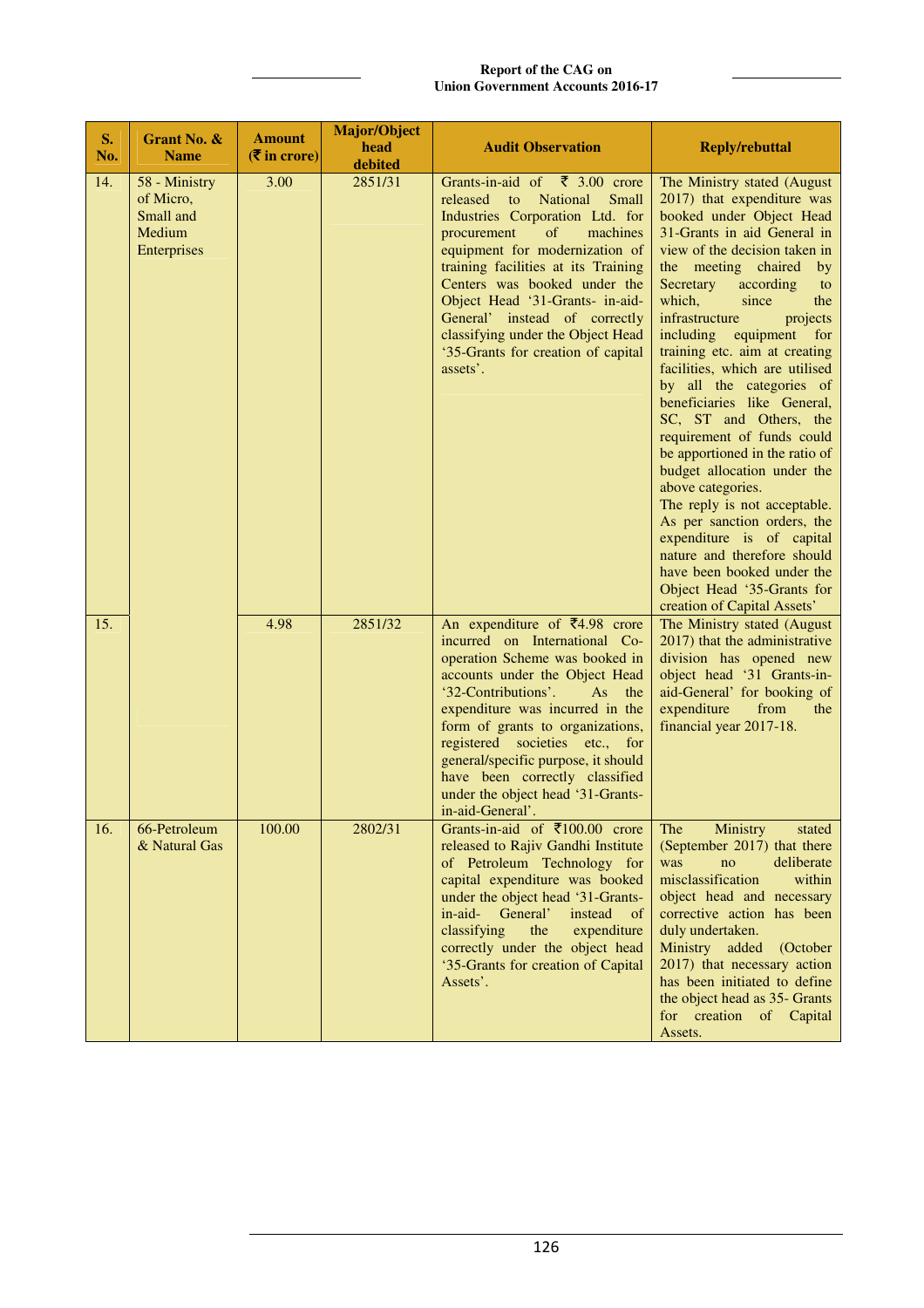| S.<br>No. | Grant No. &<br><b>Name</b>                               | <b>Amount</b><br>$(5 \infty)$ in crore) | <b>Major/Object</b><br>head<br>debited | <b>Audit Observation</b>                                                                                                                                                                                                                                                                                                                                                                                                                                                                                                                                                                                                                                                    | <b>Reply/rebuttal</b>                                                                                                                                                                                                                                                                                                                                                            |
|-----------|----------------------------------------------------------|-----------------------------------------|----------------------------------------|-----------------------------------------------------------------------------------------------------------------------------------------------------------------------------------------------------------------------------------------------------------------------------------------------------------------------------------------------------------------------------------------------------------------------------------------------------------------------------------------------------------------------------------------------------------------------------------------------------------------------------------------------------------------------------|----------------------------------------------------------------------------------------------------------------------------------------------------------------------------------------------------------------------------------------------------------------------------------------------------------------------------------------------------------------------------------|
| 17.       | 68- Ministry of<br>Power                                 | 15.00                                   | 2801/31                                | Grants-in-aid of ₹15.00 crore<br>released<br>National Power<br>to<br>Training Institute (NPTI) for<br>setting up of new Power Training<br>Institutes at Shivpuri, Madhya<br>Pradesh and at Alappuzha, Kerala<br>was booked under the object head<br>'31-Grants-in-aid-General'<br>instead of classifying correctly<br>under the object head `35-Grants<br>for creation of capital assets'.                                                                                                                                                                                                                                                                                  | The Ministry stated (August<br>2017)<br>that<br>the<br>misclassification of object<br>head within the same section<br>of the grant in respect of<br>NPTI had been corrected in<br><b>Detailed Demands for Grants</b><br>for 2017-18.                                                                                                                                             |
| 18.       | 74- Ministry of<br><b>Road Transport</b><br>and Highways | 7.64                                    | 3054/50                                | An amount of $\overline{5}$ 7.64 crore i.e.<br>₹6.98 crore released to Indian<br>Academy<br>of<br>Highway<br>Engineering for the work of<br>"Traffic Performance Evaluation<br>and Optimization of Highways in<br>Delhi using simulation analysis"<br>and a payment of ₹ 0.66 crore to<br>M/s<br>Telecommunications<br>Consultants India Ltd. (TCIL)<br>towards 70 per cent payment for<br>preparation of Detailed Project<br>Report(DPR) for all three solar<br>powered toll plazas, had been<br>classified under the object head<br>'50-Other Charges' instead of<br>correctly<br>classifying<br>this<br>expenditure under the object head<br>'28-Professional services'. | Ministry<br>The<br>stated<br>(September 2017) that as<br>there was no Object Head for<br>'28-Professional<br>Services'<br>under the said detailed head,<br>the payment was made under<br>'50-Other charges'.<br>However, for the Financial<br>Year 2018-19 and onwards, a<br>object<br>$^{\circ}28-$<br>new<br>head<br>Professional<br>services'<br>is<br>proposed to be opened. |
| 19.       | $84-$<br>Department of<br>Space                          | 0.50                                    | 5402/60                                | An expenditure of $\bar{\tau}$ 50.33 lakh<br>towards the procurement of Power<br>Edge Server was incorrectly<br>booked by PAO ISTRAC under<br>the object head " $60$ – Other<br>Capital Expenditure" instead of<br>object head '52- Machinery &<br>Equipment' in the capital section.                                                                                                                                                                                                                                                                                                                                                                                       | The reply was awaited<br>(October 2017).                                                                                                                                                                                                                                                                                                                                         |
| 20.       |                                                          | 0.22                                    | 5402/60                                | An expenditure of $\bar{\tau}$ 22.47 lakh<br>towards the Supply, Installation,<br>Testing and Commissioning of<br>NEMO-AM<br>Ground<br><b>Station</b><br>Equipment<br>incorrectly<br>was<br>booked by PAO-ISTRAC under<br>the object head '60 – Other Capital<br>Expenditure' instead of booking it<br>Machinery<br>under<br>$52 -$<br>$\alpha$<br>Equipment' in the Capital Section.                                                                                                                                                                                                                                                                                       |                                                                                                                                                                                                                                                                                                                                                                                  |
| 21.       |                                                          | 2.02                                    | 5402/60                                | An expenditure of $\bar{\tau}$ 2.02 crore<br>towards the procurement of 256<br>Vibration<br>Channel<br>Data<br>Acquisition<br>System<br>was<br>incorrectly booked by PAO ISAC<br>(Project) under the object head<br>'60-Other Capital Expenditure'<br>instead of '52- Machinery &<br>Equipment' in the Capital Section.                                                                                                                                                                                                                                                                                                                                                     |                                                                                                                                                                                                                                                                                                                                                                                  |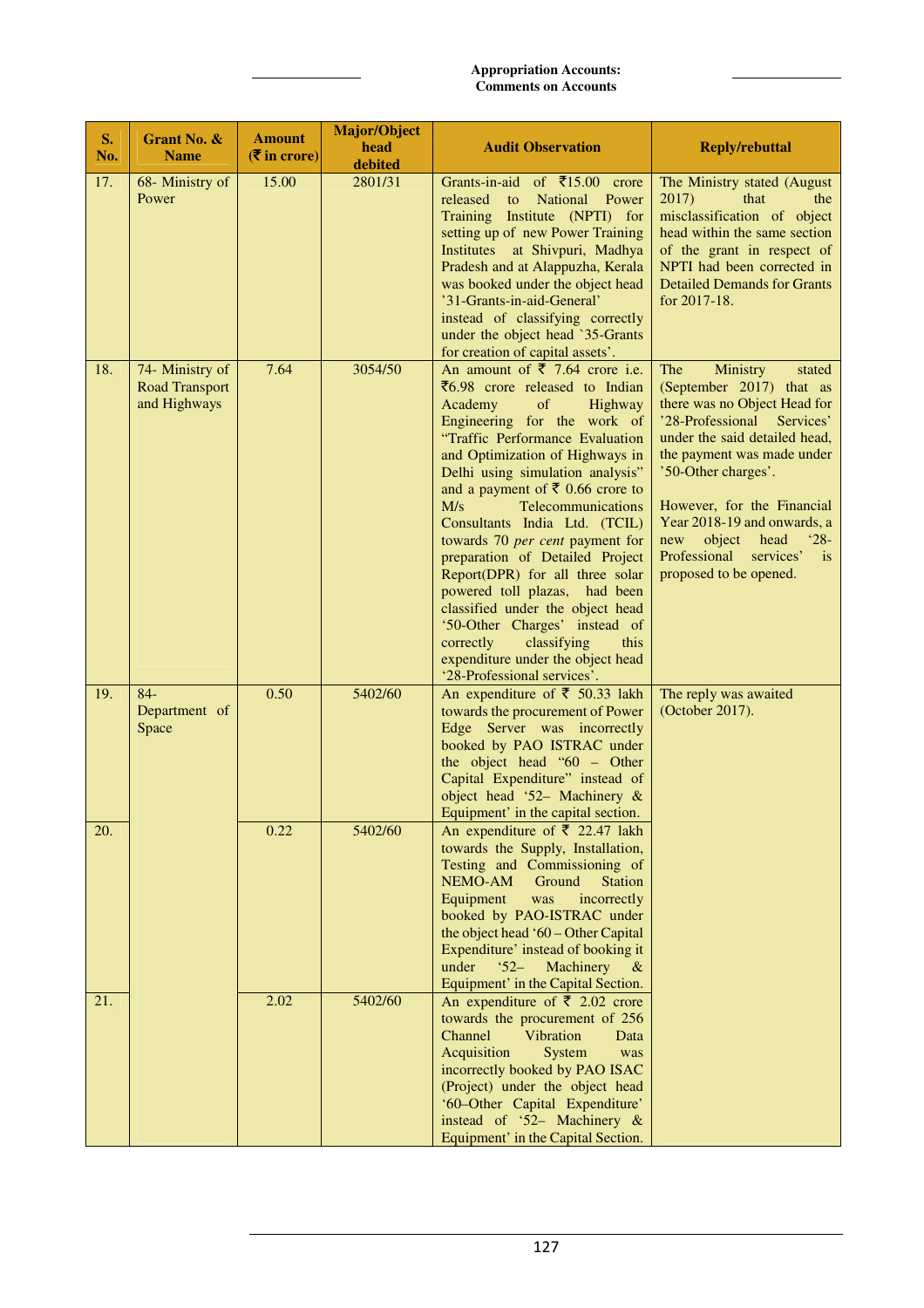### **Report of the CAG on Union Government Accounts 2016-17**

| S.<br>No. | Grant No. &<br><b>Name</b>      | <b>Amount</b><br>$(5 \infty)$ in crore) | <b>Major/Object</b><br>head<br>debited | <b>Audit Observation</b>                                                                                                                                                                                                                                                                                                                                                                                     | <b>Reply/rebuttal</b>                                   |
|-----------|---------------------------------|-----------------------------------------|----------------------------------------|--------------------------------------------------------------------------------------------------------------------------------------------------------------------------------------------------------------------------------------------------------------------------------------------------------------------------------------------------------------------------------------------------------------|---------------------------------------------------------|
| 22.       | $84-$<br>Department of<br>Space | 0.31                                    | 5402/60                                | An expenditure of $\overline{\xi}31.05$ lakh<br>towards procurement of portable<br>X-Ray inspection system) was<br>incorrectly booked by PAO ISAC<br>(Project) under the object head<br>'60- Other Capital Expenditure'<br>which should have been correctly<br>booked under '52 - Machinery<br>and Equipment' in the Capital<br>Section.                                                                     | reply<br>awaited<br>The<br>was<br>(October<br>$2017$ ). |
| 23.       |                                 | 0.37                                    | 5402/52                                | An expenditure of $\bar{\tau}$ 36.80 lakh<br>towards<br>procurement<br>of<br>Electronic components i.e. EPGA<br>development<br>kit<br>(space)<br>consumables) was incorrectly<br>booked by PAO ISAC (Project)<br>under the object head ' $52 -$<br>Machinery and Equipment' which<br>should have been correctly booked<br>$60 - \text{Other}$<br>under<br>Capital<br>Expenditure' in the Capital<br>Section. |                                                         |
| 24.       |                                 | 0.76                                    | 5402/60                                | An expenditure of $\bar{\tau}$ 75.91 lakh<br>towards procurement of Flying<br>Probe<br>Test System<br>was<br>incorrectly booked by PAO ISAC<br>(Project) under the object head<br>'60- Other Capital Expenditure'<br>which should have been correctly<br>booked under '52- Machinery &<br>Equipment' in the Capital Section.                                                                                 |                                                         |
| 25.       |                                 | 0.39                                    | 5402/53                                | An expenditure of $\bar{\xi}$ 39.20 lakh<br>towards<br>supply,<br>installation,<br>testing and commissioning of<br>online parallel redundant UPS was<br>incorrectly booked by PAO<br>ISTRAC under the object head<br>'53-Major Work' which should<br>have been correctly booked under<br>'52 – Machinery & Equipment' in<br>the Capital Section.                                                             |                                                         |
| 26.       |                                 | 1.00                                    | 3402/50                                | PAO, ISRO HQ released an<br>amount of $\overline{\xi}1.00$ crore to NARL<br>Atmospheric<br>Science<br>under<br>Programme to enable smooth<br>continuation of ASP Projects was<br>incorrectly booked under the<br>object head '50-Other Charges'<br>instead of object head '31-Grants-<br>in-aid-General'.                                                                                                    |                                                         |
| 27.       |                                 | 0.20                                    | 3402/50                                | An expenditure of $\bar{\tau}$ 20 lakh<br>incurred towards maintenance of<br>DWR System was incorrectly<br>booked under '50 other charges'<br>instead of object head '27- Minor<br>works'                                                                                                                                                                                                                    |                                                         |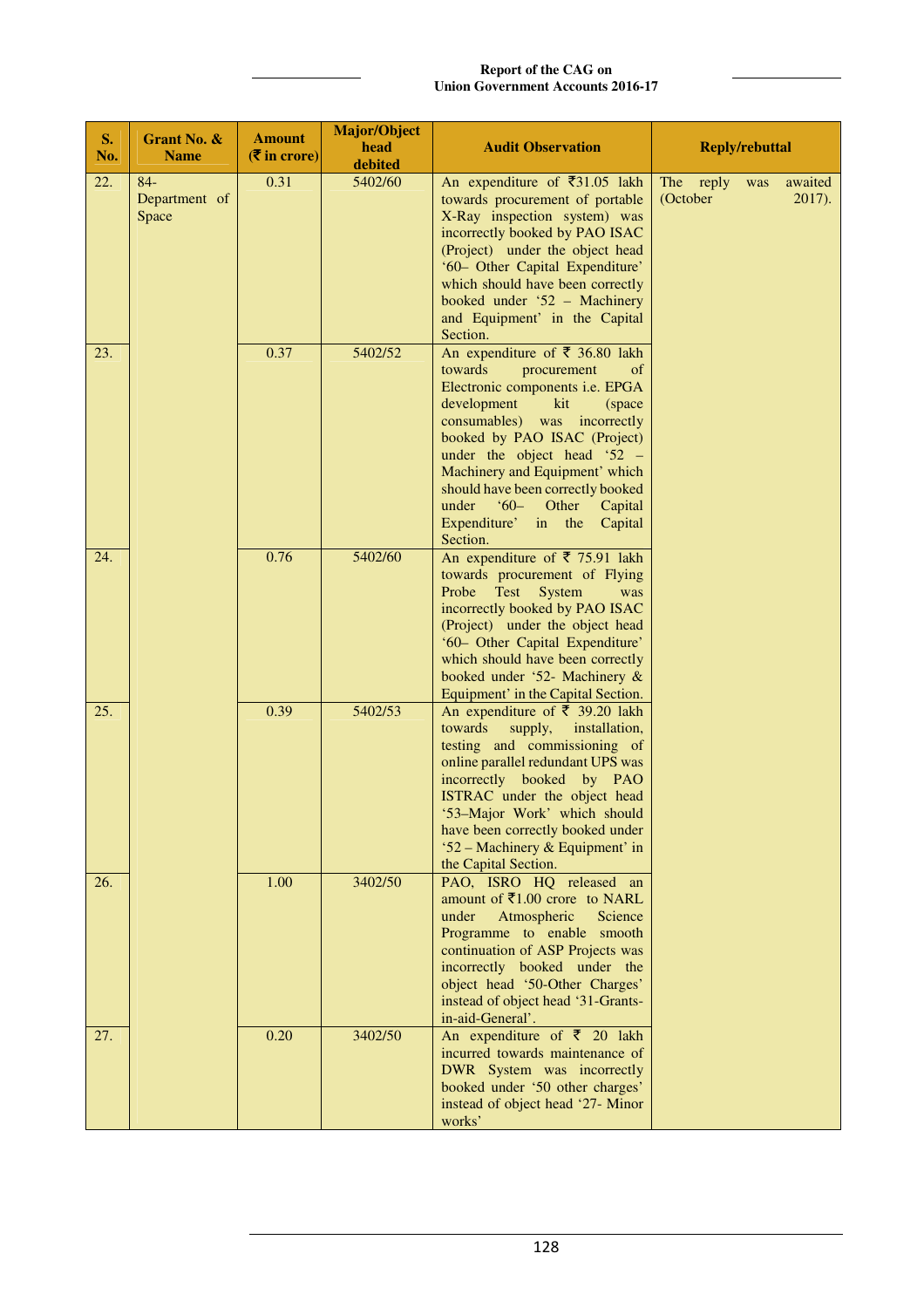| S.<br>No. | Grant No. &<br><b>Name</b>      | <b>Amount</b><br>$(\overline{\mathbf{\overline{z}}}$ in crore) | Major/Object<br>head<br>debited | <b>Audit Observation</b>                                                                                                                                                                                                                                                             | <b>Reply/rebuttal</b>                             |  |
|-----------|---------------------------------|----------------------------------------------------------------|---------------------------------|--------------------------------------------------------------------------------------------------------------------------------------------------------------------------------------------------------------------------------------------------------------------------------------|---------------------------------------------------|--|
| 28.       | $84-$<br>Department of<br>Space | 0.10                                                           | 3402/21                         | An expenditure of $\bar{\tau}$ 10.34 lakh<br>incurred towards calibration of RF<br>equipment<br>was incorrectly<br>booked under '21-Supplies and<br>Materials' instead of object head<br>'30-Other Contractual Services'.                                                            | The reply was<br>awaited<br>(October<br>$2017$ ). |  |
| 29.       |                                 | 0.11                                                           | 3402/20                         | An expenditure of $\bar{\tau}$ 11.10 lakh<br>toward<br>paid<br>maintenance/<br>caretaking of ISAC Guest House<br>(Manpower contract) was booked<br>under object head '20-Other<br>Administrative Expenses' instead<br>of object head '28-Professional<br>Services'.                  |                                                   |  |
| 30.       |                                 | 16.31                                                          | 8009/50                         | An amount of $\bar{\bar{\xi}}$ 16.31 crore was<br>by PAO ISAC(C)<br>incurred<br>payment<br>towards<br>of<br>final<br>settlement of Provident Funds for<br>the year 2016-17 and booked<br>under '50-Other Charges' instead<br>of object head '04-Pensionary<br>Charges'.              |                                                   |  |
| 31.       |                                 | 0.12                                                           | 3402/30                         | An expenditure of $\bar{\tau}$ 11.82 lakh<br>incurred towards payment of<br>contract drivers was incorrectly<br>'30-Other<br>booked<br>under<br>Contractual Services' instead of<br>object head '28- Professional<br>Services'.                                                      |                                                   |  |
| 32.       |                                 | 0.15                                                           | 3402/50                         | Grants-in-aid to the tune of $\bar{z}$ 15<br>lakh released to North Eastern<br>Space<br>Application<br>Centre,<br>Shillong under EOAM Program<br>was incorrectly booked under<br>object head '50-Other Charges'<br>instead of object head '31- Grants-<br>in-aid General'.           |                                                   |  |
| 33.       |                                 | $0.58\,$                                                       | 3402/50                         | An expenditure of $\overline{5}$ 58.35 lakh<br>towards payment of Printing,<br>Sorting<br>and<br>Packaging<br>of<br>confidential documents/question<br>papers, was incorrectly booked<br>under '50-Other Charges' instead<br>of<br>the object head<br>$^{\circ}16$<br>Publications'. |                                                   |  |
| 34.       |                                 | 0.14                                                           | 3402/50                         | An expenditure of $\overline{5}$ 13.56 lakh<br>towards<br>transportation<br>of<br>confidential documents for ICRB<br>Recruitment,<br>was<br>incorrectly<br>booked under '50-Other Charges'<br>instead of the object head '16-<br>Publications'.                                      |                                                   |  |
| 35.       |                                 | 1.70                                                           | 3402/50                         | An expenditure of ₹ 169.74 lakh<br>was<br>incurred<br>towards<br>comprehensive<br>annual<br>maintenance charges for SANFS<br>solution which was to be booked<br>under object head '27- Minor<br>works' was incorrectly booked<br>under '50- Other Charges'.                          |                                                   |  |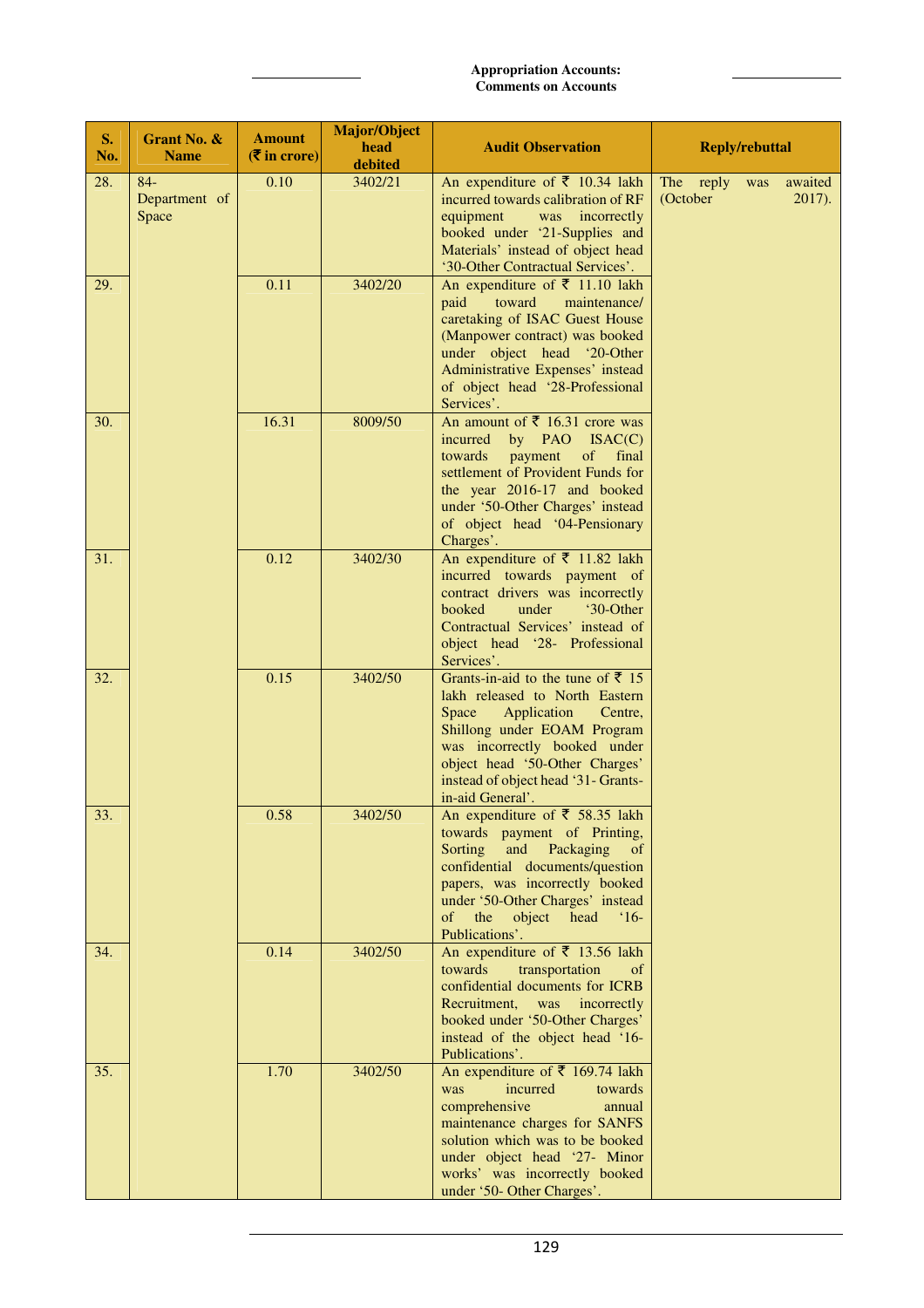### **Report of the CAG on Union Government Accounts 2016-17**

| S.<br>No. | Grant No. &<br><b>Name</b>      | <b>Amount</b><br>$(\overline{\mathbf{\overline{z}}}$ in crore) | <b>Major/Object</b><br>head<br>debited | <b>Audit Observation</b>                                                                                                                                                                                                                                                                                                                                            | <b>Reply/rebuttal</b>                       |
|-----------|---------------------------------|----------------------------------------------------------------|----------------------------------------|---------------------------------------------------------------------------------------------------------------------------------------------------------------------------------------------------------------------------------------------------------------------------------------------------------------------------------------------------------------------|---------------------------------------------|
| 36.       | $84-$<br>Department of<br>Space | 0.35                                                           | 3402/50                                | An expenditure of $\overline{\xi}$ 35.00 lakh<br>was incurred towards operation<br>and maintenance of DWR was<br>incorrectly booked under '50<br>Other Charges' instead of object<br>head '27-Minor Works'                                                                                                                                                          | The reply was<br>awaited<br>(October 2017). |
| 37.       |                                 | 0.16                                                           | 3402/50                                | An expenditure of $\bar{\tau}$ 16.12 lakh<br>incurred<br>was<br>towards<br>comprehensive<br>annual<br>maintenance charges for Netapp<br>Storage Solution was incorrectly<br>booked under '50-Other Charges'<br>instead of object head '27-Minor<br>Works'.                                                                                                          |                                             |
| 38.       |                                 | 0.17                                                           | 3402/50                                | An expenditure of $\bar{\tau}$ 16.77 lakh<br>towards comprehensive annual<br>maintenance charges for Network<br>Security Devices was incorrectly<br>booked under '50- Other Charges'<br>instead of object head '27-Minor<br>Works'.                                                                                                                                 |                                             |
| 39.       |                                 | 1.01                                                           | 3402/30                                | An expenditure of $\bar{\tau}$ 101.11 lakh<br>towards providing Professional<br>Services (like Specialist Doctors,<br>General Duty Doctors, Nurses,<br>Pharmacists, Clinical Laboratory<br>technicians and physiotherapists)<br>was incorrectly booked under '30-<br>Other<br>Contractual<br>services'<br>instead of<br>object head '28-<br>Professional Services'. |                                             |
| 40.       |                                 | 0.24                                                           | 3402/21                                | An expenditure of $\bar{\tau}$ 23.98 lakh<br>towards hiring of photocopiers on<br>rental basis was incorrectly<br>booked under '21 -Supplies and<br>Materials' instead of object head<br>'30- Other Contractual Services'.                                                                                                                                          |                                             |
| 41.       |                                 | 0.53                                                           | 3402/50                                | An expenditure of ₹52.90 lakh<br>towards payment of supply of<br>liquid nitrogen was incorrectly<br>booked under '50-Other Charges'<br>instead of booking it under object<br>head '21-Supplies and Materials'.                                                                                                                                                      |                                             |
| 42.       |                                 | 1.70                                                           | 3402/50                                | Grants-in-aid to the tune of<br>$\bar{z}$ 1.70 crore was released to<br>Centre for Space Science and<br>Technology Education in Asia and<br>the Pacific (CSSTE-AP) and<br>incorrectly booked under object<br>head '50-Other Charges' instead<br>of object head '32- Contributions'.                                                                                 |                                             |
| 43.       |                                 | 17.37                                                          | 3402/30                                | An expenditure of $\bar{\tau}$ 17.37 crore<br>towards engagement of Data Entry<br>Operator, Technical Assistant, and<br>Reprographic<br>Assistant,<br>was<br>incorrectly booked under '30 -<br>Contractual<br>Services'<br>Other<br>instead of booking it under object<br>head '28-Professional Services'.                                                          |                                             |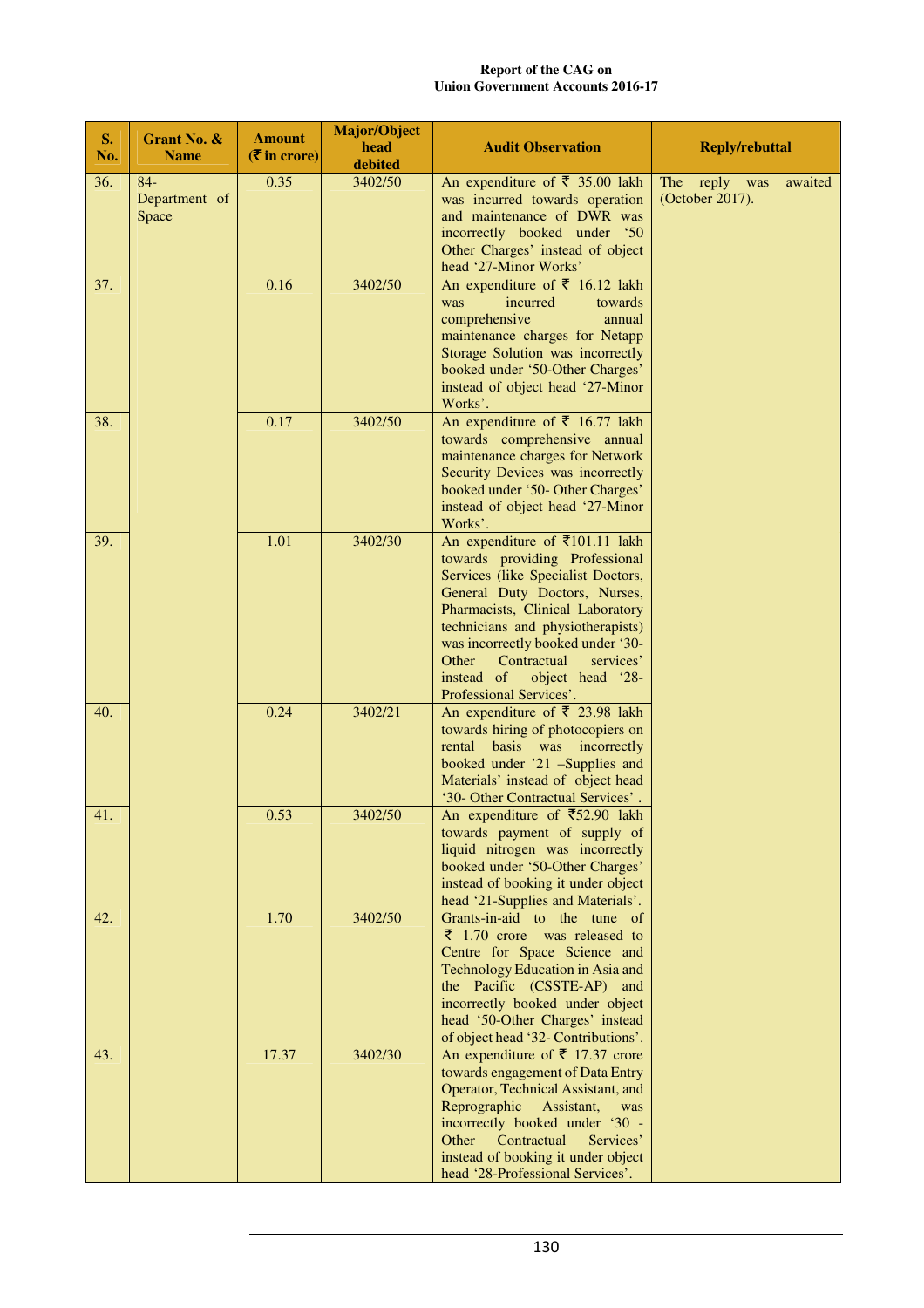| $S_{\bullet}$<br>No. | Grant No. &<br><b>Name</b>              | <b>Amount</b><br>$(\overline{\mathbf{\overline{z}}}$ in crore) | <b>Major/Object</b><br>head<br>debited | <b>Audit Observation</b>                                                                                                                                                                                                                                                                                                                                                                           | <b>Reply/rebuttal</b>                                                                                                                                                                                                                                                                                                                                                                                                                                                                                                                                                                                                           |
|----------------------|-----------------------------------------|----------------------------------------------------------------|----------------------------------------|----------------------------------------------------------------------------------------------------------------------------------------------------------------------------------------------------------------------------------------------------------------------------------------------------------------------------------------------------------------------------------------------------|---------------------------------------------------------------------------------------------------------------------------------------------------------------------------------------------------------------------------------------------------------------------------------------------------------------------------------------------------------------------------------------------------------------------------------------------------------------------------------------------------------------------------------------------------------------------------------------------------------------------------------|
| 44.                  | 86-Ministry of<br><b>Steel</b>          | 8.53                                                           | 2852/31                                | An amount of $\bar{\zeta}$ 8.53 crore<br>incurred<br>on<br>infrastructure,<br>machines and equipment under<br>the Scheme for promotion of<br>Research & Development in Iron<br>& Steel Sector, was booked under<br>the object head '31-Grants-in-aid-<br>General'. The expenditure should<br>have been correctly classified<br>under the Object Head '35-Grant<br>for Creation of Capital Assets'. | Ministry<br>The<br>stated<br>(September 2017) that the<br>Ministry<br>noted<br>the<br>observations and started the<br>process of opening of a new<br>object head '35-Grants for<br>creation of Capital Assets'<br>under the scheme 'Promotion<br>of<br>Research<br>and<br>Development in Iron and<br>Steel Sector'.                                                                                                                                                                                                                                                                                                             |
| 45.                  | 87- Ministry of<br><b>Textiles</b>      | 2.07                                                           | 2852/31                                | Grants-in-aid of $\bar{\zeta}2.07$<br>crore<br>released to Indian Jute Industries'<br>Research Association (IJIRA),<br>Kolkata, a grantee Institution, was<br>utilized for Salaries and wages.<br>The amount was incorrectly<br>booked under object head '31-<br>Grants-in-aid-General' instead of<br>booking it under object head '36-<br>Grants-in-aid-Salaries'.                                | Principal Accounts Office<br>stated (August 2017) that the<br>concerned<br>division<br>was<br>being advised not to book the<br>expenditure in respect of<br>Salaries under the object<br>head<br>'Grants-in-<br>aid<br>General'.<br>The object head 'Grants- in-<br>aid Salaries'<br>would<br>be<br>opened on receipt of the<br>request from programme<br>division.<br>Ministry added (October<br>2017) that B&A Division had<br>already been requested to<br>open a new budget head for<br><b>IJIRA</b> for releasing salaries<br>and wages in the second<br>batch<br>of<br>Supplementary<br>Demand for Grant for 2017-<br>18. |
| 46.                  | 95- Ministry of<br>Urban<br>Development | 6.60                                                           | 2059/50                                | An expenditure of $\overline{56.60}$ crore<br>incurred<br>deployment<br>on<br>of<br>Forces (CISF)<br>Security<br>at<br>Samadhi Sthal Complex, was<br>booked under the object head '50-<br>Charges'. Instead<br>Other<br>$\circ$ of<br>booking under object head '28-<br>Professional Services'.                                                                                                    | Ministry<br>stated<br>(August<br>2017) that the provision<br>under<br>appropriate<br>the<br>budgetary head would be<br>processed in next Financial<br>Year.                                                                                                                                                                                                                                                                                                                                                                                                                                                                     |
|                      | <b>Total</b>                            | 549.49                                                         |                                        |                                                                                                                                                                                                                                                                                                                                                                                                    |                                                                                                                                                                                                                                                                                                                                                                                                                                                                                                                                                                                                                                 |

# **4.5.3 Booking of 'Special Central Assistance' under incorrect minor head of account**

Special Central Assistance (SCA) is provided by the Ministry of Tribal Affairs to State Governments as an additional support to the State Tribal sub plan. While the funds allocated for 'Tribal Area Sub Plan' are required to be booked under specific minor head of account i.e. '796- Tribal Area Sub Plan', a distinct minor head code i.e. 794 is earmarked for the purpose of booking of 'Special Central Assistance for Tribal Sub Plan' in the general directions to the list of major and minor heads of accounts.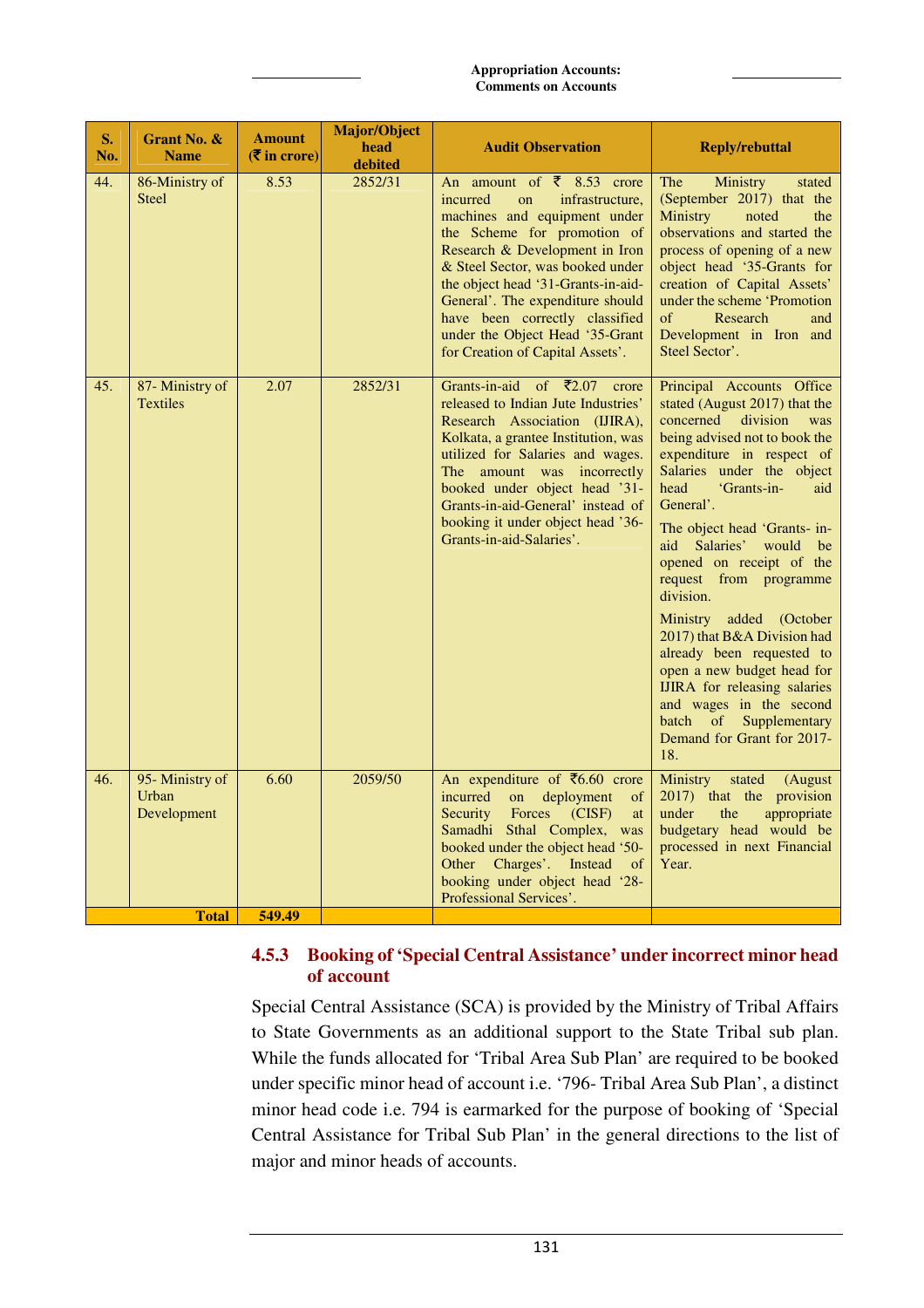Audit noticed that out of the total provision of  $\bar{\tau}$  1,250 crore, the Ministry of Tribal Affairs released  $\bar{\tau}$  1,195.03 crore as 'Special Central Assistance for Tribal Sub Plan' in the year 2016-17 and booked this under the minor head '796-Tribal Area Sub Plan' in Grant No. 89 pertaining to the Ministry of Tribal Affairs. The same was required to be provisioned and booked under the minor head '794-Special Central Assistance for Tribal Sub Plan' as prescribed in the extant instructions.

The matter had also been pointed out in the CAG's Report No.1 on Union Government Accounts for the financial year 2012-13, 2013-14, Report No. 50 for 2014-15 and Report No.34 for 2015-16.

In response to Report No.34 for 2015-16, the Ministry had assured (July 2016) that the minor head '794' would be opened in the DDG for the year 2017-18 for Special Central Assistance for Tribal-Sub-Plan.

Scrutiny of DDG for the year 2017-18, however, revealed that an amount of  $\bar{\xi}$  1,350.00 crore had been obtained as provision for 'Special Central Assistance for Tribal Sub-Schemes' under Major Heads- 2225, 2552 and 3601 in minor head '796' instead of '794'.

The Ministry stated (August 2017) that the matter has been taken with the Ministry of Finance for opening of a new Minor head 794 so that expenditure under the Scheme Special Central Assistance to Tribal Sub Scheme could be booked under the distinct minor head of 794, as contained in general directions to the List of Major and Minor Head of Account.

# **4.6 Unauthorised augmentation through obtaining lump sum supplementary provision**

(a) Special Component Plan for the Scheduled Castes and the Tribal Sub-Plan for the Scheduled Tribes were initiated by Government as intervention strategies to cater exclusively to Scheduled Castes and Scheduled Tribes respectively. The basic objective of both these sub-plans is to channelise the flow of outlays and benefits from the general sectors in the Central Ministries/Departments for the development of Scheduled Castes and Schedules Tribes, both in physical and financial terms. Separate allocations for the Scheduled Castes Sub Plan (SCSP) and Tribal Sub Plan (TSP) as part of the plan allocations were made from the financial year 2011-12. Accounting mechanism to account for such allocations by opening dedicated Minor Head 'Special Component for Scheduled Castes (Code 789)' and 'Tribal Sub Plan (Code 796)'was put in place. Accordingly, in the Detailed Demands for Grants of the Central Ministries/Departments, provision under a plan scheme is obtained distinctly with separate budget lines for 'general plan', 'special component for scheduled castes' and 'tribal area sub plan'. The provisions made under 'special component for scheduled castes' and 'tribal sub plan' are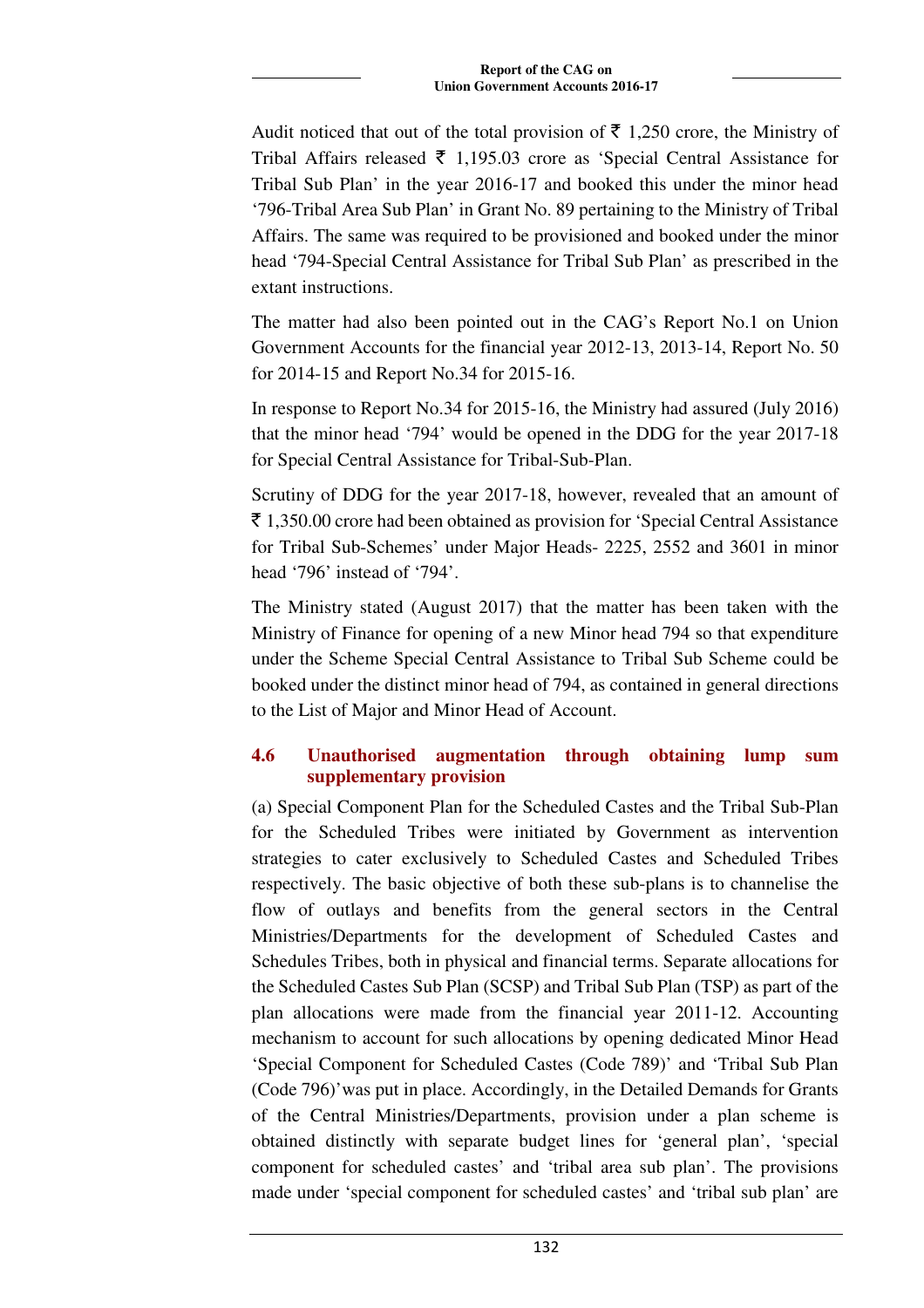not allowed to be re-appropriated, except to the same Minor Heads in other schemes under SCSP and TSP, thereby preventing any possibility of diversion.

Para 4 of Appendix-3 (containing instructions for preparation of Budget) below Rule 48 of GFR-2005 provides that no lump sum provision will be made in the Budget except where urgent measures are to be provided for meeting emergent situations or for meeting preliminary expenses on a project/scheme, which has been accepted in principle for being taken up in the financial year.

Scrutiny of Appropriation accounts along with Consolidated Abstract/*e-lekha* data for the year 2016-17 revealed cases of unauthorized distribution of lumpsum supplementary across four grants as detailed in **Table 4.11** below.

|                                                                                                            |         |                  |         |         | $( \bar{\mathbf{\xi}}$ in crore) |
|------------------------------------------------------------------------------------------------------------|---------|------------------|---------|---------|----------------------------------|
| <b>Scheme/Heads</b>                                                                                        |         | <b>Provision</b> |         |         | <b>Expenditure</b>               |
|                                                                                                            | BE*     | $NE*$            | TA*     | $SA*$   |                                  |
| 25- Ministry of Drinking Water & Sanitation                                                                |         |                  |         |         |                                  |
| 3601.02.264.01.01.31                                                                                       | 1882.80 | 391.30           | 2274.10 |         | 3443.59                          |
| National Rural<br>Drinking<br>Water                                                                        |         |                  |         |         |                                  |
| Programme-Normal Programme                                                                                 |         |                  |         |         |                                  |
| 3601.02.789.20.01.31                                                                                       | 744.79  | 32.17            | 776.96  |         | 1150.95                          |
| $-do-$                                                                                                     |         |                  |         |         |                                  |
| 3601.02.796.20.01.31                                                                                       | 290.38  | 51.52            | 341.90  |         | 511.89                           |
| $-do-$                                                                                                     |         |                  |         | 1713.50 |                                  |
| 3601.02.264.01.02.31                                                                                       | 322.99  | 0.00             | 322.99  |         | 390.99                           |
| Rural<br><b>National</b><br>Drinking<br>Water                                                              |         |                  |         |         |                                  |
| <b>Programme-DDP</b> Areas                                                                                 |         |                  |         |         |                                  |
| 3601.02.789.20.02.31                                                                                       | 104.49  | 0.00             | 104.49  |         | 126.49                           |
| $-do-$                                                                                                     |         |                  |         |         |                                  |
| 3601.02.796.20.02.31                                                                                       | 47.49   | 0.00             | 47.49   |         | 57.49                            |
| $-do-$                                                                                                     |         |                  |         |         |                                  |
|                                                                                                            |         | <b>Total</b>     | 3867.93 | 1713.50 | 5681.40                          |
| 3601.02.269.03.01.31                                                                                       | 4644.99 | 869.99           | 5514.98 | 1869.00 | 6908.98                          |
| Swachh<br><b>Bharat</b><br>Abiyan(Gramin)-                                                                 |         |                  |         |         |                                  |
| Rashtriya<br>Amount<br>from<br>met                                                                         |         |                  |         |         |                                  |
| Swachhata Kosh                                                                                             |         |                  |         |         |                                  |
| 3601.02.789.19.04.31                                                                                       | 1877.99 | 0.00             | 1873.99 |         | 2309.99                          |
| $-do-$                                                                                                     |         |                  |         |         |                                  |
| 3601.02.796.19.04.31                                                                                       | 853.99  | 0.00             | 853.99  |         | 1049.99                          |
| $-do-$                                                                                                     |         |                  |         |         |                                  |
|                                                                                                            |         | <b>Total</b>     | 8242.96 | 1869.00 | 10268.96                         |
| The Ministry stated (October 2017) that separate provisions for SCSP and TSP components under the Major    |         |                  |         |         |                                  |
| Head 3601 could not be mentioned in the demand sent for additional supplementary to the Ministry of        |         |                  |         |         |                                  |
| Finance inadvertently due to oversight. However, the observations made by audit have been noted for strict |         |                  |         |         |                                  |
| compliance in the future.                                                                                  |         |                  |         |         |                                  |
| <b>52-Department of Higher Education</b>                                                                   |         |                  |         |         |                                  |
| 2203.00.112.05.09.35                                                                                       | 1398.87 | 131.75           | 1530.62 | 400.00  | 1786.37                          |
| Support<br>Indian<br>Institute<br>of<br>to                                                                 |         |                  |         |         |                                  |
| Technology                                                                                                 |         |                  |         |         |                                  |
| 2203.00.789.08.01.35                                                                                       | 270.75  | 25.50            | 296.25  |         | 345.75                           |

**Table 4.11: Unauthorised distribution of lump sum supplementary provision** 

135.38 12.75 148.13 172.88

**Total 1975.00 400.00 2305.00** 

-do-

-do-

2203.00.796.08.01.35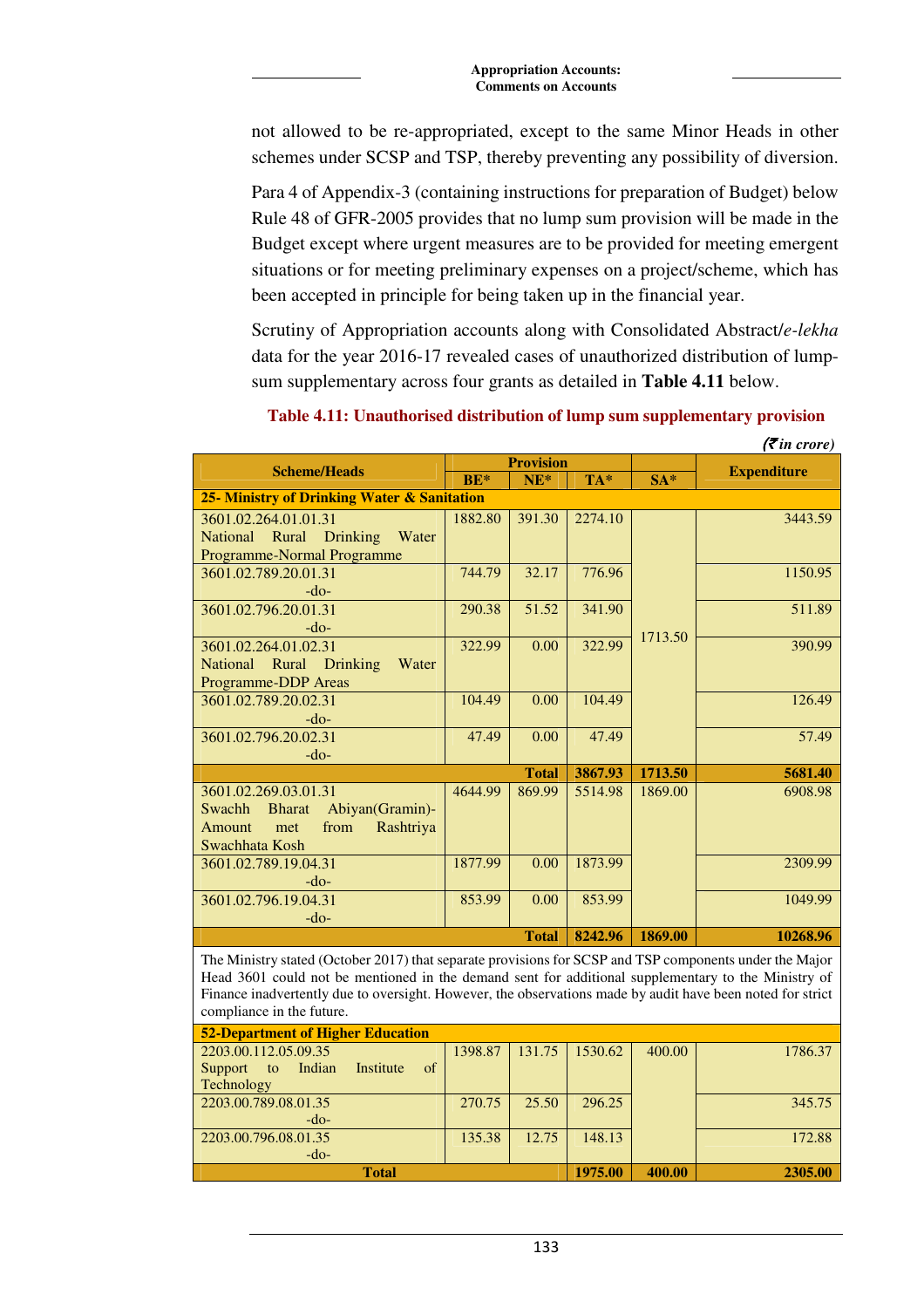### **Report of the CAG on Union Government Accounts 2016-17**

|                                                     |        | <b>Provision</b> |        |       |                    |
|-----------------------------------------------------|--------|------------------|--------|-------|--------------------|
| <b>Scheme/Heads</b>                                 | $BE*$  | $NE^*$           | $TA*$  | $SA*$ | <b>Expenditure</b> |
| 2203.00.112.80.01.36                                | 274.35 |                  | 274.35 | 14.00 | 282.10             |
| Support to Indian Institutes of Science             |        |                  |        |       |                    |
| (IISc) and Indian Institute of Science              |        |                  |        |       |                    |
| Education & Research (IISER)                        |        |                  |        |       |                    |
| 2203.00.789.71.01.36                                | 12.00  |                  | 12.00  |       | 13.50              |
| $-do-$                                              |        |                  |        |       |                    |
| 2203.00.796.71.01.36                                | 6.00   |                  | 6.00   |       | 6.75               |
| $-do-$                                              |        |                  |        |       |                    |
|                                                     |        | <b>Total</b>     | 292.35 | 14.00 | 302.35             |
| 2203.00.112.81.01.36                                | 31.70  |                  | 31.70  | 6.00  | 36.35              |
| Indian<br>Institutes<br><sub>of</sub><br>Support to |        |                  |        |       |                    |
| Information Technology (IIITs)                      |        |                  |        |       |                    |
| 2203.00.789.14.01.36                                | 1.80   |                  | 1.80   |       | 1.87               |
| $-do-$                                              |        |                  |        |       |                    |
| 2203.00.796.72.01.36                                | 0.90   |                  | 0.90   |       | 0.91               |
| $-do-$                                              |        |                  |        |       |                    |
|                                                     |        | <b>Total</b>     | 34.40  | 6.00  | 39.13              |

The Department stated (August 2017) that the format of Supplementary Demands for Grants prescribed by Ministry of Finance includes break-up for Major heads only and it is obtained object-head wise. There is no mention in Supplementary Demands for Grants of break-up with respect to Minor heads like SCSP (789) and TSP (796).

The reply is not tenable as other Ministries/Departments had obtained component-wise specific approval of the supplementary grant from the Parliament during 2016-17.

| 81-Ministry of Skill Development and Entrepreneurship |       |              |       |        |        |  |  |  |
|-------------------------------------------------------|-------|--------------|-------|--------|--------|--|--|--|
| 2230.03.102.15.05.31                                  | 30.93 | 0.00         | 30.93 | 240.00 | 300.32 |  |  |  |
| Apprenticeship and Training-Grants-in-                |       |              |       |        |        |  |  |  |
| aid-General                                           |       |              |       |        |        |  |  |  |
| 2230.03.789.08.04.31                                  | 6.06  | 0.00         | 6.06  |        | 44.34  |  |  |  |
| $-do-$                                                |       |              |       |        |        |  |  |  |
| 2230.03.796.09.04.31                                  | 3.27  | 0.00         | 3.27  |        | 9.88   |  |  |  |
| $-do-$                                                |       |              |       |        |        |  |  |  |
|                                                       |       | <b>Total</b> | 40.26 | 240.00 | 354.54 |  |  |  |
| 2230.03.102.15.05.35                                  | 16.00 | 0.00         | 16.00 | 30.00  | 30.61  |  |  |  |
| Apprenticeship and Training-Grants for                |       |              |       |        |        |  |  |  |
| creation of Capital Assets                            |       |              |       |        |        |  |  |  |
| 2230.03.796.09.04.35                                  | 13.05 | 0.00         | 13.05 |        | 17.66  |  |  |  |
| $-do-$                                                |       |              |       |        |        |  |  |  |
|                                                       |       | <b>Total</b> | 29.05 | 30.00  | 48.27  |  |  |  |

The Ministry stated (August 2017) that the lump sum supplementary of  $\bar{\tau}$  270.00 crore was obtained with prior approval of the Parliament and the same was distributed under the different components. The proposal of Supplementary Demand for Grants was sent to the Ministry of Finance specifically mentioning the objecthead.

The reply is not acceptable. As per notification of the Supplementary Demand for Grants issued by Ministry of Finance, the supplementary grant was obtained under the general component only and no componentwise break up was shown.

> *\* BE= Budget Estimates, NE= Provision for development of North Eastern Region under MH 2552/4552/6552, SA= authorisation/approval of Parliament obtained through Supplementary Demand for grants, TA = Total authorisation*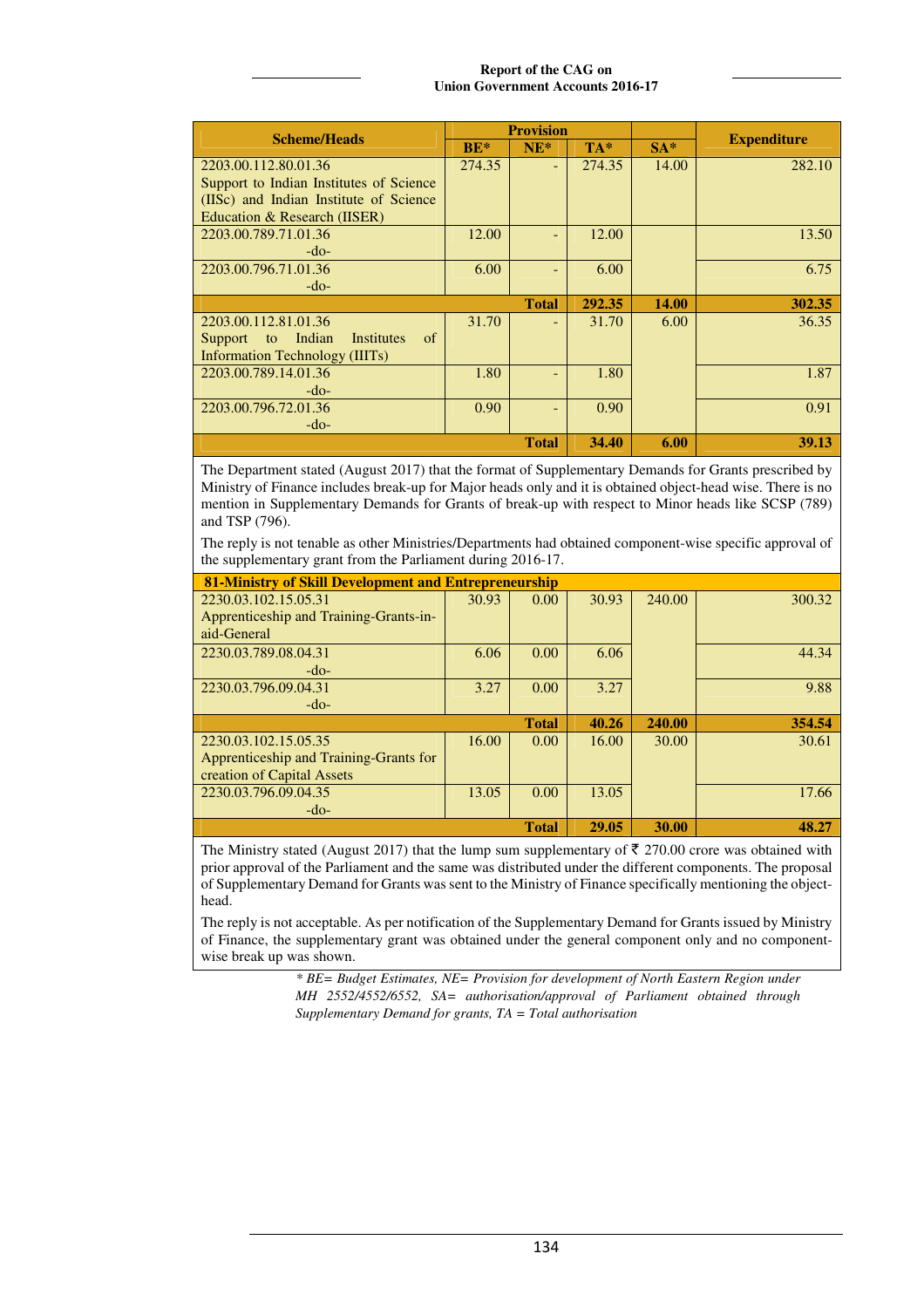(b) In accordance with instructions issued by the Ministry of Finance in May 2006 relating to financial limits to be observed in determining cases relating to New Service (NS)/New Instrument of Service (NIS), augmentation of provision by way of re-appropriation to the object heads related to 'Grants-in-aid' (Object head-31, 35 and 36) to any body or authority from the Consolidated Fund of India in all cases can only be made with the prior approval of the Parliament.

Scrutiny of Appropriation Accounts, Consolidated Abstracts and Supplementary Notification issued by Ministry of Finance, revealed that lump sum supplementary grants were obtained from the Parliament in respect of two Grants and irregularly distributed amongst different object heads under the respective schemes without obtaining object head-wise specific approval of the Parliament as detailed in **Table 4.12** below.

|                                         |                  |              |       |       | $\left(\bar{\mathbf{z}}\right)$ in crore) |
|-----------------------------------------|------------------|--------------|-------|-------|-------------------------------------------|
| <b>Scheme/Heads</b>                     | <b>Provision</b> |              |       |       |                                           |
|                                         | $BE*$            | $NE^*$       | $TA*$ | $SA*$ | <b>Expenditure</b>                        |
| <b>18-Ministry of Corporate Affairs</b> |                  |              |       |       |                                           |
| 3475.00.105.11.00.31                    | 0.00             | 0.00         | 0.00  | 10.00 | 3.08                                      |
| Insolvency & Bankruptcy Board of        |                  |              |       |       |                                           |
| India-                                  |                  |              |       |       |                                           |
| Grants-in-aid-General                   |                  |              |       |       |                                           |
| 3475.00.105.11.00.35                    | 0.00             | 0.00         | 0.00  |       | 2.08                                      |
| Insolvency & Bankruptcy Board of        |                  |              |       |       |                                           |
| India - Grants for creation of Capital  |                  |              |       |       |                                           |
| Assets                                  |                  |              |       |       |                                           |
| 3475.00.105.11.00.36                    | 0.00             | 0.00         | 0.00  |       | 2.75                                      |
| Insolvency & Bankruptcy Board of        |                  |              |       |       |                                           |
| India - Grants-in-aid-Salaries          |                  |              |       |       |                                           |
|                                         |                  | <b>Total</b> | 0.00  | 10.00 | 7.91                                      |

### **Table 4.12: Unauthorised distribution of lump sum supplementary provision**

The Ministry stated (September 2017) that demand for cash Supplementary of  $\bar{\tau}$  40.00 crore was made in the first batch of Supplementary Demands for Grants. It was clearly stated in the demand that

- expenditure proposed falls under the category New Service/New Instrument of service;
- the allocation is sought as cash supplementary; and
- $\triangleright$  the expenditure will be apportioned in Grants-in-aid-General, Grants for creation of Capital Assets and Grants-in-aid-salaries.

The allocation of  $\bar{\tau}$  10 crore under 1<sup>st</sup> batch of supplementary demand for grants 2016-17 was a case neither of token Supplementary nor that of re-appropriation contingent on grant of token Supplementary.

The reply is not tenable as the amount with specific break up was not mentioned in the Supplementary Demand for Grants, in terms of para 4 of Appendix-3 below Rule 48 of GFR-2005.

| 24-Ministry of Development of North Eastern Region                                                                                                                                                                                                                                                                                                                                                                       |        |                |        |       |        |  |  |  |
|--------------------------------------------------------------------------------------------------------------------------------------------------------------------------------------------------------------------------------------------------------------------------------------------------------------------------------------------------------------------------------------------------------------------------|--------|----------------|--------|-------|--------|--|--|--|
| 3601.05.101.02.00.31                                                                                                                                                                                                                                                                                                                                                                                                     | 21.50  | 0.00           | 21.50  |       | 35.78  |  |  |  |
| Schemes of North East Council-                                                                                                                                                                                                                                                                                                                                                                                           |        |                |        |       |        |  |  |  |
| Projects-<br>Special Development                                                                                                                                                                                                                                                                                                                                                                                         |        |                |        |       |        |  |  |  |
| Grants-in-aid-General                                                                                                                                                                                                                                                                                                                                                                                                    |        |                |        |       |        |  |  |  |
| 3601.05.101.02.00.35                                                                                                                                                                                                                                                                                                                                                                                                     | 277.50 | $0.00^{\circ}$ | 277.50 | 68.49 | 497.34 |  |  |  |
| Schemes of North East Council-                                                                                                                                                                                                                                                                                                                                                                                           |        |                |        |       |        |  |  |  |
| <b>Special Development Projects- Grants</b>                                                                                                                                                                                                                                                                                                                                                                              |        |                |        |       |        |  |  |  |
| for creation of Capital Assets                                                                                                                                                                                                                                                                                                                                                                                           |        |                |        |       |        |  |  |  |
| $\overline{\text{TH}}$ , $\overline{\text{M}}$ , $\overline{\text{M}}$ , $\overline{\text{M}}$ , $\overline{\text{M}}$ , $\overline{\text{M}}$ , $\overline{\text{M}}$ , $\overline{\text{M}}$ , $\overline{\text{M}}$ , $\overline{\text{M}}$ , $\overline{\text{M}}$ , $\overline{\text{M}}$ , $\overline{\text{M}}$ , $\overline{\text{M}}$ , $\overline{\text{M}}$ , $\overline{\text{M}}$ , $\overline{\text{M}}$ , |        |                |        |       |        |  |  |  |

The Ministry stated (September 2017) that due care would be taken to avoid such inadvertent mistakes.

*\* BE= Budget Estimates, NE= Provision for development of North Eastern Region under MH 2552/4552/6552, SA= authorisation/approval of Parliament obtained through Supplementary Demand for grants, TA = Total authorisation*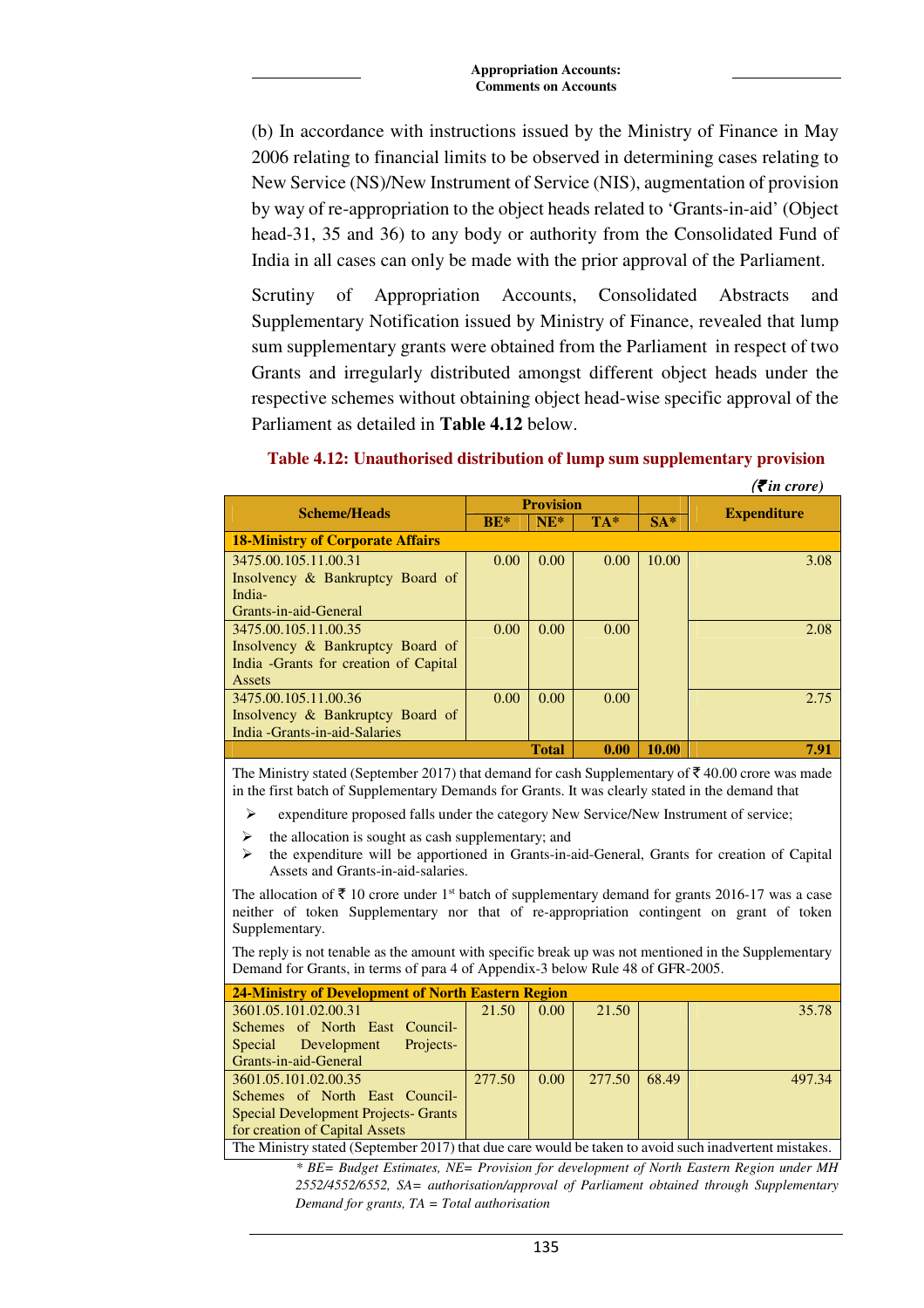## **4.7 Non-operation of detailed head '99-Information Technology' for booking of expenditure incurred on Information Technology**

To ensure common standardization of heads of classification and to facilitate the monitoring of expenditure incurred by various Ministries/Departments on 'Information Technology', Ministry of Finance had decided<sup>2</sup>, to place 'Information Technology' at 'detailed head' level at the fifth level of classification in Detailed Demands for Grants with standard code, i.e. '99' to serve the purpose of consolidating the expenditure incurred by a Ministry/Department for furthering the use of information technology, including acquisition of hardware, software, maintenance, development of software and training.

Audit scrutiny of the Appropriation Accounts, Consolidated abstract/*e-lekha* data and other records for the year 2016-17 revealed that expenditure amounting to  $\bar{\tau}$  10.08 crore was incurred on purchase of information technology but the appropriate detailed head '99-Information Technology' was not used for classifying the said expenditure as was required under extant orders as brought out in **Table 4.13** below.

| Grant No. &<br>Name of the<br>Ministry/<br><b>Department</b>          | <b>Amount</b><br>$(5 \infty)$ in crore) | <b>Head of Account</b>                                               | <b>Observation</b>                                                                                                                                                                                                                                                                        | <b>Reply of the</b><br>Ministry/<br><b>Department</b>                                                                                                                                                                                                                                                         |
|-----------------------------------------------------------------------|-----------------------------------------|----------------------------------------------------------------------|-------------------------------------------------------------------------------------------------------------------------------------------------------------------------------------------------------------------------------------------------------------------------------------------|---------------------------------------------------------------------------------------------------------------------------------------------------------------------------------------------------------------------------------------------------------------------------------------------------------------|
| 27-Ministry of<br>Environment,<br>$&$ Forest $&$<br>Climate<br>Change | 2.99                                    | 3435.03.102.05.02.11<br>3435.03.102.05.02.13<br>3435.03.102.05.02.28 | The Ministry allocated an<br>amount of $\bar{\xi}$ 2.99 crore<br>towards<br>Information<br>Technology (IT) under the<br>said head of accounts and<br>incurred expenditure of<br>₹<br>crore<br>without<br>2.99<br>operating the detailed head-<br>99'<br>for<br>Information<br>Technology. | The<br><b>Ministry</b><br>stated<br>(August 2017) that the<br>audit observation<br>had<br>been noted for creating<br>suitable head.                                                                                                                                                                           |
| 61-Ministry of<br>New and<br>Renewable<br>Energy                      | 0.52                                    | 3451.00.090.14.00.13                                                 | The Ministry had incurred<br>an expenditure of ₹ 52.44<br>lakh towards procurement<br>related<br>'Information<br>$\overline{t}$<br>Technology' and booked it<br>under the detailed head-<br>$^{\circ}00'$<br>of $99 -$<br>instead<br>Information Technology'.                             | The<br>Ministry<br>stated<br>(August 2017) that no<br>fund was allotted under<br>'Information<br>Technology' head. It<br>also stated that audit<br>observation<br>was<br>circulated<br>all<br>to<br>divisional<br>concerned<br>heads of the Ministry for<br>remedial action to avoid<br>recurrence in future. |

**Table 4.13: Non-operation of detailed head '99-Information Technology'** 

 $\overline{a}$ 2 OM No.15 (4)/B (D)/2003 dated 9 July 2003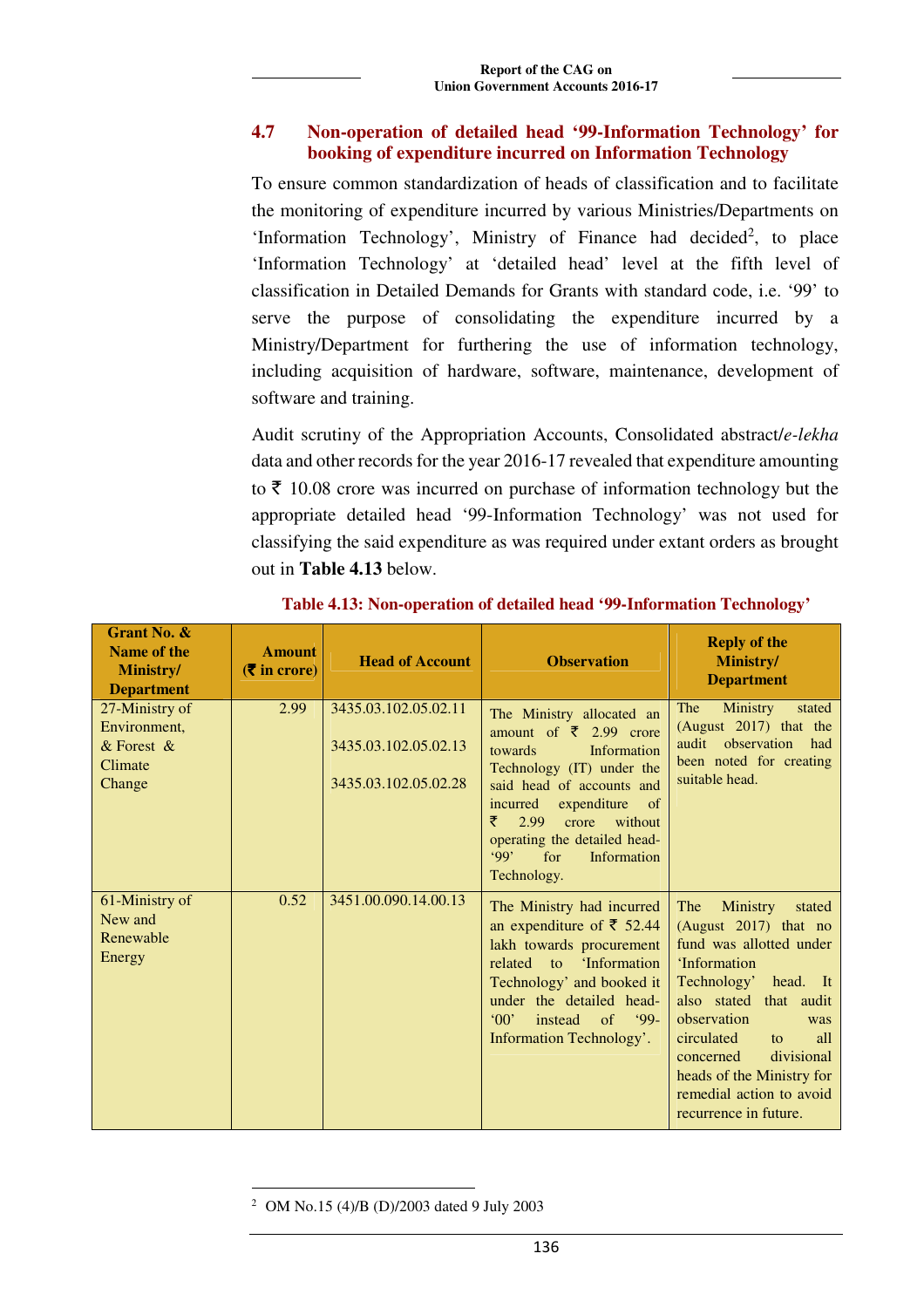| 79-Department<br>of Bio-<br>Technology | 0.11  | 3451.00.090.23.02.13 | <b>The</b><br>Department<br>had<br>IT<br>related<br>incurred<br>expenditure of ₹ 11.23 lakh<br>under detailed head- '02'<br>instead of detailed head '99-<br>Information Technology'.                                                                 | While accepted the facts,<br>Department<br>stated<br>(August 2017) that while<br>rationalizing / merging the<br>heads, the IT detailed head<br>was inadvertently left out<br>and separate head would<br>opened from the<br>be<br>financial year 2018-19. |
|----------------------------------------|-------|----------------------|-------------------------------------------------------------------------------------------------------------------------------------------------------------------------------------------------------------------------------------------------------|----------------------------------------------------------------------------------------------------------------------------------------------------------------------------------------------------------------------------------------------------------|
| 84-Department of<br>Space              | 6.46  | 5402.00.101.08.00.52 | The<br>had<br>Department<br>incurred an expenditure of<br>$\bar{\xi}$ 6.46 crore on purchase of<br>software/<br>computer/<br>hardware and was booked<br>by PAO ISAC (Centre)<br>under detailed head '00'<br>instead of '99-Information<br>Technology' | Reply<br>awaited<br>was<br>(October 2017).                                                                                                                                                                                                               |
| <b>Total</b>                           | 10.08 |                      |                                                                                                                                                                                                                                                       |                                                                                                                                                                                                                                                          |

## **4.8 Mis-utilisation of Water Cess**

The Ministry of Environment and Forests, Government of India, New Delhi<sup>3</sup> provided for reimbursement of up to 80 *per cent* of the cess amount collected to the State Pollution Control Boards/Committees with the stipulation that the expenditure incurred on establishment and office expenses of the Boards/Committees should not exceed 25 *per cent* so received. The ceiling of 25 *per cent* was revised in December 2010 to 50 *per cent* with a stipulation that the enhanced 25 *per cent* needs to be earmarked for (i) establishment costs related to scientific and technical manpower, including augmentation thereof; and (ii) e-governance and IT applications in the State Boards/Committee including online consent management. The Water Cess Fund was required to be utilized for activities related to monitoring of air, water and noise by various agencies involved in it.

Scrutiny of the Appropriation Accounts along with Re-appropriation Orders of Grant No. 27 pertaining to Ministry of Environment, Forest & Climate Change, for the year 2016-17 revealed that contrary to the extant orders , out of total reappropriations of  $\bar{\tau}$  96.50 crore from the Water Cess Fund, an amount of  $\overline{5}18.80$  crore was re-appropriated from the detailed head 3435.03.102.05.05.30– Ecology and Environment–Environmental Protection and Monitoring– Prevention and Control of Water Pollution (Cess)–Other Contractual Services to the following heads of accounts as detailed in **Table 4.14** below:

 $\overline{a}$ 3 Order No. Q-17011/1/88-CPW dated December 28, 1998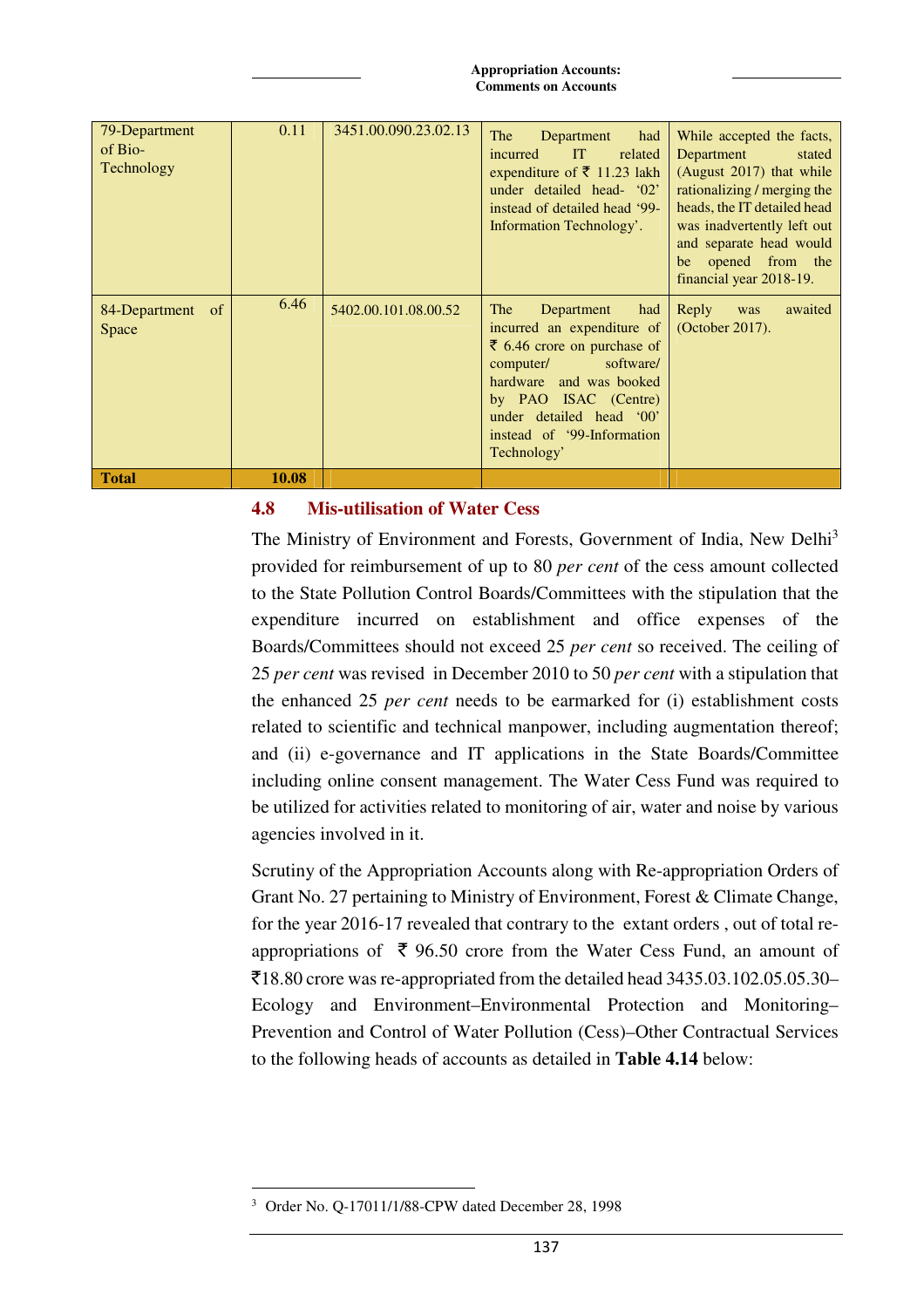### **Report of the CAG on Union Government Accounts 2016-17**

| Sl.<br>No.       | <b>Re-appropriated from</b>       | <b>Re-appropriated to</b> | <b>Amount</b><br>$(5 \infty)$ in crore) | <b>Purpose</b>           |
|------------------|-----------------------------------|---------------------------|-----------------------------------------|--------------------------|
| $\vert 1. \vert$ | $3435.03.102.05.05.30 -$          | 2406.01.005.06.01.01      | 1.61                                    | F.S.I. (Salaries)        |
| 2.               | Prevention and Control of         | 3435.03.103.14.01.01      | 2.80                                    | <b>B.S.I.</b> (Salaries) |
| 3.               | Water Pollution $(Cess)$ –        | 3435.03.103.14.02.01      | 7.00                                    | Z.S.I. (Salaries)        |
| 4.               | <b>Other Contractual Services</b> | 2406.01.005.06.02.01      | 0.40                                    | Park<br>N.Z.             |
|                  |                                   |                           |                                         | (Salaries)               |
| 5.               |                                   | 3451.00.090.29.00.01      | 4.79                                    | Sectt. (Salaries)        |
| 6.               |                                   | 3451.00.090.29.00.30      | 1.20                                    | Sectt. (OCS)             |
| 7.               |                                   | 3451.00.090.29.00.27      | 1.00                                    | (Minor<br>Sectt.         |
|                  |                                   |                           |                                         | Works)                   |
|                  |                                   | 18.80                     |                                         |                          |

### **Table 4.14:Mis-utilisation of Water Cess**

The Cess Fund of  $\bar{\tau}$  18.80 crore, which was required to be utilized towards designated activities related to Prevention and Control of Pollution, had been re-appropriated for salary payments, minor works and other contractual services pertaining to the Secretariat and other institutions under the control of the Ministry. Re-appropriation of the Cess Fund amounting to  $\bar{\tau}$  18.80 crore for salary payments, minor works and other Contractual services pertaining to the Secretariat and other institutions under the control of the Ministry, was in violation of the guidelines for utilisation of the Water Cess Fund.

The Ministry stated (July 2017) that in order to avoid any excess appropriation of fund through Supplementary Grant, it was re-appropriated to the functional Heads of Accounts so that overall savings under the grant remained on the lower side. Ministry added stated that similar practice had also been adopted during 2015-16.

The reply is not tenable as the utilisation of cess fund for the purposes like salaries of regular staff of its constituent units and secretarial staff and for contractual services was in violation of the purpose for charging Water Cess.

# **4.9 Misclassification of expenditure due to non-operation of relevant sub-head**

Under the Clause 3.6 of Administrative Instructions on Departmental Canteens in Government Offices and Industrial Establishments, 2008, Department of Personnel and Training (DOPT) notified that a separate head of account shall be opened for maintenance of the Departmental Canteens. The expenditure incurred for running and maintenance of a departmental canteen was to be booked under the appropriate object heads, as provided under DFPRs, under the separate sub-head 'Department Canteen' under minor head '800-Other Expenditure'.

Scrutiny of Appropriation Accounts of Grant No. 84 pertaining to Department of Space for the year 2016-17 revealed that various units of the Department misclassified an expenditure of  $\bar{\tau}$  4.91 crore incurred on maintenance of departmental canteen, as detailed in **Table 4.15** below.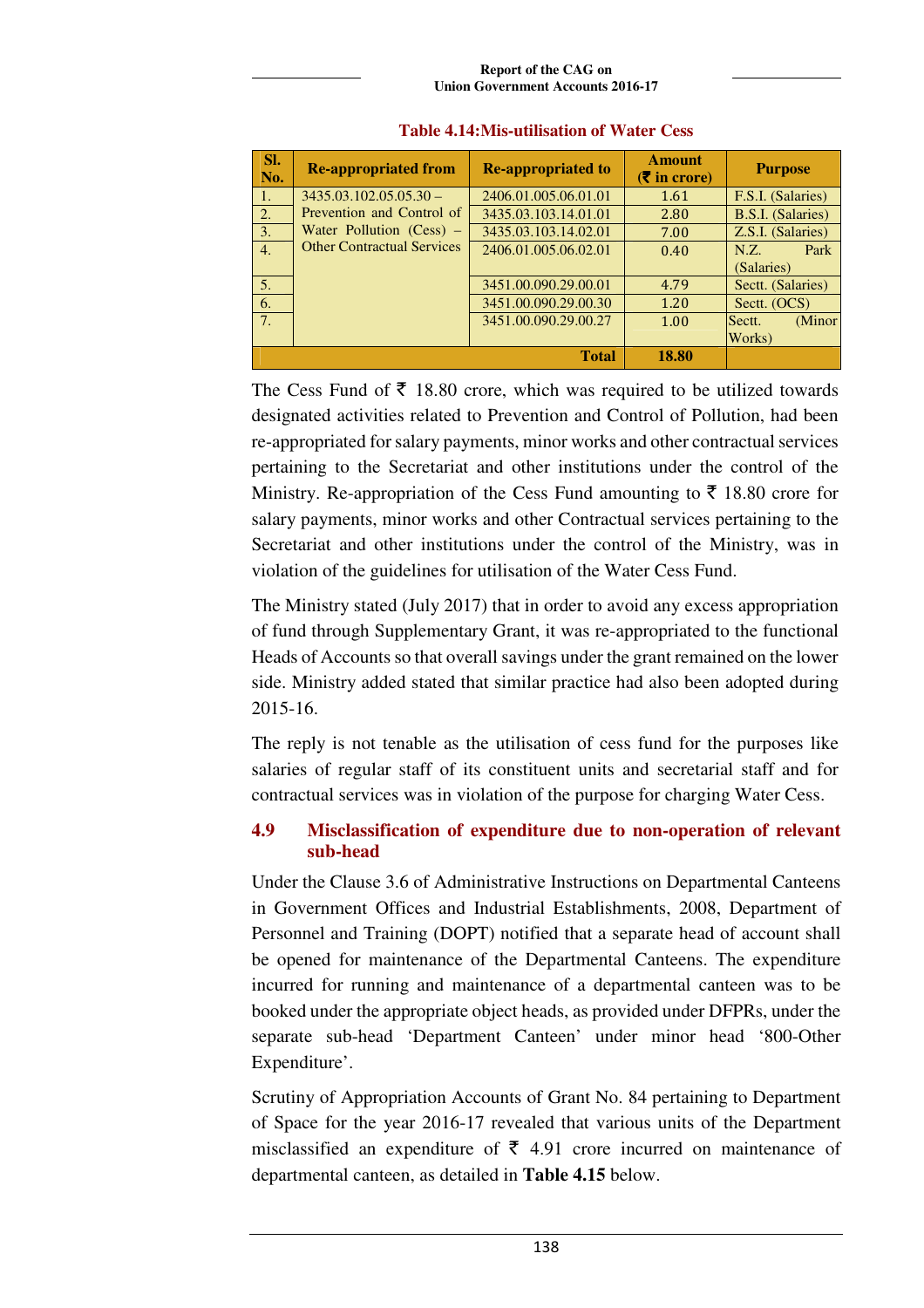| Sl.<br>No.   | <b>Major</b><br><b>Head</b> | <b>Minor</b><br><b>Head</b> | <b>Sub</b><br><b>Head</b> | PAO                         | <b>Expenditure</b><br>$(5 \times 10^{-10})$ | <b>Observation</b>                                                                                                                                                                                                    |  |
|--------------|-----------------------------|-----------------------------|---------------------------|-----------------------------|---------------------------------------------|-----------------------------------------------------------------------------------------------------------------------------------------------------------------------------------------------------------------------|--|
| 1.           | 3402                        | 101                         | 64                        | <b>ISRO</b><br>Headquarters | 1.04                                        | Expenditure incurred<br>on<br>departmental<br>canteen,<br>required to be booked under<br>a separate sub-head below<br>'3402.00.800-Other<br>Expenditure' was booked<br>under<br>the<br>sub<br>head<br>3402.00.101.64  |  |
| 2.           | 3451                        | 090                         | 18                        | <b>ISRO</b><br>Headquarters | 0.11                                        | Expenditure incurred on<br>departmental<br>canteen,<br>required to be booked under<br>a separate sub-head below<br>'3402.00.800-Other<br>Expenditure' was booked<br>the<br>under<br>sub<br>head<br>3451.00.090.18     |  |
| 3.           | 3402                        | 101                         | 10                        | <b>ISAC Centre</b>          | 3.69                                        | Expenditure incurred on<br>departmental<br>canteen,<br>required to be booked under<br>a separate sub-head below<br>'3402.00.800-Other<br>Expenditure' was booked<br>under<br>the<br>sub<br>head<br>$3402.00.101.10$ . |  |
| 4.           | 3402                        | 101                         | 26                        | <b>ISTRAC</b>               | 0.07                                        | Expenditure incurred on<br>departmental<br>canteen,<br>required to be booked under<br>a separate sub-head below<br>'3402.00.800-Other<br>Expenditure' was booked<br>under<br>the<br>sub<br>head<br>3402.00.101.26     |  |
| <b>Total</b> |                             |                             |                           |                             | 4.91                                        |                                                                                                                                                                                                                       |  |

### **Table 4.15: Misclassification due to non-operation of relevant sub-heads**

To a similar observation raised during 2015-16, the Department had stated (July 2016) that booking of expenditures was done under the Object Head 20-Other Administration Expenses' which is classified as per Government of India's Orders (1) under Rule 8 of DFPRs.

Reply is not acceptable as according to Government of India's Orders (1) under Rule 8 of Delegation of Financial Power Rules, expenditure on Departmental Canteen hospitality is required to be booked under the Object Head "Other Administrative expenses". However, expenditure on payment of 'Pay and Allowances' to the employees of Canteens were also booked under the Object Head '20-Other Administrative Expenses' by Department of Space instead of the Minor Head '800-Other Expenditure'.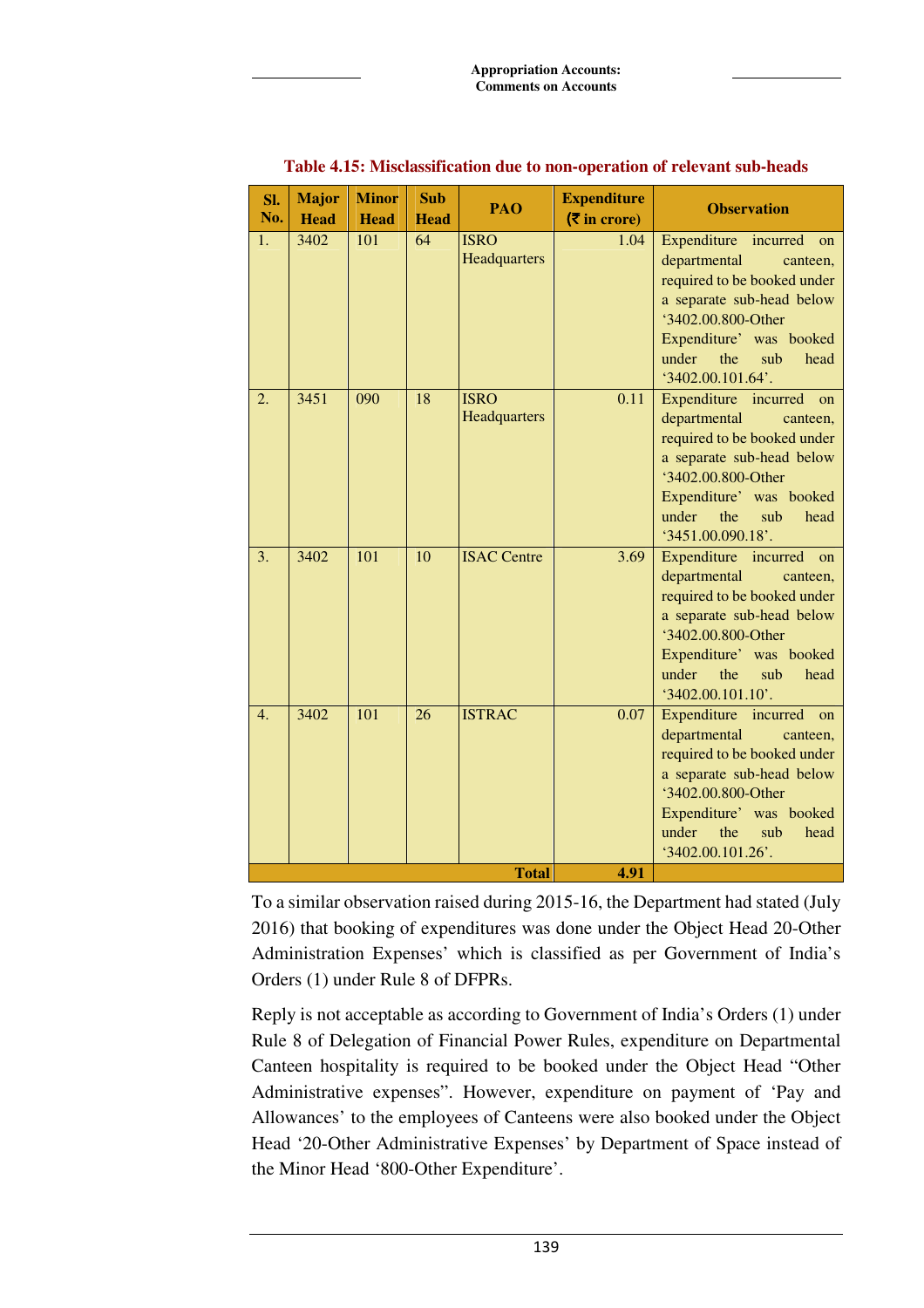## **4.10 Misclassification of Salary Expenditure**

The Ministry of Defence had incurred an expenditure of  $\bar{\tau}$  1,077.30 crore during 2016-17 on salaries of regular Staff of BRO and classified part of it under Major Head 3054 – Revenue Works Expenditure and part of it Major Head 5054 Capital Works Expenditure, instead of appropriate Salaries head.

The Ministry stated (August 2017) that the expenditure would, henceforth, be booked under the Salary Head (Major Head 2052). Further, an expenditure of ` 169.54 crore on account of salaries was booked under Suspense Head (Code Head-020/74-Pay and Allowances of GREF Civilian) due to non-availability of budget provision.

As per extant rules, suspense head is operated only for the accounting of transactions which cannot be taken to the final head of expenditure or receipt due to want of certain information and documents.

### **4.11 Understatement of expenditure on Defence Pension**

As per the Finance Account,  $\bar{\xi}$  11,184.55 crore were lying in the PSB-Suspense head as on 31 March 2017. This represented the amount of pension disbursed by the banks on account of Defence pension but not taken to the final head of account. Subsequently, Ministry of Defence booked expenditure of  $\bar{\tau}$  2,200 crore on account of pension payment at the final stage of closing of the FY 2016- 17 account (September 2017). Therefore,  $\bar{\xi}$  8,984.55 crore of pension payments remained to be booked in FY 2016-17. Further, the expenditure of  $\bar{\tau}$  2,200 crore was booked without budgetary provision which resulted in excess of  $\bar{\tau}$  2,199.55 crore under Revenue Section of Grant No. 21 pertaining to Defence Pension.

CGDA stated (October 2017) that the expenditure of  $\bar{\mathfrak{Z}}$  2,200 crore was booked to clear the pending pension scrolls received from the Banks on the instruction<sup>4</sup> of the Budget Division, Department of Economic Affairs, Ministry of Finance.

The reply is not tenable as expenditure was incurred without augmenting the budget provision. There is an urgent need to review the initial budget estimation to make it more realistic.

## **4.12 Misclassification of expenditure under Minor heads**

As per List of Major and Minor Heads of Accounts (LMMH), Minor Heads-091 pertaining to 'Attached Offices' may be used for provisioning and booking of expenditure on attached office under Major Head 3451- Secretariat Economic Services.

Further, as per LMMH, the minor head '091' will record expenditure on attached offices of the Government of India, other offices of the State Government which are not identifiable with any particular function.

 $\overline{a}$ 

<sup>4</sup> O.M No. 2(10)-B-(AC)/2017 dated 5 September 2017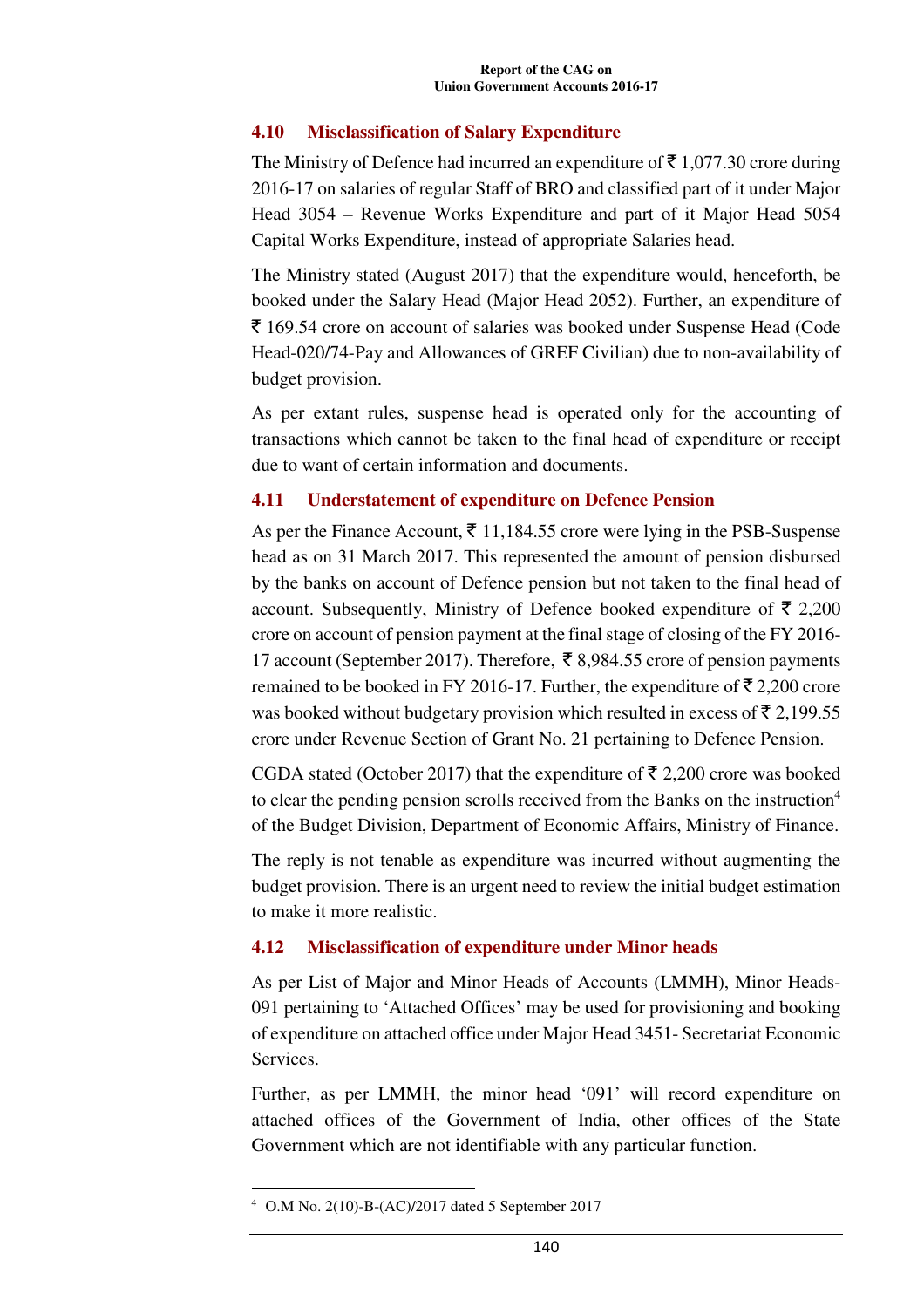Examination of DDG and Appropriation Accounts of Grant No. 14 pertaining to Department of Telecommunications for the year 2016-17 revealed that the Department had operated minor head '091' having the nomenclature 'General Administration' and used it for booking of expenditure amounting to  $\bar{\tau}$  362.91 crore related to 'Telecom Directorate', 'Amount transferred to MH 3201 postal services on account of share of Audit charges', 'Maintenance, Amenities to Staff', 'Stationery and Printing', 'TERM CELL', 'Controller of Communication Accounts' and 'Central Monitoring System Operation and Maintenance'. This resulted in misclassification of expenditure under the Minor Head.

The Department stated (July 2017) that revamping of the existing heads of accounts was under process in consultation with the office of CGA.

## **Defence Grants**

# **4.13 Unauthorised transfer of fund from Capital Grant to Revenue Grant**

Para 3.2 of the of the Budget Manual 2010 issued by the Ministry of Finance states that there are three occasions when a technical supplementary is sought viz. (a) surrender from one of the four sections viz. Revenue (Charged), Revenue (Voted), Capital (Charged) and Capital (Voted) and utilizing the same in other section within the Demand, (b) transfer of a scheme from one Demand to another Demand which will result in surrender of the amount from the Demand which has transferred the scheme and utilisation of the same in the other Demand, where the scheme has been transferred, and (c) waivers/write offs.

After rationalisation of grants, the Ministry of Defence has two Demands for Grants, one in Revenue Section and one in Capital Section. During the scrutiny of Appropriation Accounts of Defence Services for the year 2016-17, it was observed that incorrect Technical Supplementary Demands for Grants aggregating to  $\bar{\tau}$  6,551.91 crore were obtained from the Parliament through Second batch (December 2016) and final batch (March 2017) in the revenue demand for grants. The technical supplementary provisions were obtained out of savings available in Grant No. 23-Capital Outlay on Defence Services.

Thus, transfer of funds aggregating to  $\bar{\tau}$  6,551.91 crore through technical supplementary from Demand No. 23 (Capital Grant) to Demand No. 22 (Revenue Grant) was in violation to conditions prescribed in para 3.2 of the Budget Manual.

Further, scrutiny revealed that out of the total supplementary of  $\bar{\tau}$  6,551.91 crore obtained through the technical supplementary grants, only  $\bar{\tau}$  3,698.44 crore was utilised leaving an unspent balance of  $\bar{\xi}$  2,853.47 crore.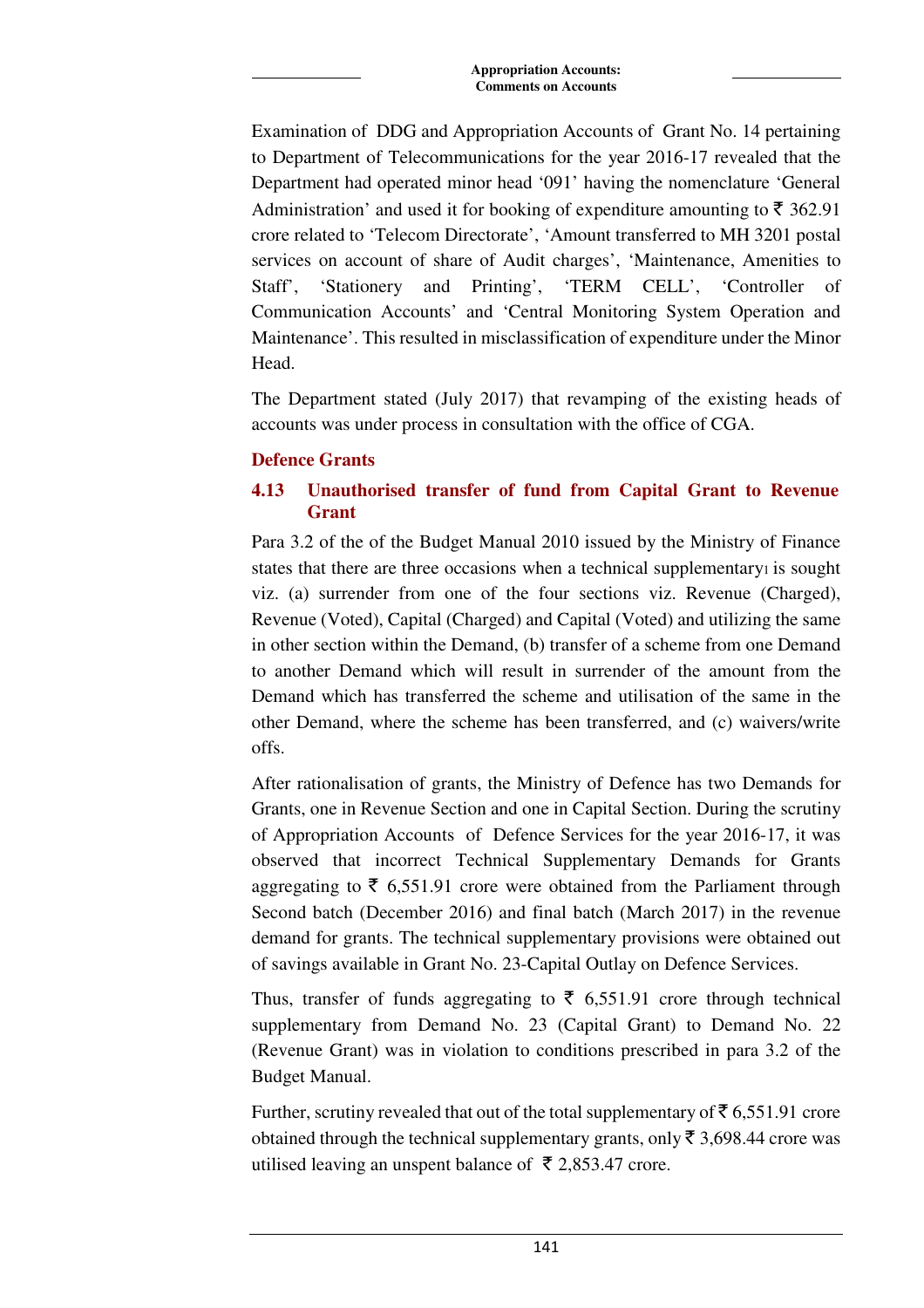This incorrect practice of obtaining technical supplementary and transferring funds from one Demand to another had been pointed out in the C&AG Audit Report No.1 of 2015, 50 of 2015 and 34 of 2016. However, no discernible measures have been taken by the Ministry to correct this incorrect practice.

The Ministry of Defence stated (July 2017) that the Budget Manual has no specific provision for Defence Services Estimates (DSE). However, Technical Supplementary for transfer of funds from Capital Grant to Revenue Grant was approved by Ministry of Finance, the technical supplementary in question may not be deemed irregular.

The reply is not tenable as the Ministry had failed to fully utilise the sanctioned provision for the Capital Grants and had been transferring the savings from the Capital Grant to the Revenue Grant(s) through technical supplementary resulting in the violation of provisions of the Budget Manual.

# **4.14 Examination of selected vouchers of Ministry of Drinking Water and Sanitation for the year 2016-17**

## **4.14.1 Introduction**

Audit of paid vouchers pertaining to the period 2016-17 in respect of Ministry of Drinking Water and Sanitation (Ministry) was conducted with the objective to examine the correctness of payment made and allocation of expenditure. The audit findings are brought out below.

# **4.14.2 Diversion of Plan fund for Non-Plan expenditure**

As per Delegation of Financial Power Rules, 1978 (DFPRs), prior approval of the Ministry of Finance is required to re-appropriate provisions from Plan to Non-Plan head both under Revenue and Capital Section.

Further, as per Rule 26 of General Financial Rules-2005(GFRs), it is the duty and responsibility of a controlling officer in respect of funds placed at his disposal to ensure that the expenditure is incurred for the purpose for which funds have been provided.

Audit of paid vouchers pertaining to the period 2016-17 in respect of Ministry of Drinking Water and Sanitation (Ministry) revealed that during the year 2016-

17. Ministry had obtained provision of  $\bar{\tau}$  9.70 crore under sub-head-3451.00.090.54 (Secretariat-Economic Services- Secretariat-Drinking Water and Sanitation) to meet out non-plan expenditure under various object heads such as '01-Salaries', '03-Overtime Allowance', '06-Medical Treatment', '11- Domestic Travel Expenses', '12-Foreign Travel Expenses', '02-Wages' and '13-Office Expenses'.

Further, to meet out plan expenditure on object head such as '11-Domestic Travel Expenses', '12-Foreign Travel Expenses', '13-Office Expenses', '20- Other Administrative Expenses', '50-Other Charges' etc., the Ministry had